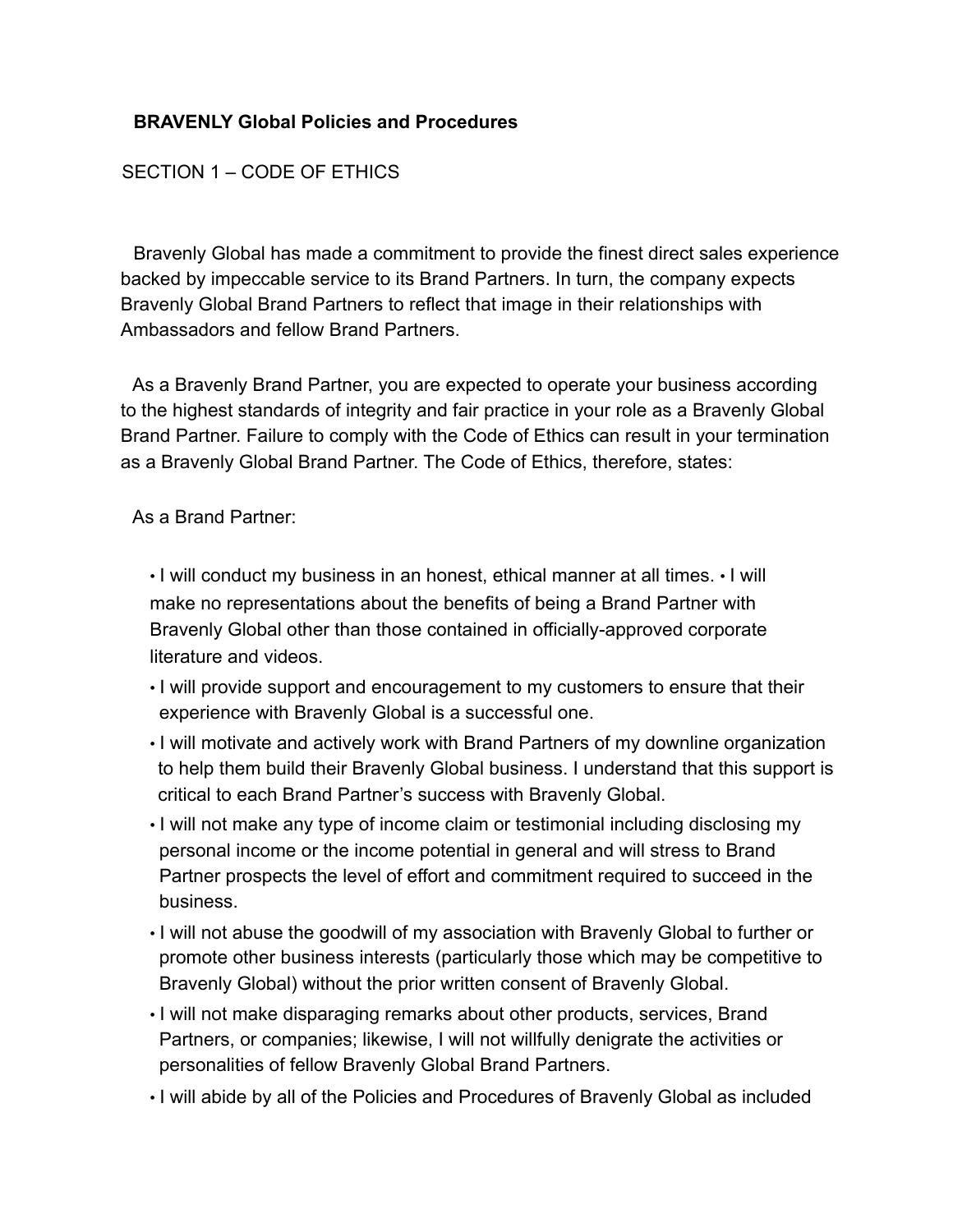herein, or as may be amended from time to time. I will not make any payment(s) or promise to pay any prospective or existing Brand Partner in return for such Brand Partner's enrollment, continued enrollment, team building or recruiting activities with Bravenly Global.

• I will strive to sell and promote the products of Bravenly Global in a professional manner to end user retail customers.

# SECTION 2 – INTRODUCTION

# 2.1 – Policies and Compensation Plan Incorporated into Brand Partner Agreement

These Policies and Procedures, in their present form and as amended at the sole discretion of Bravenly Global, are incorporated into, and form an integral part of, the Bravenly Global Brand Partner Agreement. Throughout these Policies, when the term "Agreement" is used, it collectively refers to the Bravenly Global Business Partner Application and Agreement Form, these Policies and Procedures and the Bravenly Global Compensation Plan. These documents are incorporated by reference into the Bravenly Global Brand Partner Agreement (all in their current form and as amended by Bravenly Global).

#### 2.2 – Purpose of Policies

Bravenly Global is a direct sales company that sells health, wellness and beauty products through Brand Partners. It is important to understand that your success and the success of your fellow Brand Partners depends on the integrity of those who market our services. To clearly define the relationship that exists between Brand Partners and Bravenly Global, and to explicitly set a standard for acceptable business conduct, Bravenly Global has established the Agreement. Bravenly Global Brand Partners are required to comply with all of the provisions set forth in the Agreement, which Bravenly Global may amend at its sole discretion from time to time, as well as with all federal, state and local laws governing their Bravenly Global business and their conduct. Because you may be unfamiliar with many of these standards of practice, it is very important that you read and abide by the Agreement. Please review the information in this document carefully, for it explains and governs the relationship between you, as an independent contractor, and The Company. If you have any questions regarding any policy or rule, do not hesitate to seek an answer from the Bravenly Global corporate office.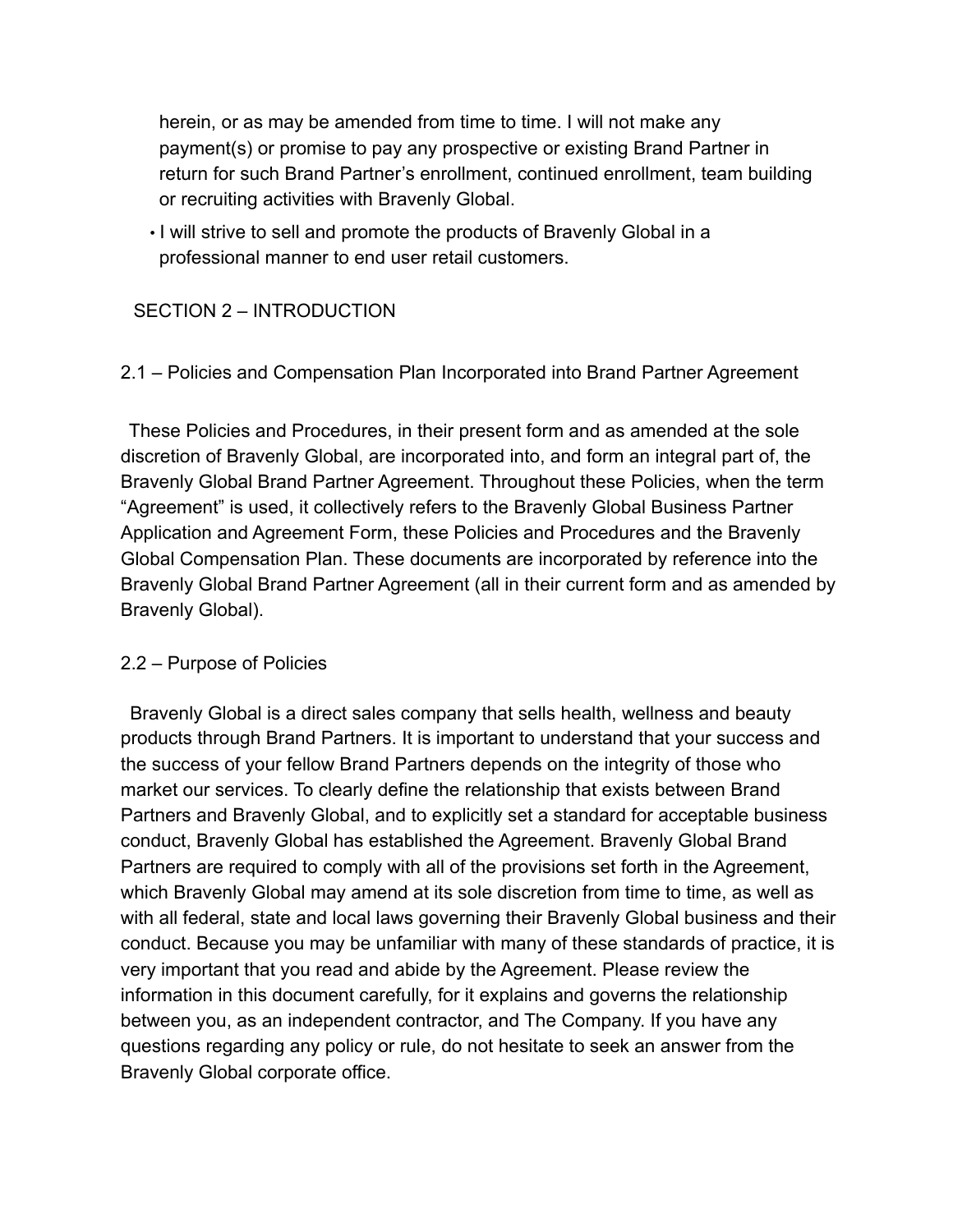# 2.3 – Changes to the Agreement

Because laws and the business environment periodically change, Bravenly Global reserves the right to amend the Agreement, compensation plan and its prices at its sole and absolute discretion. By signing the Brand Partner's Agreement, a Brand Partner agrees to abide by all amendments or modifications that Bravenly Global elects to make. Amendments shall be effective 30 days after publication of notice of amendments in official Bravenly Global materials. The Company shall provide or make available to all Brand Partners a complete copy of the amended provisions by one or more of the following methods: (a) posting on the Company's official website; (b) electronic mail (email); (c) inclusion in Company periodicals; (d) inclusion with commissions or bonus checks; or (e) special mailings. The continuation of a Brand Partner's Bravenly Global business or a Brand Partner's acceptance of bonuses or commissions constitutes acceptance of any and all amendments.

# 2.4 – Delays

Bravenly Global shall not be responsible for delays or failures in performance of its obligations when performance is made commercially impracticable due to circumstances beyond its reasonable control. This includes, without limitation, strikes, labor difficulties, riot, war, fire, death, curtailment of a party's source of supply, government decrees or orders, and acts of God.

# 2.5 – Policies and Provisions Severable

If any provision of the Agreement, in its current form or as may be amended, is found to be invalid, or unenforceable for any reason, only the invalid portion(s) of the provision shall be severed and the remaining terms and provisions shall remain in full force and effect and shall be construed as if such invalid or unenforceable provision never comprised a part of the Agreement.

# 2.6 – Waiver

The Company never gives up its right to insist on compliance with the Agreement and with the applicable laws governing the conduct of a business. No failure of Bravenly Global to exercise any right or power under the Agreement or to insist upon strict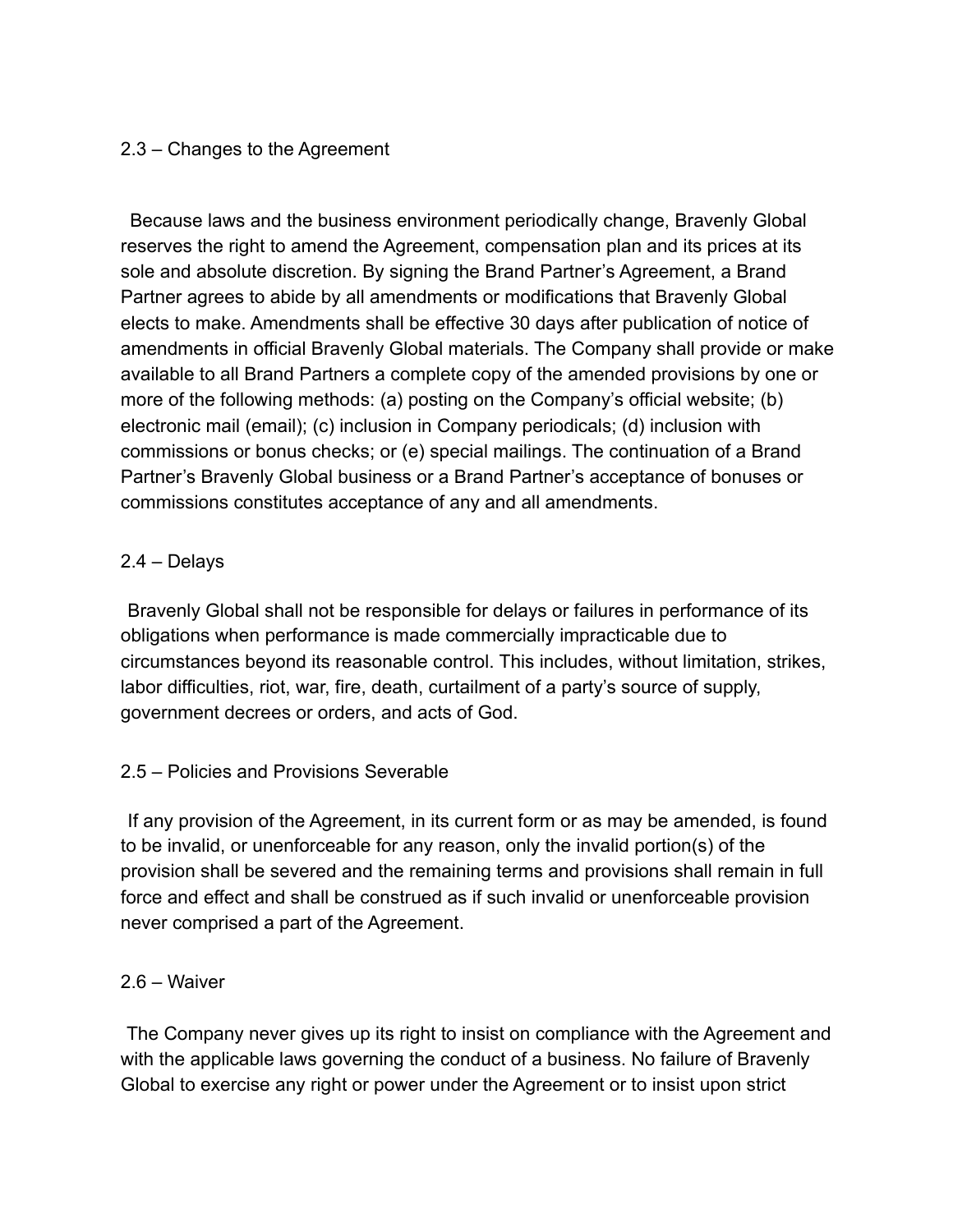compliance by a Brand Partner with any obligation or provision of the Agreement, and no custom or practice of the parties at variance with the terms of the Agreement, shall constitute a waiver of Bravenly Global's right to demand exact compliance with the Agreement. Waiver by Bravenly Global can be affected only in writing by an authorized officer of The Company. Bravenly Global's waiver of any particular breach by a Brand Partner shall not affect or impair Bravenly Global's rights with respect to any subsequent breach, nor shall it affect in any way the rights or obligations of any other Brand Partner. Nor shall any delay or omission by Bravenly Global to exercise any right arising from a breach affect or impair Bravenly Global's rights as to that or any subsequent breach. The existence of any claim or cause of action of a Brand Partner against Bravenly Global shall not constitute a defense to Bravenly Global's enforcement of any term or provision of the Agreement.

# SECTION 3 – BECOMING A BRAND PARTNER

3.1 – Requirements to Become a Brand Partner

To become a Bravenly Global Brand Partner, each applicant must:

- 3.1.1 Be at least 18 years of age;
- 3.1.2 Reside in the 50 United States or US Territories officially opened by The Company;
- 3.1.3 Have a valid Social Security or Tax ID number and provide such number to Bravenly Global upon enrollment;

3.1.4 – Purchase a Bravenly Global Starter Kit (optional for residents of North Dakota);

3.1.5 – Submit an accepted Bravenly Global Brand Partner Application and Agreement.

The Company reserves the right to reject any applications for a new Brand Partner or applications for renewal.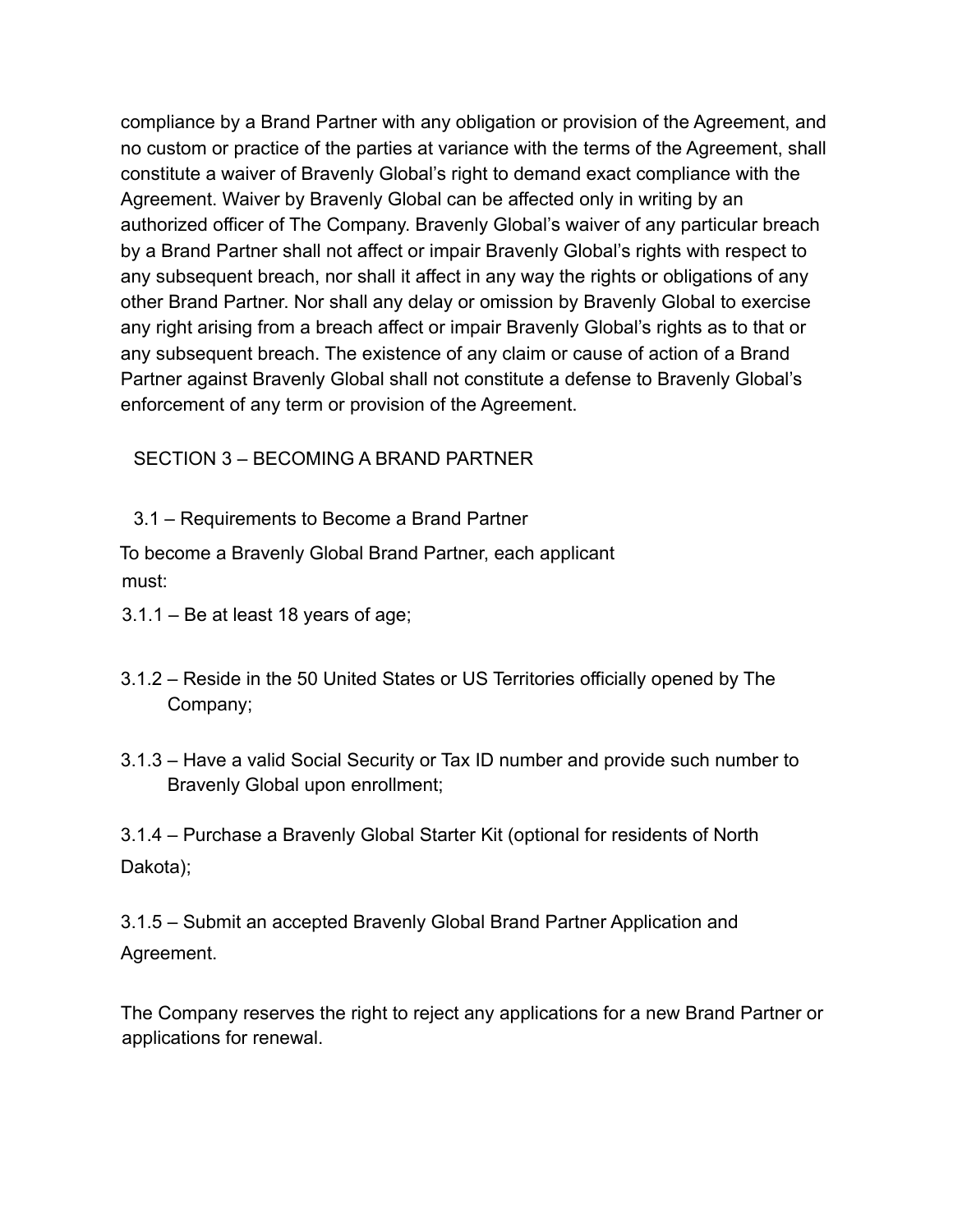#### 3.2 – Brand Partner Benefits

Once a Brand Partner Application and Agreement has been accepted by Bravenly Global, the following benefits are available to the new Brand Partner.

- Sell Bravenly Global software products to retail customers and receive profit from these sales
- Receive periodic Bravenly Global literature and other Bravenly Global communications
- Build a network of Independent Brand Partners and participate in the Bravenly Global Compensation Plan
	- 3.3 Term and Renewal of Brand Partner Agreement

The term of the Brand Partner Agreement is one year from the date of its acceptance by Bravenly Global (subject to prior termination or reclassification pursuant to Section 10.6). Brand Partners must renew their Brand Partner Agreement each year on their join date and pay the applicable renewal fee that is in their back office shopping cart. If the renewal fee is not paid within 30 days after the expiration of the current term of the Brand Partner Agreement, the Brand Partner Agreement will be canceled. Annual renewal fees are not required for residents of North Dakota.

SECTION 4 – OPERATING A BRAVENLY GLOBAL BUSINESS

4.1 – Adherence to the Bravenly Global Compensation Plan

Brand Partners must adhere to the terms of the Bravenly Global Compensation Plan as set forth in official Bravenly Global literature. Brand Partners shall not offer the Bravenly Global opportunity through, or in combination with, any other system, program or method of marketing other than that specifically set forth in official Bravenly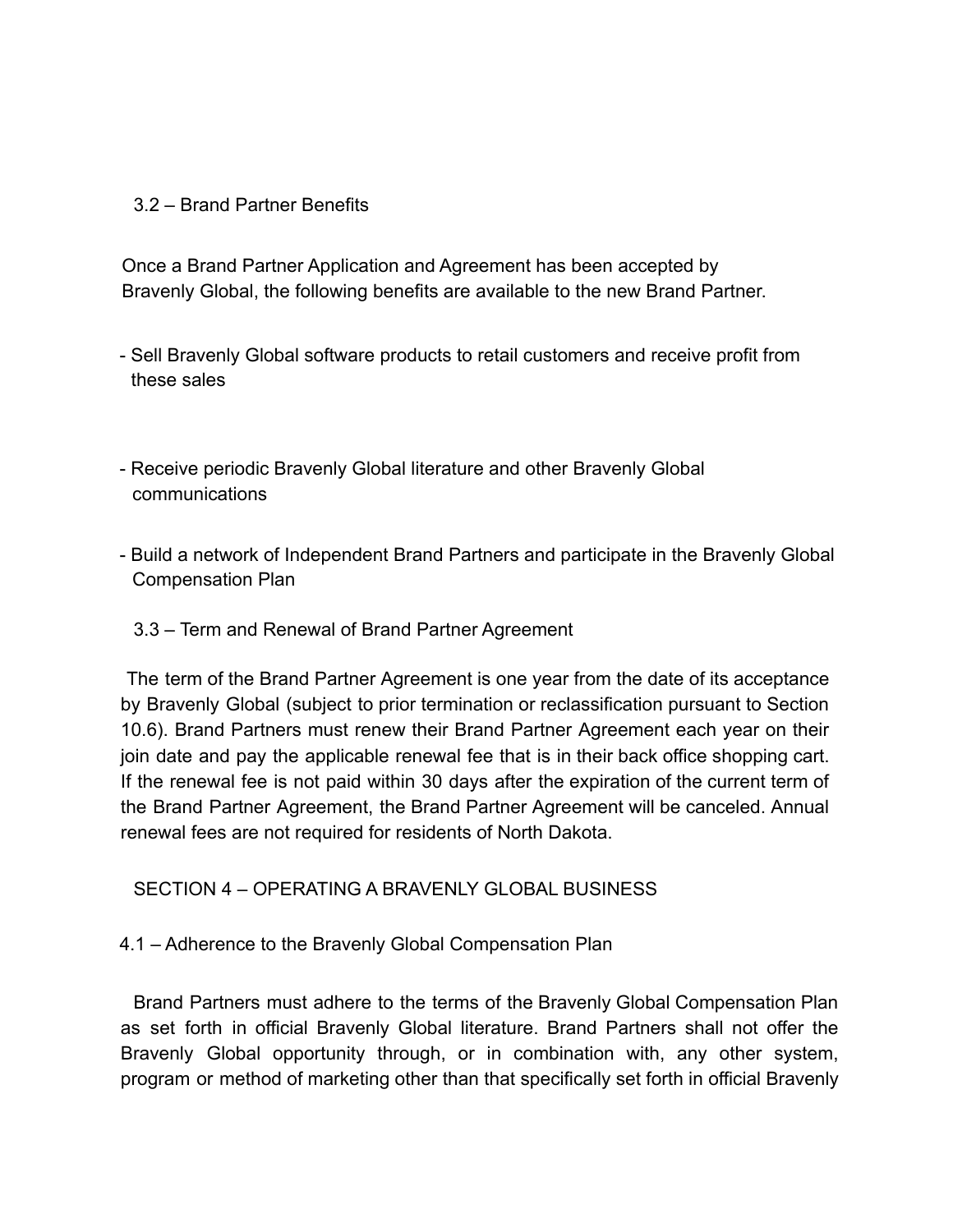Global literature. Brand Partners shall not require or encourage other current or prospective customers or Brand Partners to participate in Bravenly Global in any manner that varies from the program as set forth in official Bravenly Global literature. Brand Partners shall not require or encourage other current or prospective customers or Brand Partners to execute any agreement or contract other than official Bravenly Global agreements and contracts in order to become a Bravenly Global Brand Partner. Similarly, Brand Partners shall not require or encourage other current or prospective customers or Brand Partners to make any purchase from, or payment to, any individual or other entity to participate in the Bravenly Global Compensation Plan other than those purchases or payments identified as recommended or required in official Bravenly Global literature.

# 4.2 – General Conduct

Brand Partners shall safeguard and promote the good reputation of Bravenly Global and its products, and must avoid all illegal, deceptive, misleading, unethical, or immoral conduct or practices. Brand Partners agree that they shall exhibit high moral character in their personal and professional conduct. Brand Partners shall not engage in any conduct that may damage the Company's goodwill or reputation. While it is impossible to specify all misconduct that would be contrary to this provision, and the following list is not a limitation on the standards of conduct to which Brand Partners must adhere pursuant to this section, the following standards specifically apply to Brand Partners' activities:

- Deceptive conduct is always prohibited. Brand Partners must ensure that their statements are truthful, fair, accurate, and are not misleading.
- If the Agreement is canceled for any reason, the Brand Partner must discontinue using the Bravenly Global name, and all other Bravenly Global intellectual property, and all derivatives of such intellectual property, in postings on all Social Media, websites, or other promotional material.
- Brand Partners may not represent or imply that any state or federal government official, agency, or body has approved or endorses Bravenly Global, its program, or products.
- Brand Partners must not engage in any illegal, fraudulent, deceptive, or manipulative conduct in their business or their personal lives that, in the Company's sole discretion, could damage the Company's reputation or the culture that exists within the field sales force.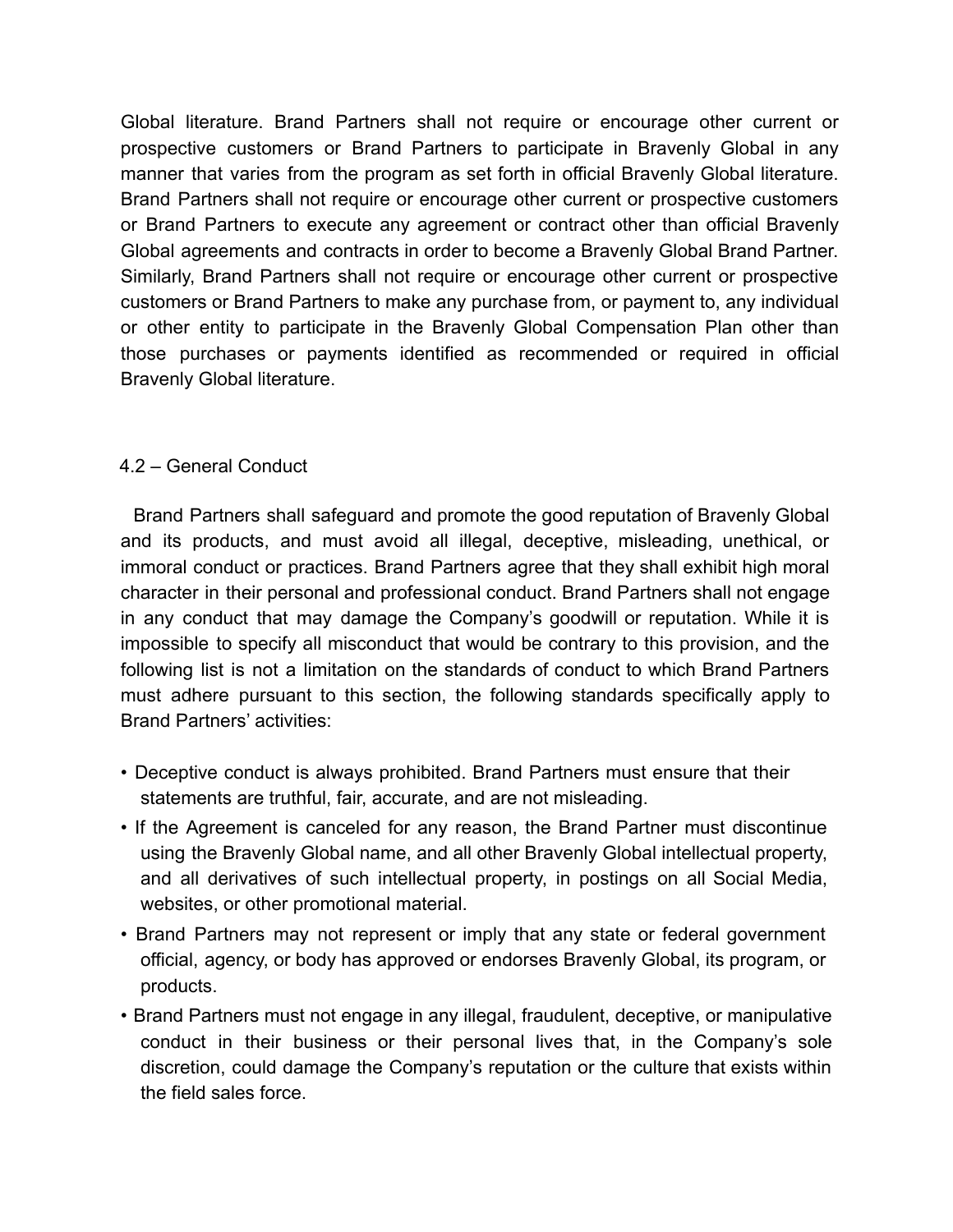#### 4.3 – Sales Tools

No Brand Partner-Produced Sales Tools Permitted. Brand Partners must use only Bravenly Global produced or approved sales aids, advertising, promotional materials, gear, apparel, swag, and marketing methods (collectively "Sales Tools") when promoting the Bravenly Global business or Bravenly Global's products or services.

#### 4.4 – Brand Partner Websites

A Brand Partner may create their own websites or mobile applications to promote their Bravenly Global business or Bravenly Global's products and services. Bravenly Global products may only be sold or promoted, and new Bravenly Global Brand Partners or Ambassadors may be enrolled only at: (i) the official Bravenly Global website, (ii) Bravenly Global-supplied replicated websites, and (iii) official Bravenly Global mobile apps (if applicable). Prohibited online forums include, but are not limited to, Brand Partners' personal websites, online retailers (e.g., Amazon) online auctions (e.g., eBay), and classified listings (e.g., Craigslist). Notwithstanding the foregoing, a Brand Partner may create one (1) personal external website to promote their Bravenly Global business and Bravenly Global products, but such external website must comply with the following:

- The website may not take or process product or service orders or product or service sales.
- The website may not copy or duplicate the look or feel of the official Bravenly Global website.
- The website may not process Brand Partner or Ambassador enrollments.

• The website must be directed to the Brand Partner's Bravenly Global replicated website to process sales and/or enrollments.

- The website must clearly and conspicuously identify the Brand Partner who is operating the external website and must clearly and conspicuously disclose that he/she is a Bravenly Global Brand Partner, and that the website is not Bravenly Global's corporate website.
- Websites that do not identify the Brand Partner who is the promoter of the site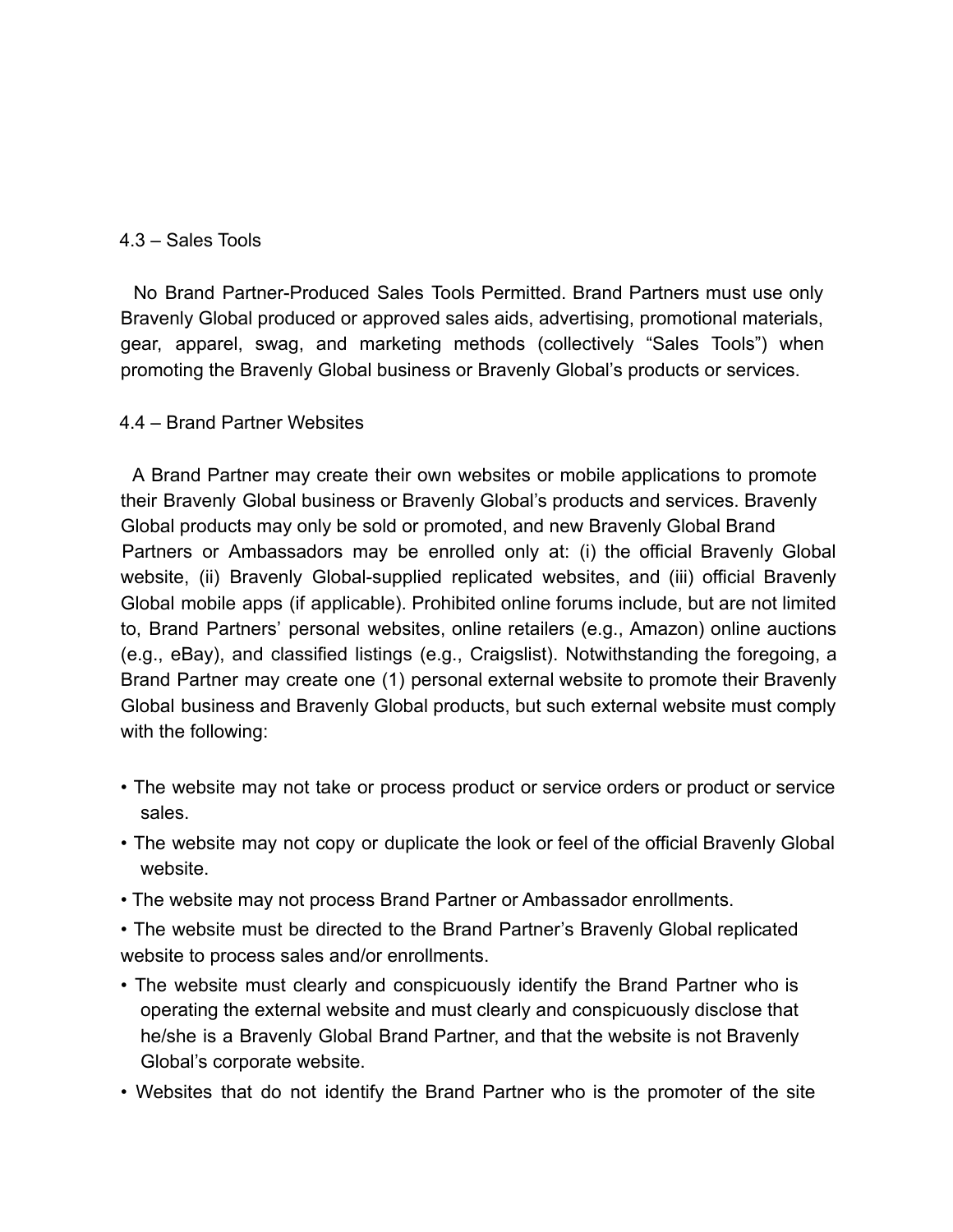and/or that he/she is promoting Bravenly Global's products or the Bravenly Global opportunity (so called "blind" websites), are not permitted.

• Upon cancellation of a Brand Partner's Bravenly Global Agreement, for any reason, the former Brand Partner must immediately remove the website from the internet. • The website must exclusively promote Bravenly Global's products and the Bravenly Global opportunity.

- The website must comply with all applicable provisions of these Policies and Procedures.
- Prior to going live with an external website, the Brand Partner must submit a beta version of the site to the Company for review and receive the Company's written authorization to use the website. Following approval, any amendments to the website must also be submitted to the Company and receive written approval before going live.

**Bravenly Global reserves the right to rescind approval for any approved external website, and Brand Partners waive all claims against Bravenly Global, its officers, directors, owners, employees, and agents for damages, expenses, costs, or remuneration of any other nature arising from or relating to such rescission.**

# 4.5 – Social Media

In addition to meeting all other requirements specified in these Policies and Procedures, should a Brand Partner utilize any form of social media in connection with her Bravenly Global business, including but not limited to blogs, Facebook, Twitter, Instagram, LinkedIn, YouTube, TikTok, or Pinterest, the Brand Partner agrees to each of the following:

- Brand Partners are responsible for the content of all material that they produce and all of their postings on any social media site, as well as *all* postings on any social media account that they own, operate, or control.
- Brand Partners shall not make any social media postings, or link to or from any postings or other material that is sexually explicit, obscene, pornographic, offensive, profane, hateful, threatening, harmful, defamatory, libelous, harassing, or discriminatory (whether based on race, ethnicity, national origin, creed, religion, gender, gender identity, sexual orientation, physical or mental disability, or otherwise), is graphically violent, is solicitous of any unlawful behavior, that engages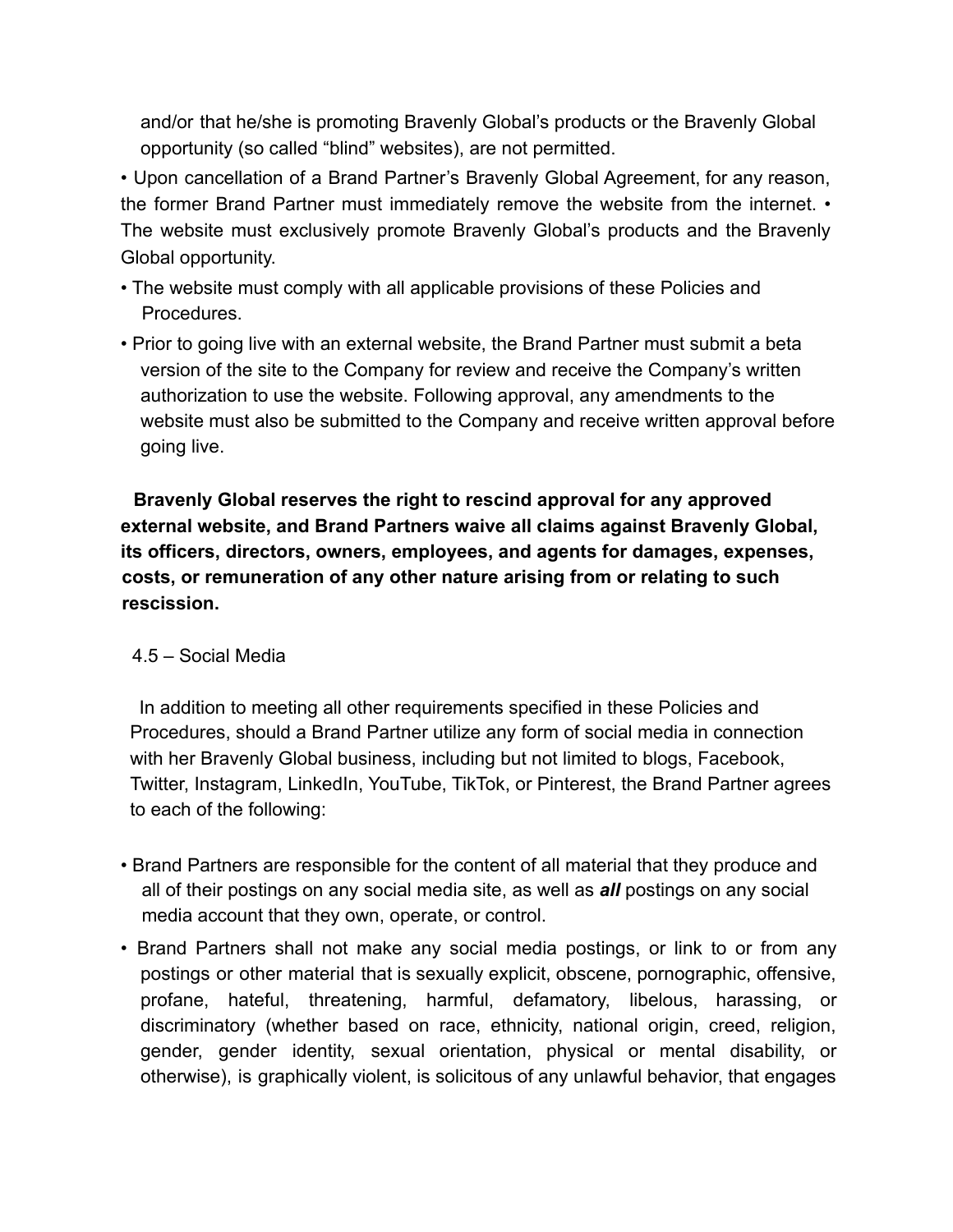in personal attacks on any individual, group, or entity, or is in violation of any intellectual property rights of the Company or any third party.

- A Brand Partner must disclose his or her first name and conspicuously identify himself or herself as a Bravenly Global Brand Partner. For example, Jane, Bravenly Global Independent Brand Partner.
- No product sales or enrollments may occur on or through any social media site. To process sales or enrollments, a social media posting must link only to the Brand Partner's Bravenly Global replicated website, Bravenly Global's corporate website or an official Bravenly Global corporate social media page.
- It is each Brand Partner's responsibility to follow the social media site's terms of use.

• Any social media account that is directly or indirectly operated or controlled by a Brand Partner that is used to discuss or promote Bravenly Global's products or the Bravenly Global opportunity may not link to any website or social media page or account that promotes the products, services, or business program of any direct selling company other than Bravenly Global.

• During the term of this Agreement and for a period of 12 calendar months thereafter, a Brand Partner may not use any social media account on which they discuss or promote, or have discussed or promoted, the Bravenly Global business or Bravenly Global's products to directly or indirectly solicit anyone for another direct selling or network marketing program (collectively, "direct selling"). Violation of this provision shall constitute a violation of the non solicitation provision in Section 9.3.

• During the term of the Agreement and for 12 calendar months after the cancellation of a Brand Partner's business for any reason, a Brand Partner shall not take any action on any social media account or page on which they discuss or present, or have discussed or presented, Bravenly Global's products or the Bravenly Global business that may reasonably be foreseen to draw an inquiry from Bravenly Global's Brand Partners relating to the Brand Partner's other direct selling business activities or products. Violation of this provision shall constitute a violation of the non solicitation provision in Section 9.3.

If a Brand Partner creates a business page, team page, or group page on any social media site that promotes or relates to Bravenly Global, its products, or opportunity, the page may not promote or advertise the products or opportunity of any network marketing business other than Bravenly Global and its products. In addition, if a Brand Partner creates a group page that is private, the Brand Partner must invite the Bravenly Global Compliance Department into the group upon the formation of the group and the Compliance Department must be able to access the group page whenever desired. If the Agreement is cancelled for any reason or if the Brand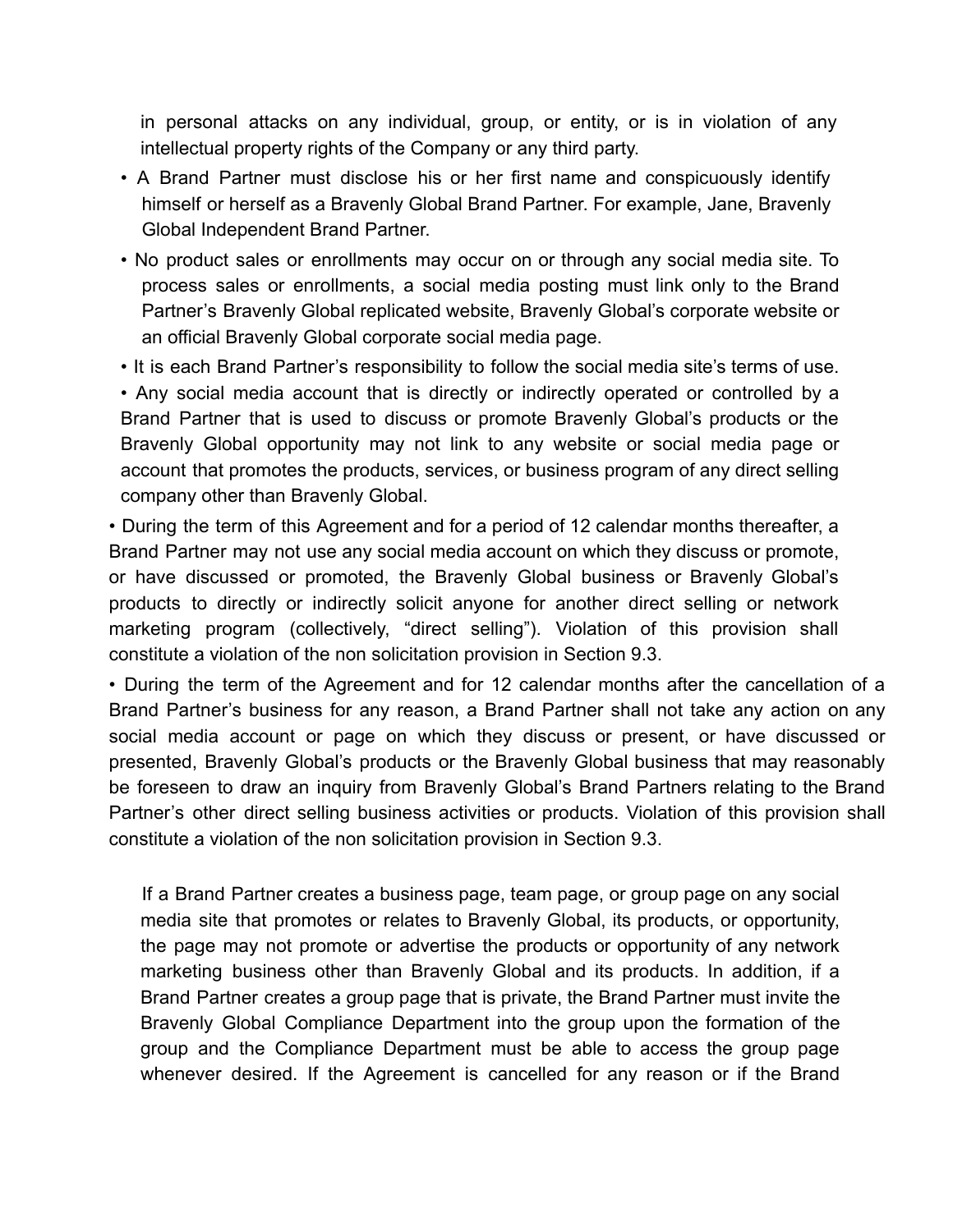Partner becomes inactive, the Brand Partner must immediately deactivate the business page, team page, or group page or, at the former Brand Partner's option, turn over administrative rights to the page to Bravenly Global so that the Company may deactivate the page.

• Brand Partners shall respect the privacy of other social media users. Brand Partners shall not engage in abusive social media practices including but not limited to harvesting or trolling for connections, shaming, or bullying others.

# 4.6 – Media Inquiries

Brand Partners must not attempt to respond to media inquiries regarding Bravenly Global, its products or services, or their independent Bravenly Global business. All inquiries by any type of media must be immediately referred to Bravenly Global's Compliance Department. This policy is designed to assure that accurate and consistent information is provided to the public as well as a proper public image.

4.7 – Excess Inventory and Bonus Buying Prohibited

Brand Partners must never purchase more products than they can reasonably use or sell to retail customers in a month, and must not influence or attempt to influence any other Brand Partner to buy more products than they can reasonably use or sell to retail customers in a month. In addition, bonus buying is strictly prohibited. Bonus buying includes any mechanism or artifice to qualify for rank advancement, incentives, prizes, commissions, or bonuses that is not driven by bona fide product or service purchases by end user consumers. Bonus buying includes, but is not limited to:

- (a) the enrollment of individuals without their knowledge and agreement and/or without execution of a Brand Partner Application;
- (b) the fraudulent enrollment of an individual as a Brand Partner or Ambassador.
- (c) the enrollment or attempted enrollment of non-existent individuals as Brand Partner's or Ambassador;
- (d) the use of a credit card by or on behalf of a Brand Partner or merchant when the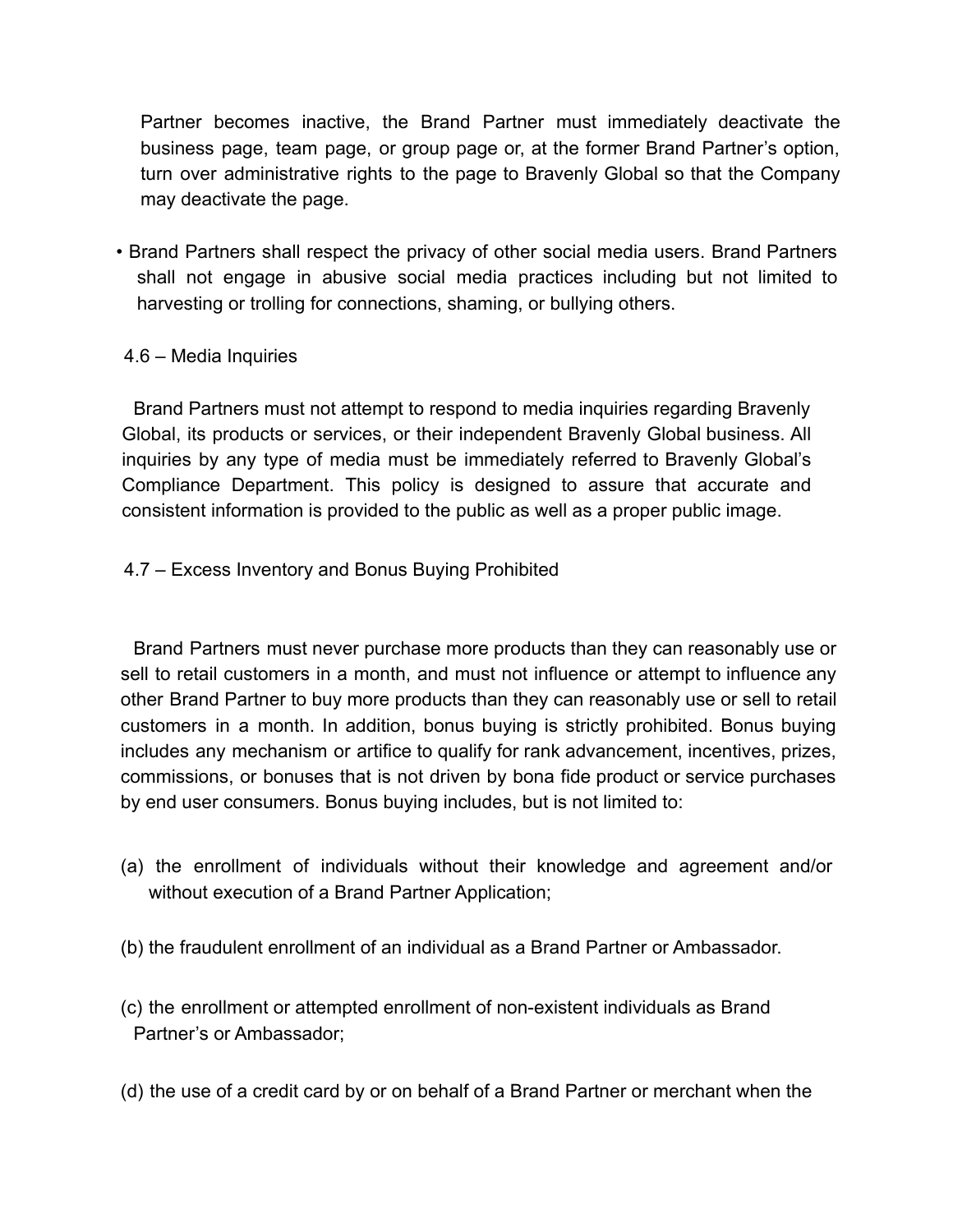Brand Partner or Ambassador is not the account holder of such credit card;

(e) purchasing Bravenly Global products on behalf of another Brand Partner, or under another Brand Partner's ID number, to qualify for commissions or bonuses.

# 4.8 – Business Entities

A Partnership, LLC or Corporation may hold a Brand Partner business upon completion of the Brand Partner Application form, and providing on that form in the appropriate space, a Federal tax ID number. The person signing the application on behalf of a business entity must have the authority of said entity for entering into the transaction. In addition, by signing for as a business entity, you certify that no person with an interest of debt or equity in the business has had an interest in a Brand Partner business in Bravenly Global within six (6) months of the date of signature.

4.9 – Changes to a Bravenly Global Business

4.9.1 – General

Each Brand Partner must immediately notify Bravenly Global of all changes to the information contained in his or her Brand Partner Application and Agreement. Brand Partners may modify their existing Brand Partners Agreement Form by submitting a written request and appropriate supporting documentation.

4.9.2 – Change of Sponsor

To protect the integrity of all marketing organizations and safeguard the hard work of all Brand Partners, Bravenly Global does not allow changes in sponsorship for active Brand Partners. Maintaining the integrity of sponsorship is critical for the success of every Brand Partner and marketing organization. Accordingly, the transfer of a Bravenly Global business from one sponsor to another is not permitted.

Exception – A request for a change in sponsor, due to Bravenly Global error, will be accepted within 45 days of completion of the application.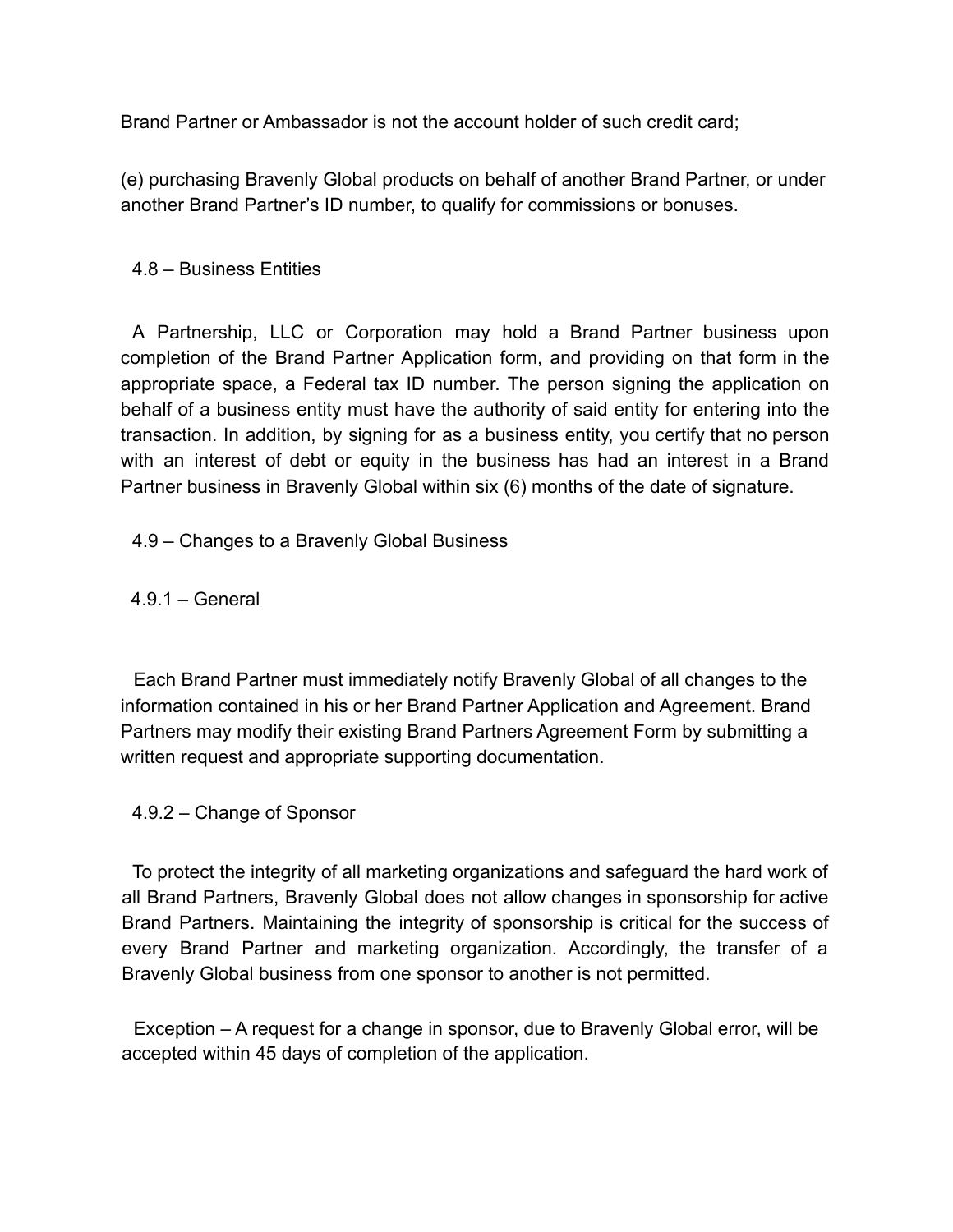#### 4.9.3 – Cancellation and Re-application

A Brand Partner may legitimately change organizations by voluntarily cancelling his or her Bravenly Global Agreement and remaining inactive (i.e., no purchases of Bravenly Global products for resale; no sales of Bravenly Global products; no sponsoring; and no attendance at any Bravenly Global functions, participation in any other form of Brand Partner activity, or operation of any other Bravenly Global business) for 6 full calendar months. Following the 6-calendar month period of inactivity, the former Brand Partner may reapply under a new sponsor. However the former Brand Partner will permanently lose any and all right to their former Brand Partner downline organization.

#### 4.9.4 – Waiver of Claims

In cases in which the appropriate sponsorship change procedures have not been followed, and a downline organization has been developed in the second business developed by a Brand Partner, Bravenly Global reserves the sole and exclusive right to determine the final disposition of the downline organization. Resolving conflicts over the proper placement of a downline that has developed under an organization that has improperly switched sponsors is often extremely difficult. Therefore, **BRAND PARTNERS WAIVE ANY AND ALL CLAIMS AGAINST BRAVENLY GLOBAL, ITS OFFICERS, DIRECTORS, OWNERS, EMPLOYEES, AND AGENTS THAT RELATE TO OR ARISE FROM BRAVENLY GLOBAL'S DECISION REGARDING THE DISPOSITION OF ANY DOWNLINE ORGANIZATION THAT DEVELOPS BELOW A BRAND PARTNER THAT HAS IMPROPERLY CHANGED LINES OF SPONSORSHIP.**

#### 4.10 – Unauthorized Claims and Actions

#### 4.10.1 – Indemnification

A Brand Partner is fully responsible for all of his or her verbal and written statements made regarding Bravenly Global products, services, and the Compensation Plan that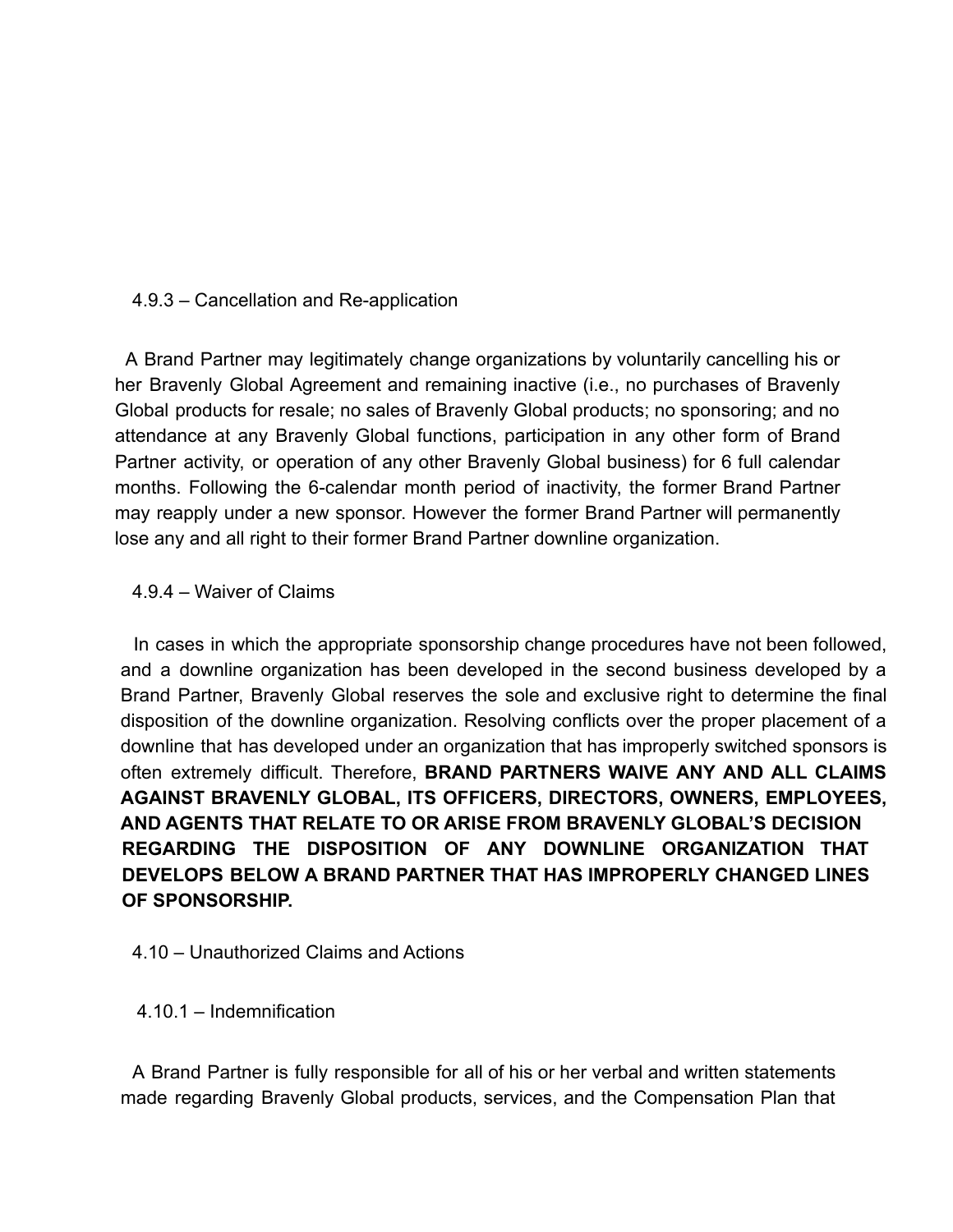are not expressly contained in official Bravenly Global materials. Brand Partners agree to indemnify Bravenly Global and Bravenly Global's directors, officers, employees and agents and hold them harmless from any and all liability, including judgments, civil penalties, refunds, attorney fees, court costs or lost business incurred by Bravenly Global as a result of the Brand Partner's unauthorized representations or actions. This provision shall survive the termination of the Brand Partner Agreement.

# 4.10.2 – Product Claims

Brand Partners must not make claims, including but not limited to testimonials, about Bravenly Global's products or services that are not contained in official Bravenly Global literature or posted on Bravenly Global's official website. Under no circumstances shall any Brand Partner state or imply that any Bravenly Global product is useful in the diagnosis, treatment, cure, or prevention of any disease, illness, injury, or other medical condition.

# 4.10.3 – Weight Loss Testimonials

If a Brand Partner makes a weight loss testimonial in connection with Bravenly Global's products, the Brand Partner must adhere to each of the following:

- The Brand Partner making the testimonial must clearly and conspicuously disclose that he/she is a Bravenly Global Independent Brand Partner;
- The testimonial must be true and accurate, and must disclose all additional material information that impacted his/her weight loss (*e.g.,* changes in lifestyle or exercise habits, use of diet pills, etc.);
- The testimonial must clearly and conspicuously disclose the generally expected results for those who go on the Bravenly Global program. The generally expected results are posted on the Bravenly Global website at www.bravenlyglobal.com/testimonials; and

• No testimonial may be made relating to use of the Company's products and their impact on any weight illness suffered by the individual making the testimonial, including but not limited to diabetes claims and cholesterol reduction claims.

# 4.10.4 – Income Claims

In their enthusiasm to enroll prospective Brand Partners, some Brand Partners are occasionally tempted to make income claims or earnings representations to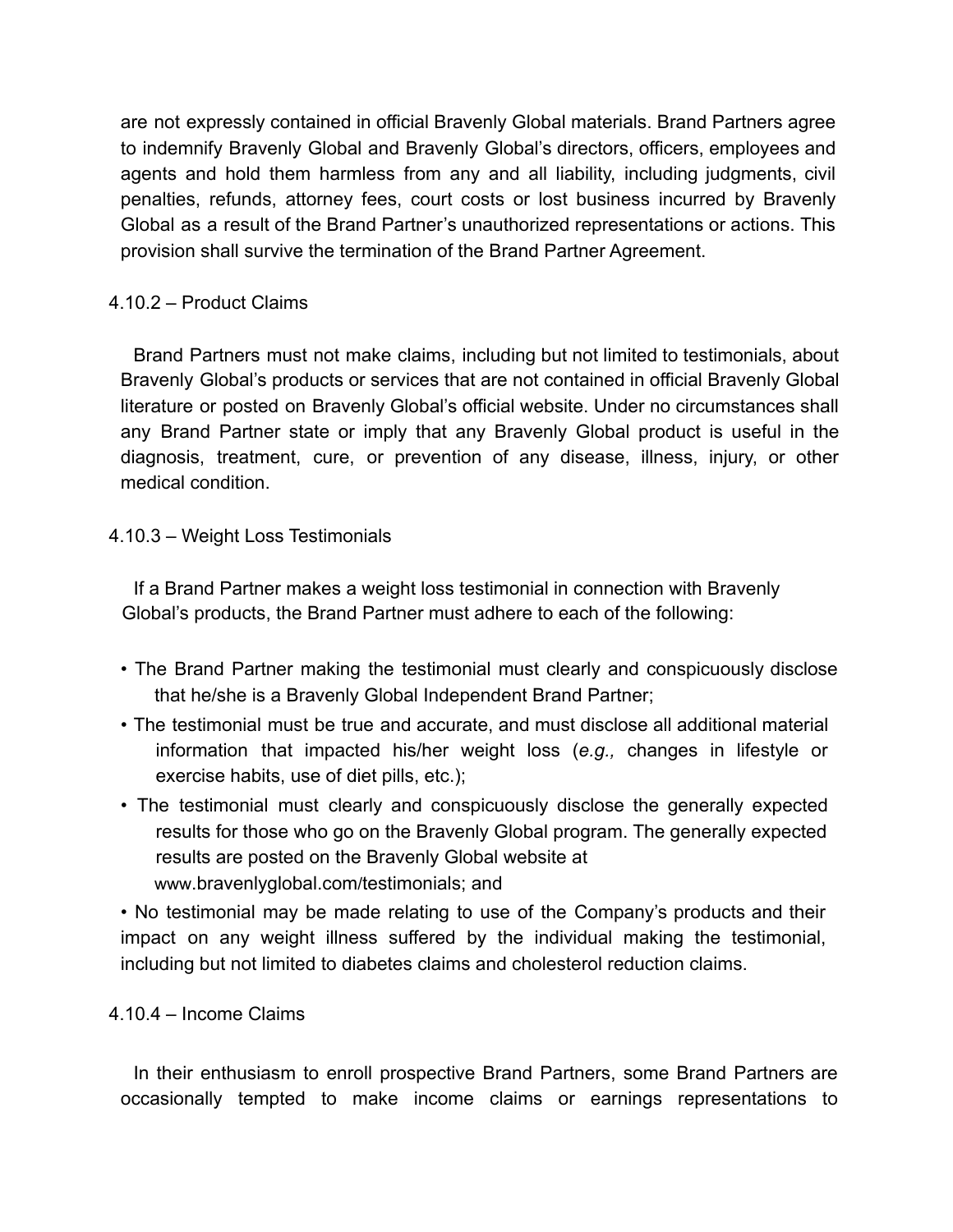demonstrate the inherent power of network marketing. This is counterproductive because new Brand Partners may become disappointed very quickly if their results are not as extensive or as rapid as the results others have achieved.

Moreover, the Federal Trade Commission and all states have laws or regulations that regulate or even prohibit certain types of income claims and testimonials made by persons engaged in network marketing. While Brand Partners may believe it is beneficial to provide copies of checks, or to disclose the earnings of themselves or others, such approaches have legal consequences that can negatively impact Bravenly Global as well as the Brand Partner making the claim unless appropriate disclosures required by law are also made contemporaneously with the income claim or earnings representation. **Because Brand Partners do not have the data necessary to comply with the legal requirements for making income claims, a Brand Partner may NOT make income projections, income claims or disclose his or her Bravenly Global income (including the showing of checks, copies of checks, bank statements or tax records), or the income of any other Bravenly Global Brand Partner.** Nor may Brand Partners make lifestyle income claims. A lifestyle income claim is a statement or depiction that infers or states that the Brand Partner is able to enjoy a luxurious or successful lifestyle due to the income they earn from their Bravenly Global business. Examples of prohibited lifestyle claims include, but are not limited to, the following types of representations:

- That a Brand Partner (or his/her spouse) was able to quit his/her job.
- That a Brand Partner was able to replace his/her income from a job.

• That a Brand Partner was able to pay for a child's private school or college education due to his/her Bravenly Global earnings.

- That a Brand Partner was able to acquire expensive or luxury material possessions (e.g., homes, cars, jewelry, boats, recreational vehicles, etc.).
- That because of his/her Bravenly Global earnings a Brand Partner was able to travel to exotic or expensive destinations.

The foregoing income claims restrictions apply to in-person presentations as well as promotional materials distributed by a Brand Partner including social media postings.

4.10.5 – Compensation Plan and Program Claims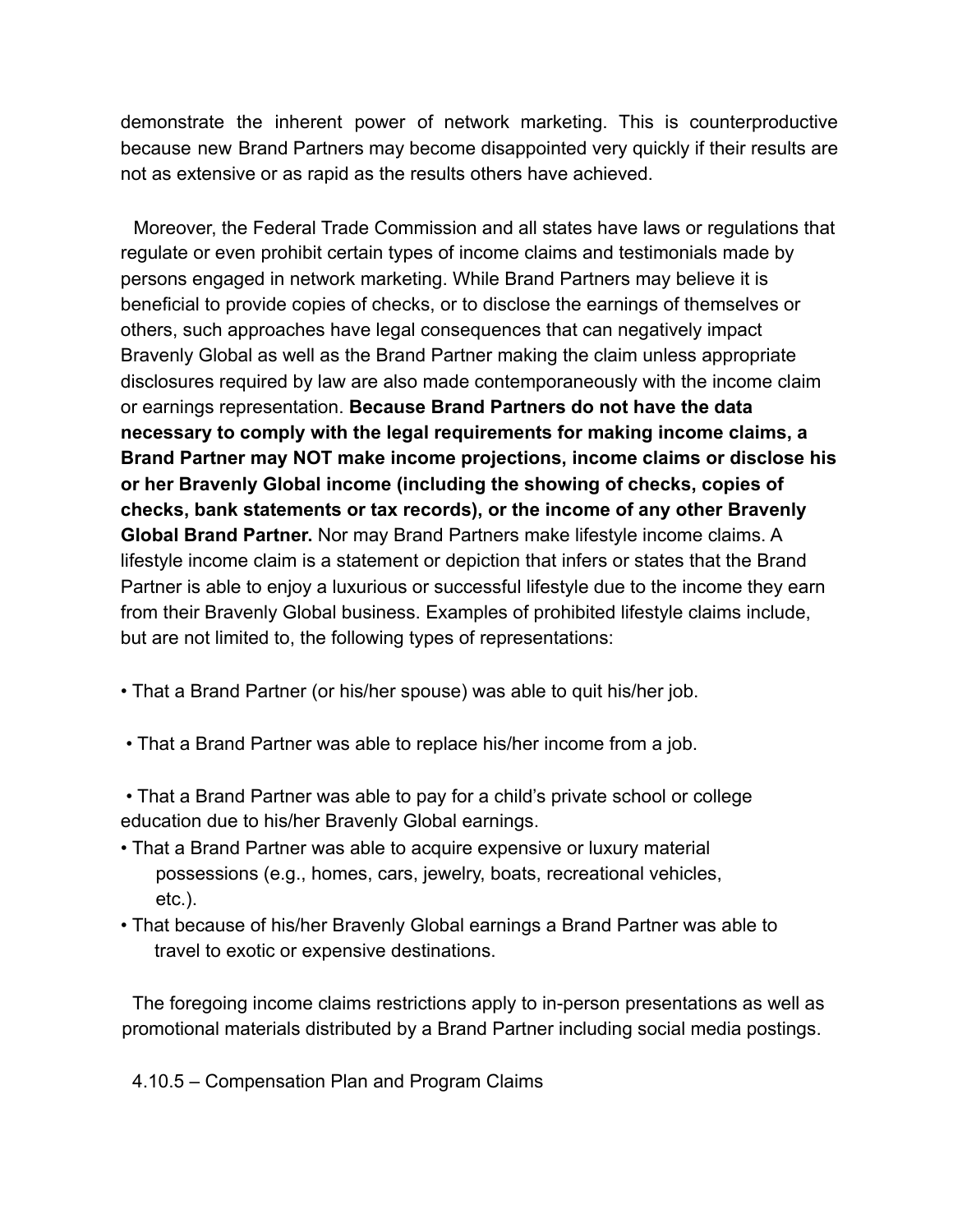When presenting or discussing the Bravenly Global compensation plan, Brand Partners must make it clear to prospects that financial success in Bravenly Global requires commitment, effort, and sales skill. Conversely, Brand Partners must never represent that one can be successful without diligently applying themselves. Examples of misrepresentations in this area include, but are not limited to:

- It's a turnkey system.
- The system will do the work for you.
- Just get in and your downline will build through spillover.
- Just join and I'll build your downline for you.
- The Company does all the work for you.
- You don't have to sell anything.
- All you have to do is buy your products every month.

The above are just examples of improper representations about the compensation plan and the Company's program. It is important that you do not make these, or any other representations, that could lead a prospect to believe that they can be successful as a Brand Partner without commitment, effort, and sales skill.

#### 4.11 – Repackaging and Relabeling

Bravenly Global products may only be sold in their original packaging. Brand Partners may not repackage, re-label, or alter the labels on Bravenly Global products. Tampering with labels/packaging could be a violation of federal and state laws and may result in civil or criminal liability. Brand Partners may affix a personalized sticker with the Brand Partner's personal/contact information to each product or product container, as long as this is done without removing existing labels or covering any text, graphics, or other material on the product label.

4.12 – Conduct at Bravenly Global Events 4.12.1 – No Selling or Recruiting at Bravenly Global Events

Selling and recruiting at Bravenly Global events is not permitted. These activities take away from the primary focus of the event, and can negatively reflect on the professional image of Bravenly Global as a company. You may, however, offer a business card and/or catalog.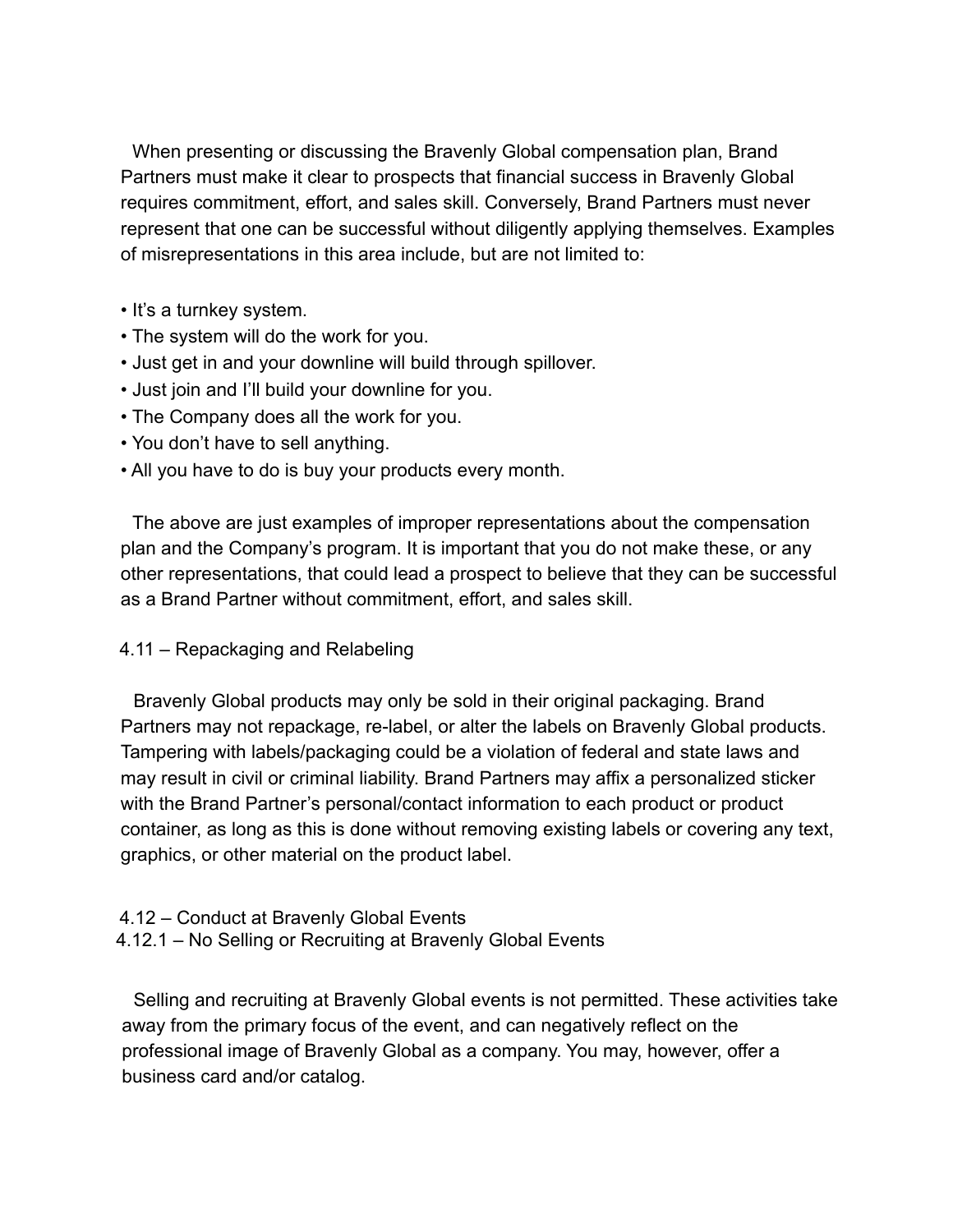# 4.12.2 – No Selling or Recruiting for other Companies at Bravenly Global Events

Bravenly Global Brand Partners shall not sell any products or recruit for any business during Bravenly Global events. This restriction most specifically applies to sales and recruitment efforts for any other direct sales or marketing program, regardless of the product category, including those that do not compete with Bravenly Globals' product line.

#### 4.13 – Conflicts of Interest

4.13.1 – Non-compete Policy

Bravenly Global Brand Partners are free to participate in other multilevel or network marketing business ventures or marketing opportunities (collectively "network marketing").If a Brand Partner is engaged in other non-Bravenly Global network marketing opportunities or businesses, it is the responsibility of the Brand Partner to ensure that his or her Bravenly Global Business is operated entirely separate and apart from all other businesses or network marketing opportunities. To this end, the Brand Partner must adhere to the following:

- Brand Partners must not sell, or attempt to sell, any competing non-Bravenly Global programs, products, or services that are sold through another network marketing program to Bravenly Global Ambassadors or Brand Partners. Any program, product, or services in the same generic categories as Bravenly Global products or services is deemed to be competing, regardless of differences in cost, quality, or other distinguishing factors.
- Brand Partners may not display Bravenly Global promotional materials, sales aids, or products with any other non-Bravenly Global products or services in a fashion that might in any way confuse or mislead a prospective customer, merchant or Brand Partner into believing there is a relationship between the Bravenly Global and nonBravenly Global products or services.
- Brand Partners shall not offer the Bravenly Global opportunity, products, or services to prospective or existing Ambassadors or Brand Partners in conjunction with any non-Bravenly Global program, opportunity, product, or service.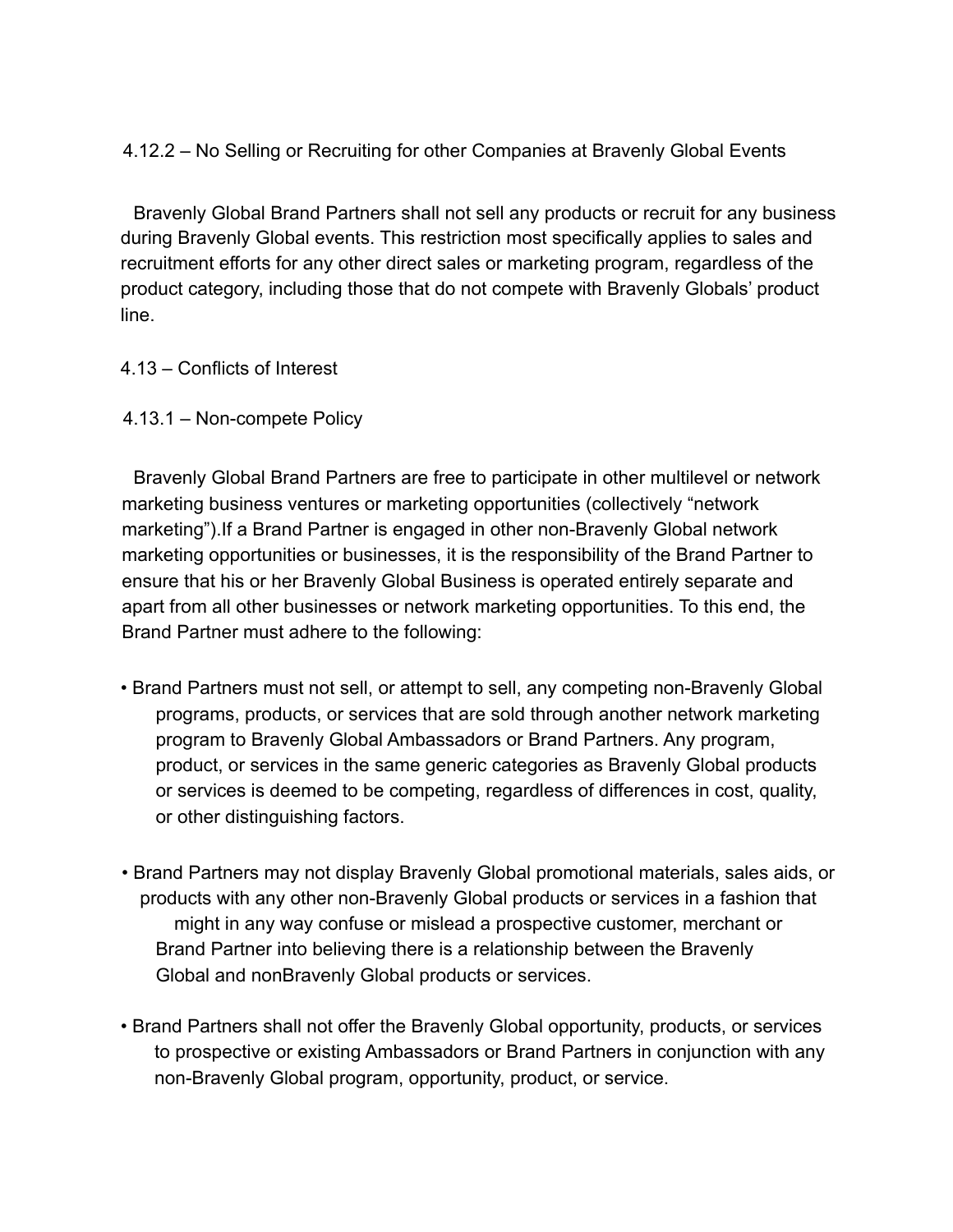• Brand Partners may not offer any non-Bravenly Global opportunity, products, services, or opportunity at any Bravenly Global-related meeting, seminar, convention, webinar, teleconference, or other function or meeting.

#### 4.13.2 – Non-solicitation

As noted above, Bravenly Global Brand Partners are free to participate in other network marketing opportunities. However, during the term of this Agreement, Brand Partners may not recruit other Bravenly Global Brand Partners or Ambassadors for any other network marketing business. Following the cancellation of this Agreement for any reason, and for a period of one year thereafter, a former Brand Partner may not recruit any Bravenly Global Brand Partner or customer for another network marketing business, with the exception of a Brand Partner who is personally sponsored by the former Brand Partner. The Brand Partners and Company recognize that because network marketing is conducted through networks of independent contractors dispersed across the entire United States and internationally, and business is commonly conducted via the Internet and telephone, an effort to narrowly limit the geographic scope of this non-solicitation provision would render it wholly ineffective. Therefore, the Brand Partners and Company agree that this non-solicitation provision shall apply to all markets in which Bravenly Global conducts business. This provision shall survive the termination or expiration of this Agreement.

The term "recruit" means actual or attempted solicitation, enrollment, encouragement or effort to influence in any other way, either directly or through a third party, another Bravenly Global Brand Partner or customer to enroll or participate in another multi-level marketing, network marketing or direct sales opportunity. This conduct constitutes recruiting even if the Brand Partner's actions are in response to an inquiry made by another Brand Partner or customer.

#### 4.13.3 - Downline Activity (Genealogy) Reports

Downline Activity Reports made available for Brand Partners access and viewing through the Brand Partner Back Office are confidential information belonging to Bravenly Global. Brand Partner access to their Downline Activity Reports is password protected. All Downline Activity Reports and the information contained therein are confidential and constitute proprietary information and business trade secrets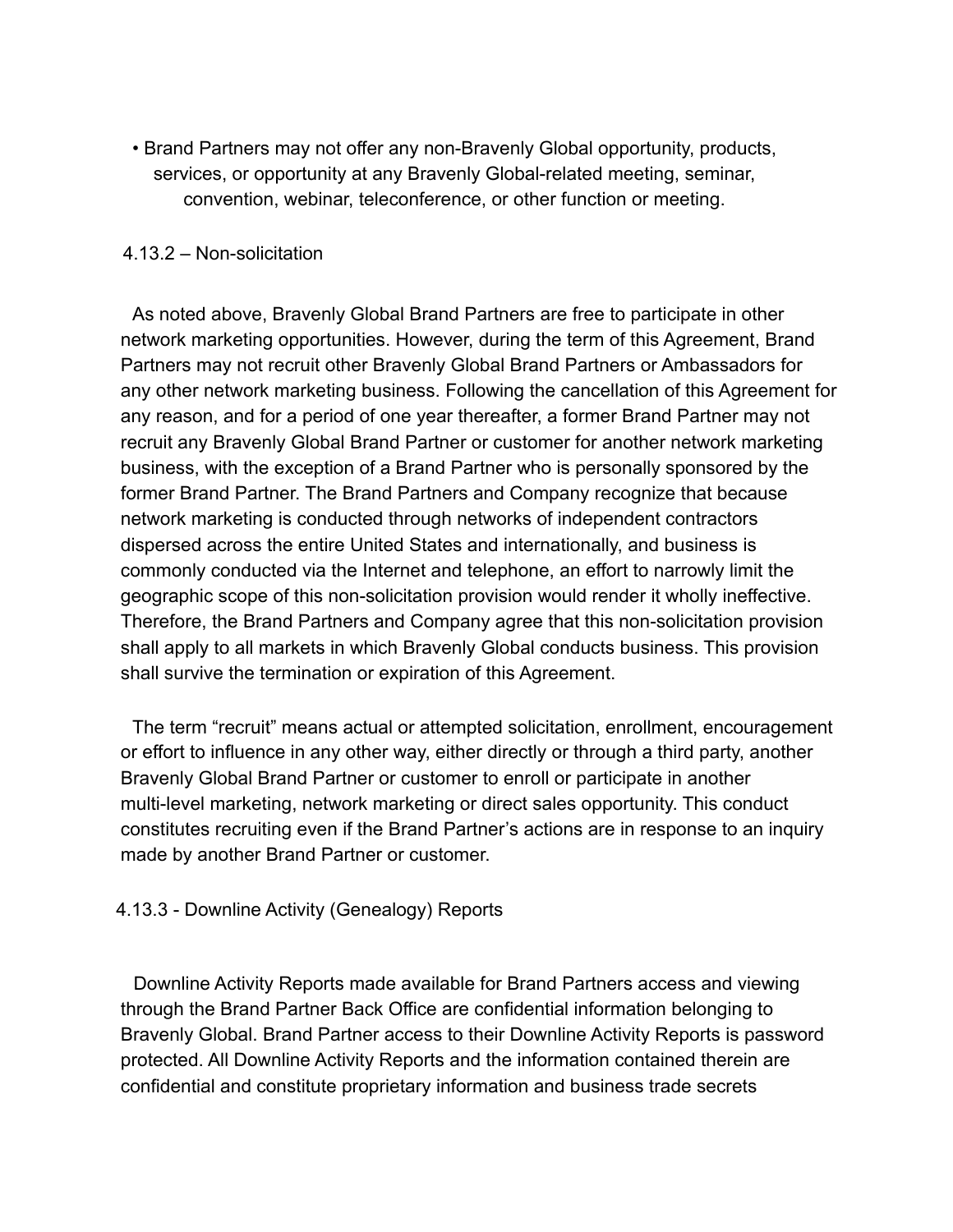belonging to Bravenly Global. Downline Activity Reports are provided to the Brand Partner in the strictest of confidence and are made available to Brand Partners for the sole purpose of assisting Brand Partners in working with their respective Downline Organizations in the development of their Bravenly Global business. Brand Partners should use their Downline Activity Reports to assist, motivate and train their Downline Brand Partners. The Brand Partner and Bravenly Global agree that, but for this agreement of confidentiality and nondisclosure, Bravenly Global would not provide Downline Activity Reports to the Brand Partner. A Brand Partner shall not, on his or her own behalf, or on behalf of any other person, partnership, association, corporation or other entity:

- Directly or indirectly disclose any information contained in any Downline Activity Report to any third party;
- Directly or indirectly disclose the password or other access code to his or her Downline Activity Report;
- Use the information to compete with Bravenly Global or for any purpose other than promoting his or her Bravenly Global business;

Recruit or solicit any Brand Partner or Ambassador of Bravenly Global listed on any report or in any manner attempt to influence or induce any Brand Partner or Ambassador of Bravenly Global to alter their business relationship with Bravenly Global; Upon demand by The Company, any current or former Brand Partner will return the original and all copies of Downline Activity Reports to the Company.

#### 4.14– Cross-Sponsoring

Actual or attempted cross-sponsoring is strictly prohibited. "Cross-sponsoring" is defined as the enrollment of an individual or entity that already has a current Ambassador or Brand Partner Agreement on file with Bravenly Global, or who has had such an agreement within the preceding 6 calendar months, within a different line of sponsorship. The use of a spouse or relative's name, trade names, assumed names or fictitious ID numbers to circumvent this policy is prohibited. Brand Partners shall not demean, discredit or defame other Bravenly Global Brand Partners in an attempt to entice another Brand Partner to become part of the first Brand Partner's marketing organization. If a prohibited organization transfer occurs, Bravenly Global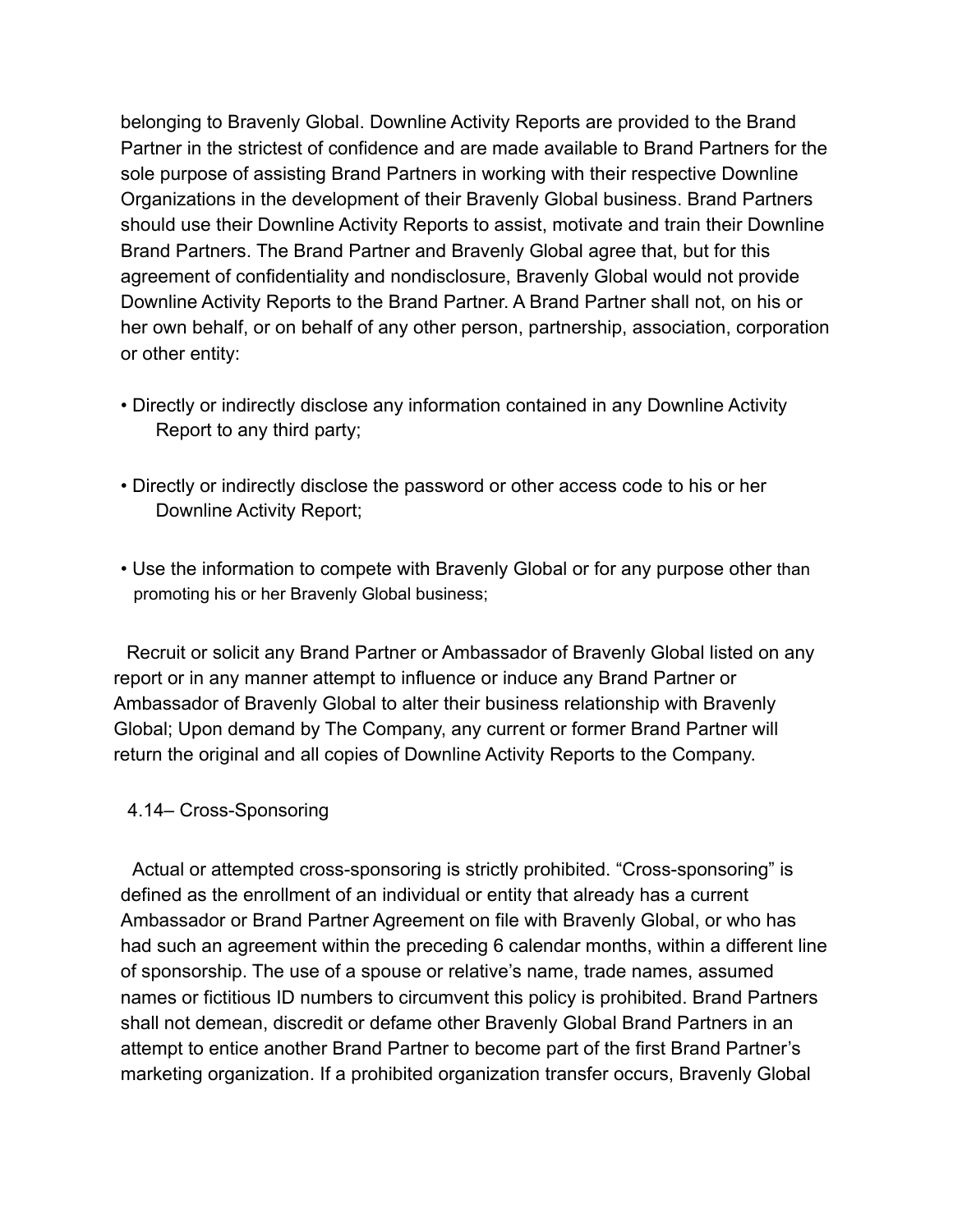shall take disciplinary action against the Brand Partner(s) who engaged, acquiesced and/or knowingly participated in the improper cross-sponsoring. However, it shall be entirely within Bravenly Global's discretion where in the genealogical structure, the cross sponsored organization in question shall be placed or otherwise distributed. Because equities often exist in favor of both upline organizations, Brand Partners WAIVE ANY AND ALL CLAIMS AND CAUSES OF ACTION AGAINST THE COMPANY FOR ITS DECISION REGARDING THE FINAL DISPOSITION OR PLACEMENT OF THE CROSS- SPONSORED ORGANIZATION.

# 4.15– Errors or Questions

If a Brand Partner has questions about or believes any errors have been made regarding commissions, bonuses, Downline Activity Reports, or charges, the Brand Partner must notify the Brand Partner Care Department at Bravenly Global's headquarters in Pinellas County, Florida, in writing, within 15 days of the date of the purported error or incident in question. Bravenly Global will not be responsible for any errors, omissions or problems not reported to the Company within 15 days.

# 4.16– Back Office Access

Bravenly Global makes online back offices available to its Brand Partners. Back offices provide Brand Partners access to confidential and proprietary information that may be used solely and exclusively to promote the development of a Brand Partner's Bravenly Global business and to increase sales of Bravenly Global products. However, access to a back office is a privilege, and not a right. Bravenly Global reserves the right to deny Brand Partners' access to the back office at its sole discretion.

# 4.17– Sales Aids Optional

Brand Partners are not required to carry sales aids. Brand Partners who do so must make his or her own decision with regard to these matters. To ensure that Brand Partners are not encumbered with Company Sales Aids, such Sales Aids may be returned to Bravenly Global upon the Brand Partner's cancellation pursuant to the terms of Section 8.1.

# 4.18– Governmental Approval or Endorsement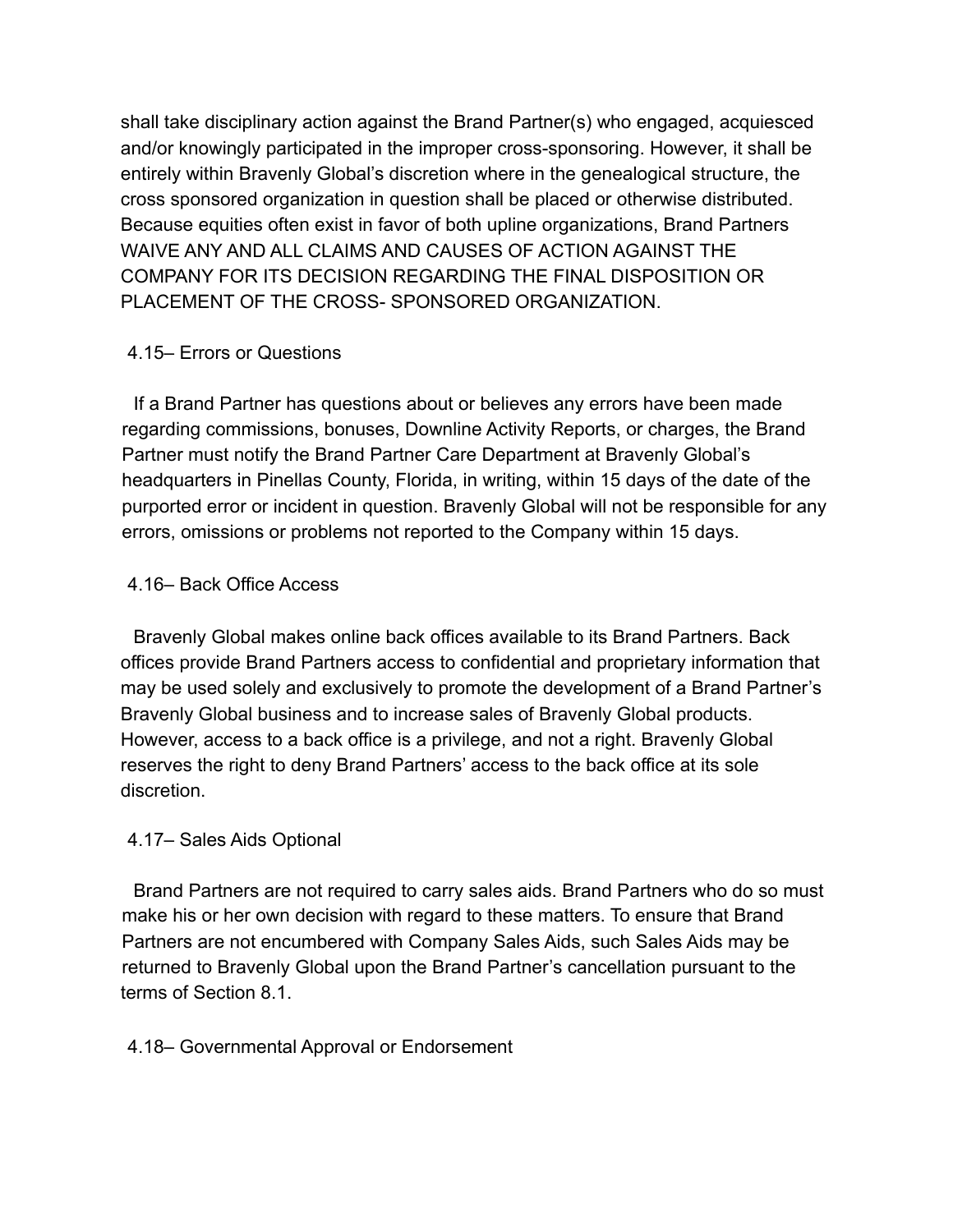Neither federal nor state regulatory agencies nor officials approve or endorse any direct selling program. Therefore, Brand Partners shall not represent or imply that Bravenly Global or its Compensation Plan have been "approved," "endorsed" or otherwise sanctioned by any government agency.

#### 4.19– Income Taxes

Each Brand Partner is responsible for paying local, state and federal taxes on any income generated as a Brand Partner. If a Bravenly Global business is tax exempt, the Federal Tax Identification Number must be provided to Bravenly Global. Every year, Bravenly Global will provide IRS Form 1099 (non-employee compensation) earnings statements to each U.S. resident who (a) had earnings of over \$600 in the previous calendar year or (b) made purchases during the previous calendar year in excess of \$5,000 wholesale.

#### 4.20– Independent Contractor Status

Brand Partners are independent contractors. The agreement between Bravenly Global and its Brand Partners does not create an employer/employee relationship, agency, partnership or joint venture between The Company and The Brand Partner. Brand Partners shall not be treated as an employee for his or her services or for federal or state tax purposes. All Brand Partners are responsible for paying local, state and federal taxes due from all compensation earned as a Brand Partner of the Company. The Brand Partner has no authority (expressed or implied) to bind the Company to any obligation. Each Brand Partner shall establish his or her own goals, hours, and methods of sale, so long as he or she complies with the terms of the Brand Partner Agreement Form, these Policies and Procedures, and applicable laws. If required by law to declare any Bravenly Global representatives to be classified as employees, Bravenly Global reserves the right to discontinue operating within the jurisdiction making such declaration.

# 4.21– Trademarks and Copyrights

The name of Bravenly Global and other names as may be adopted by Bravenly Global are proprietary trade names, trademarks and service marks of Bravenly Global. As such, these marks are of great value to Bravenly Global. The Company grants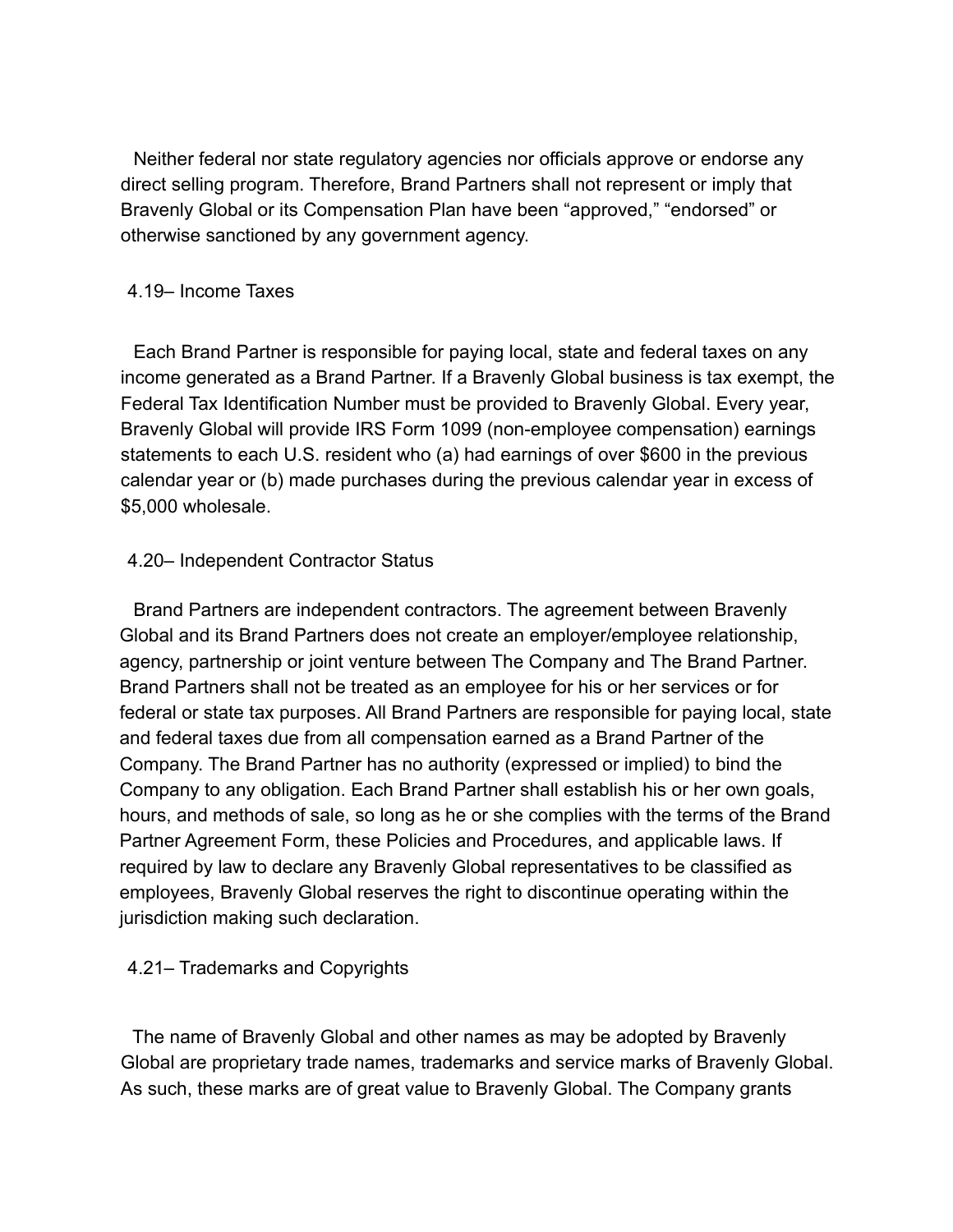Brand Partners a limited license to use its trademarks and trade names in promotional media for so long as the Brand Partner's Brand Partner Agreement is in effect. Upon termination of the Agreement, such license shall immediately expire, and the Brand Partner shall immediately discontinue all use of the Company's trademarks and trade names. Under no circumstances may a Brand Partner use any of Bravenly Global's trademarks, trade names, or product names in any email address, website domain name, social media handle, social media account name, title, or address, or in any unapproved sales aids. Use of the Bravenly Global's name on any item not produced by the Company is prohibited except as follows:

Brand Partner's Name

Independent Bravenly Global Brand Partner

All Brand Partners may list themselves as an "Independent Bravenly Global Brand Partner" in the residential telephone directory ("white pages") under their own name. Brand Partners may not place telephone directory display ads in the classified directory ("Yellow Pages") using Bravenly Global's name or logo. Brand Partners have no right to use the name "Bravenly" not in the syntax of "Bravenly Global" on any item not produced by the company.

Brand Partners may not use the name "Bravenly Global" in any form in a team name, a tagline, an external website name, a personal website address or extension, in an email address, as a personal name, or as a nickname.

Brand Partners may not answer the telephone by saying "Bravenly Global," "Bravenly Global Processing," or in any other manner that would lead the caller to believe that he or she has reached the corporate offices of Bravenly Global.

Advertising is not limited to print media; it also includes internet advertising and other forms of advertising. It is prohibited for a Brand Partner to use an internet or email address that utilizes the trade name Bravenly Global, or includes Bravenly Global in a portion of the address. It is also prohibited for a Brand Partner to use any website materials that reference or relate to Bravenly Global that are not authorized in writing by Bravenly Global on a website. It is also prohibited for a Brand Partner to place links to unauthorized websites or web pages onto a website or webpage that has been authorized by Bravenly Global. It is also prohibited for a Brand Partner to use any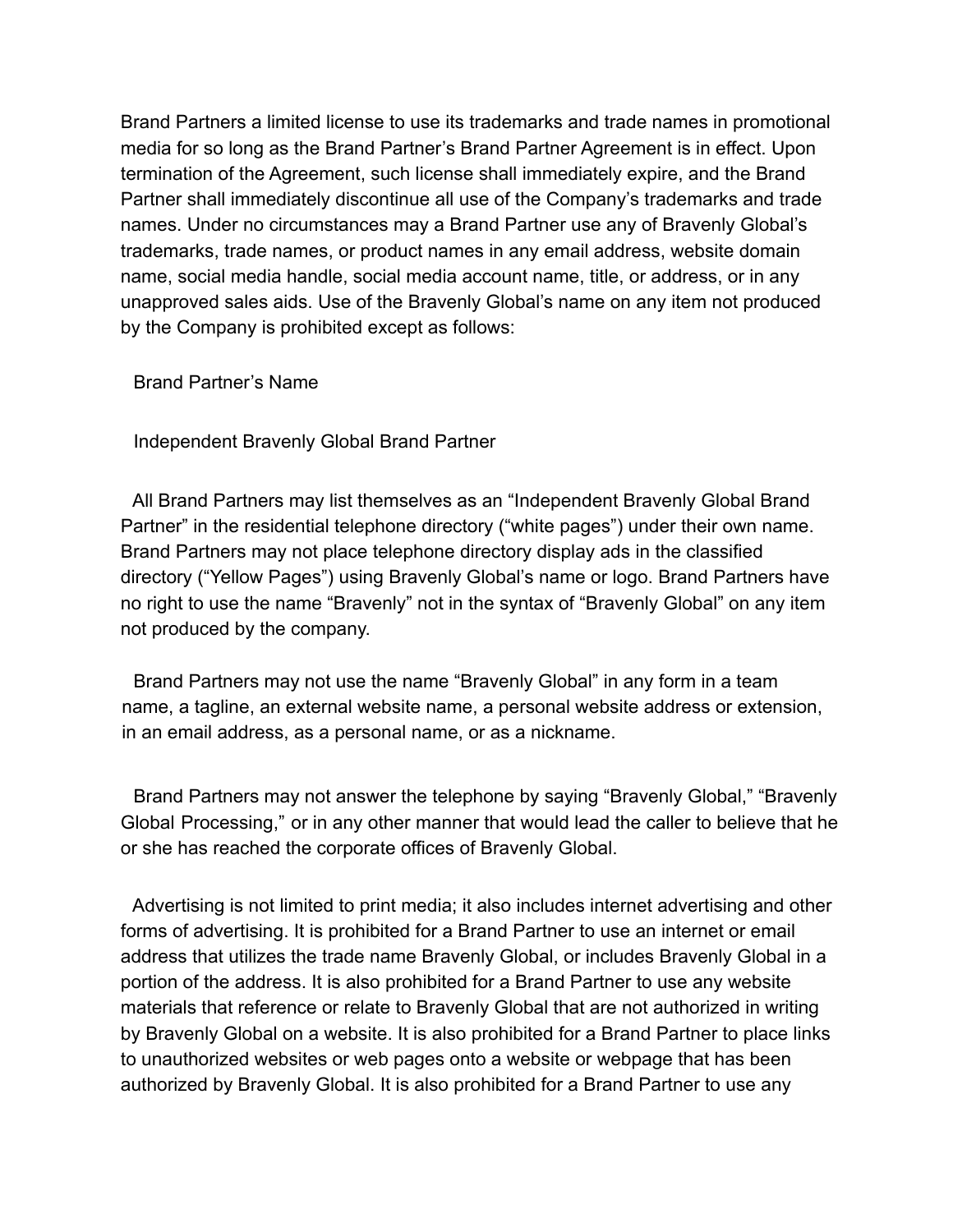website materials on a website that references or relates to Bravenly Global that is not authorized in writing by Bravenly Global.

Bravenly Global commonly puts on live and recorded events as well as webinars and telephone conference calls. During these events Company executives, Brand Partners, and guests appear and speak. The content of such events is copyrighted material that is owned exclusively by the Company. Brand Partners may not record any Company functions for any reason, whether such event is live, a webinar, via conference call, or delivered through any other medium. In addition, Company produced Sales Tools, videos, audios, podcasts, and printed material is also copyrighted. Brand Partners shall not copy any such materials for their personal or business use without the Company's prior written approval.

#### 4.22 – Insurance

You may wish to arrange insurance coverage for your business. Your homeowner's insurance policy may not cover business related injuries or the theft of or damage to your business. Contact your insurance agent to make sure that your business property is protected.

# 4.23 – International Marketing

Because of critical legal product and tax considerations, Bravenly Global must limit the marketing and enrollment of Bravenly Global services and the presentation of the Bravenly Global business to prospective Ambassadors, Merchants and Brand Partners located within the 50 United States of America and any other jurisdiction officially opened by Bravenly Global. Brand Partners are only authorized to do business in the countries in which Bravenly Global has announced they are open for business in official Company literature. Brand Partners may sell, give, transfer, or distribute Bravenly Global products or Sales Tools only in their home country. In addition, no Brand Partner may, in any unauthorized country: (a) conduct sales, enrollment or training meetings; (b) enroll or attempt to enroll potential Customers or Brand Partners; or (c) conduct any other activity for the purpose of selling Bravenly Global products, establishing a Marketing Organization, or promoting the Bravenly Global opportunity.

# 4.24 – Laws and Ordinances

Brand Partners shall comply with all federal, state and local laws and regulations in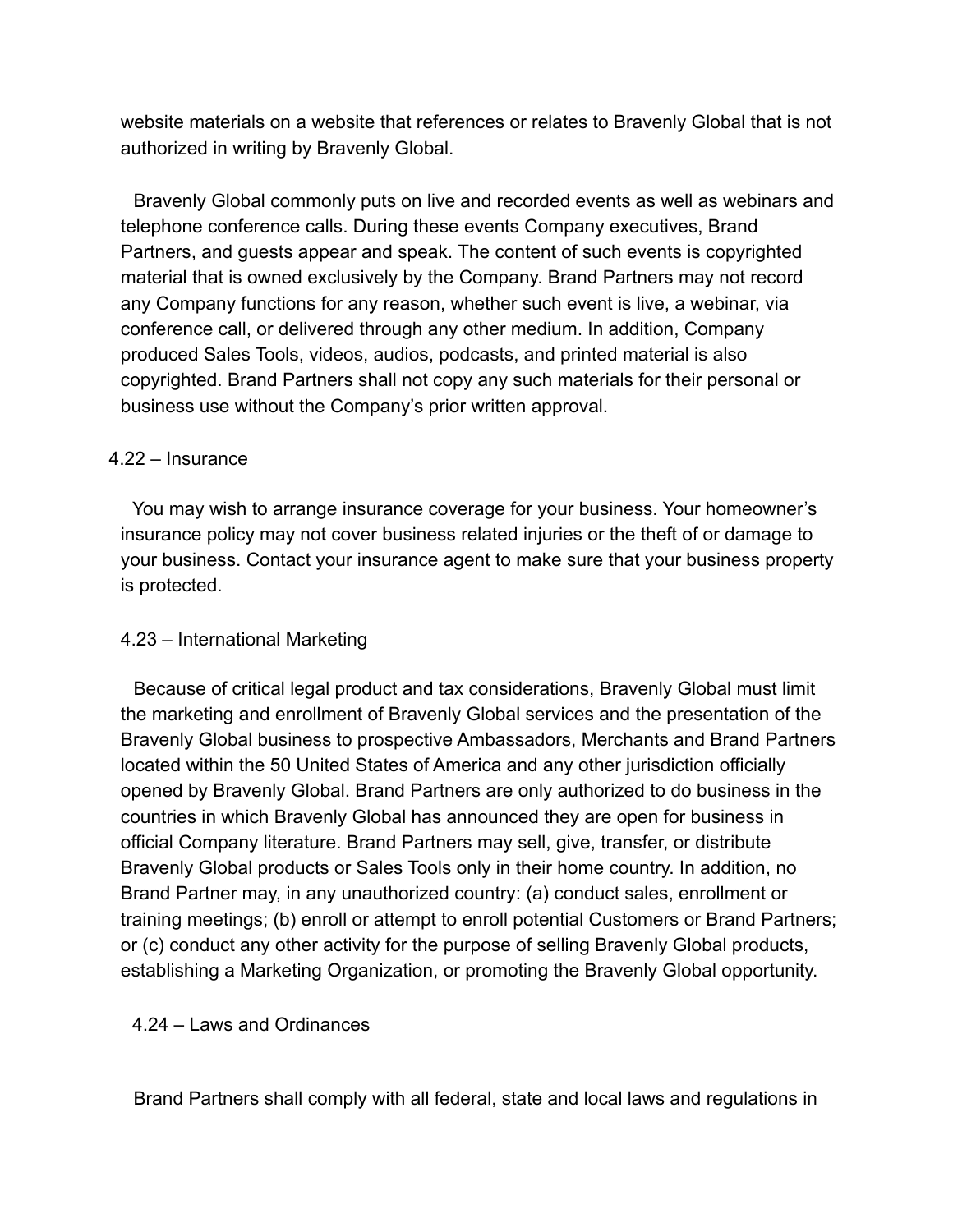the conduct of their businesses. Many cities and counties have laws regulating certain home-based businesses. In most cases these ordinances are not applicable to Brand Partners because of the nature of their business. However, Brand Partners must obey those laws that do apply to them. If a city or county official tells a Brand Partner that an ordinance applies to him or her, the Brand Partner shall comply with the law.

#### 4.25 – Minors

Brand Partners shall not enroll or recruit individuals under the age of 18 into the Bravenly Global program. The one exception to this is if the minor has been adjudicated as an emancipated minor by a court of competent jurisdiction.

# 4.26 – Actions of Household Members or Affiliated Parties

If any member of an Brand Partner's immediate household engages in any activity that, if performed by the Brand Partner, would violate any provision of the Agreement, such activity will be deemed a violation by the Brand Partner and Bravenly Global may take disciplinary action pursuant to the Statement of Policies against the Brand Partner. Similarly, if any partner, shareholder, member, or other individual ownership or management capacity (collectively "Affiliated Individual) in a corporation, partnership, LLC, trust or other entity (collectively "Business Entity") violates the Agreement, such action(s) will be deemed a violation by the Business Entity and each Affiliated Individual, and Bravenly Global may take disciplinary action jointly and severally against the Business Entity and/or each Affiliated Individual.

# 4.26.1 – Bravenly Global Household Restrictions

A Brand Partner may operate or have an ownership interest, legal or equitable, as a sole proprietorship, partner, shareholder, trustee, or beneficiary, in only one Bravenly Global business. No individual may have, operate, or receive compensation from more than one Bravenly Global business. Individuals of the same Household may not enter into or have an interest in more than one Bravenly Global Business. Individuals of the same household or family unit may only hold a single position together. A "Household" is defined as all individuals who are living at or doing business at the same address, and who are related by blood, marriage, domestic partnership, or adoption, or who are living together as a family unit or in a family-like setting.

An exception to the above one business per Brand Partner per household rule will be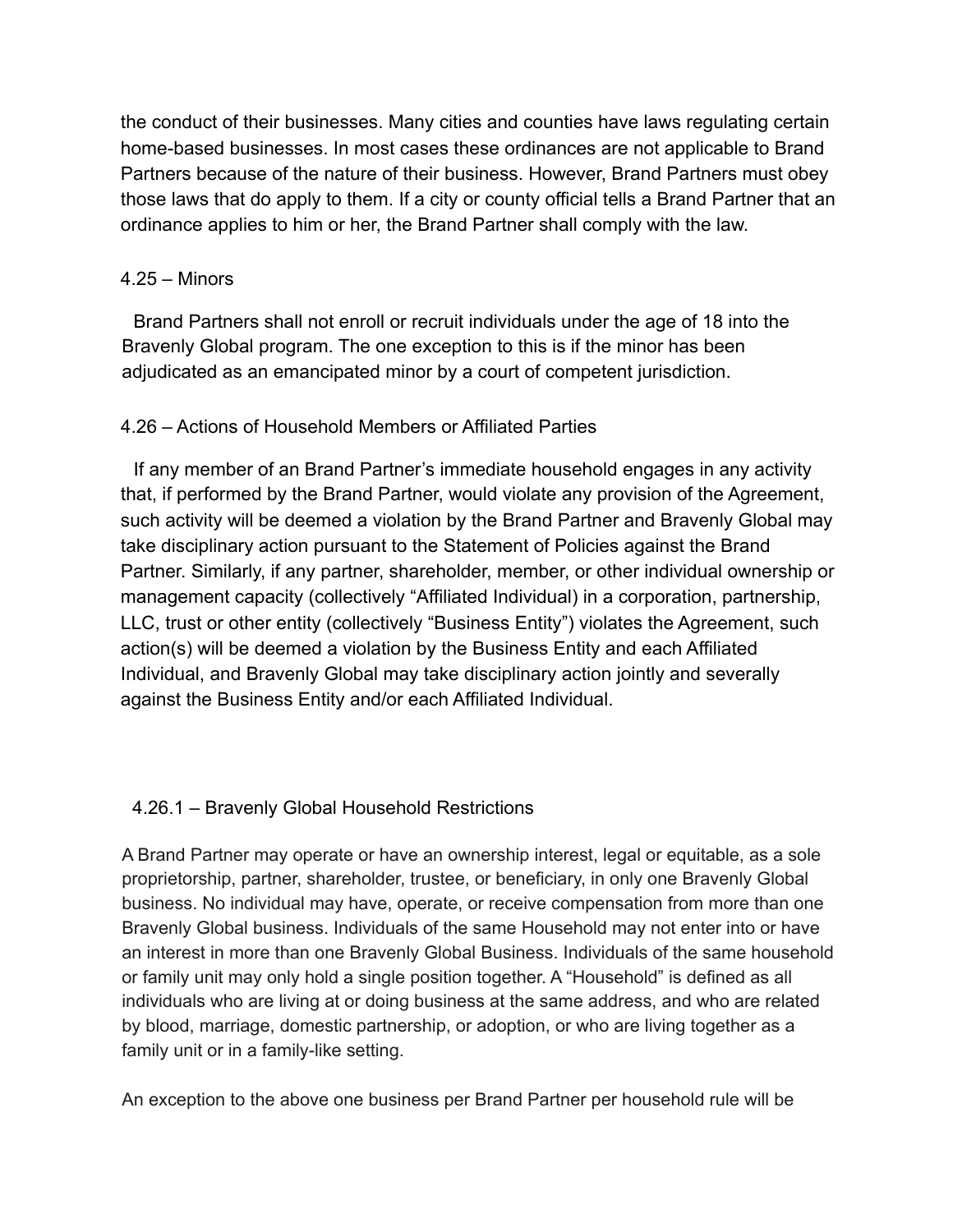considered on a case-by-basis if two Brand Partners marry or move in together, or in cases of a Brand Partner receiving an interest in another business through inheritance. Requests for exceptions to this policy must be submitted in writing to the Compliance Department.

A second exception to the above one business per Brand Partner per household rule occurs when a Brand Partner achieves the Lifetime Rank of Platinum Executive Vice President. Once an Independent Brand Partner achieves the Lifetime Rank of Executive Vice President, they may enroll up to 2 (two) additional positions. The second and third positions must be placed on the first level (level 1) of the original Brand Partner position (the Bravenly Global business that is at the lifetime rank of Platinum Executive Vice President). In certain instances, a Brand Partner may request that their second and/or third Brand Partner account be allowed to be placed on the second level of their business (the Bravenly Global business that is at the lifetime rank of Platinum Executive Vice President). This request must be submitted to compliance@bravenlyglobal.com and will be evaluated on a case by case basis

# 4.27 – Legal Status as Brand Partner

Some states have recently passed legislation which further limits and identifies the requirements to maintain Independent contractor status. It is important to know what your state's laws are on this subject. Bravenly Global will take no action which may subject them to a situation whereby the Representatives shall be considered employees.

# 4.28 - Requests for Records

Any request from a Brand Partner for copies of invoices, agreements, Downline activity reports or other records/reports will require a fee of \$1.00 per page per copy. This fee covers the expense of mailing and time required to research files and make copies of the records.

# 4.29 – Sale, Transfer or Assignment of Bravenly Global Business

4.29.1 – There is a \$200 fee for the sale, transfer, or assignment of a Bravenly Global business. Although a Bravenly Global business is a privately owned, independently operated business, the sale, transfer or assignment of a Bravenly Global business, and the sale, transfer or assignment of an interest in a Business Entity that owns or operates a Bravenly Global Brand Partner business, is subject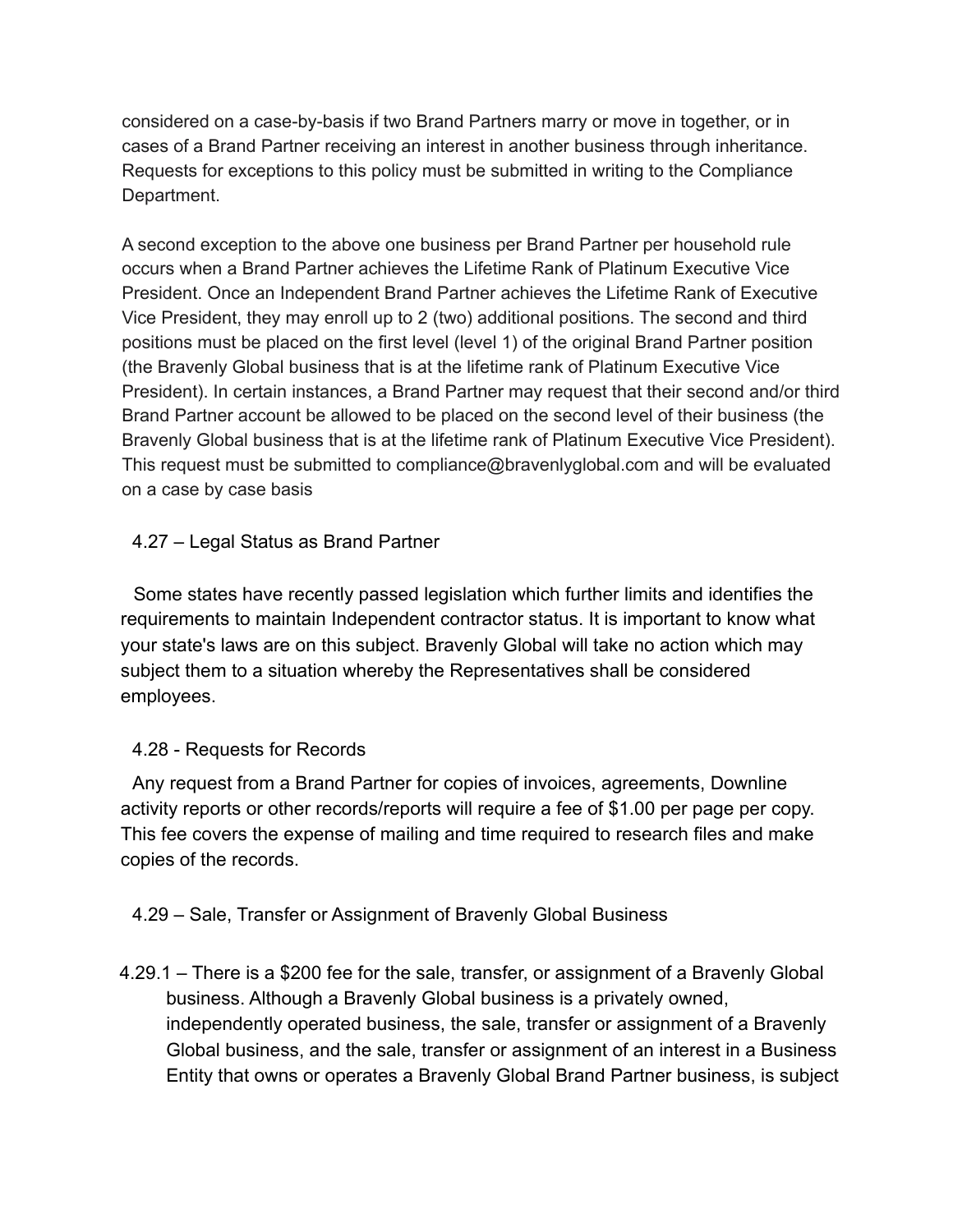to certain limitations. If a Brand Partner wishes to sell his or her Bravenly Global business or interest in a Business Entity that owns or operates a Bravenly Global business, the following criteria must be met:

- The selling Brand Partner must offer Bravenly Global the right of first refusal to purchase the business on the same terms as agreed upon with a third-party buyer. Bravenly Global shall have fifteen (15) days from the date of receipt of the written offer from the seller to exercise its right of first refusal.
- The buyer or transferee must become a qualified Brand Partner. Before the sale, transfer or assignment can be finalized and approved by Bravenly Global, any debt obligations the selling party has with Bravenly Global must be satisfied.
- The selling party must be in good standing and not in violation of any of the terms of the Agreement in order to be eligible to sell, transfer or assign a Bravenly Global Brand Partner's business.
- Before the sale, transfer, or assignment can be finalized and approved by Bravenly Global, any debt obligations that the selling party has with Bravenly Global must be satisfied.

Prior to selling a Business Entity interest, the selling party must notify Bravenly Global Compliance Department in writing and advise of his or her intent to sell Bravenly Global's business or Business Entity interest. The selling party must also receive written approval from the Compliance Department before proceeding with the sale.

4.30 – Divorce of a Brand Partner

Bravenly Global is not able to divide commissions among multiple parties, nor is it able to divide a downline organization. Consequently, in divorce cases, any settlement or divorce decree must award the business in its entirety to one party. Bravenly Global will recognize as the owner of the business the former spouse to whom the business is awarded pursuant to a legally binding settlement agreement or decree of the court. The former spouse who receives the Bravenly Global business must also execute and submit a Bravenly Global Brand Partner Agreement within 30 days from the date on which the divorce becomes final or the business will be cancelled. During the pendency of a divorce or dissolution, the Company shall treat the business according to the status quo as existed prior to the filing of the divorce or dissolution.

# 4.31 – Dissolution of a Business Entity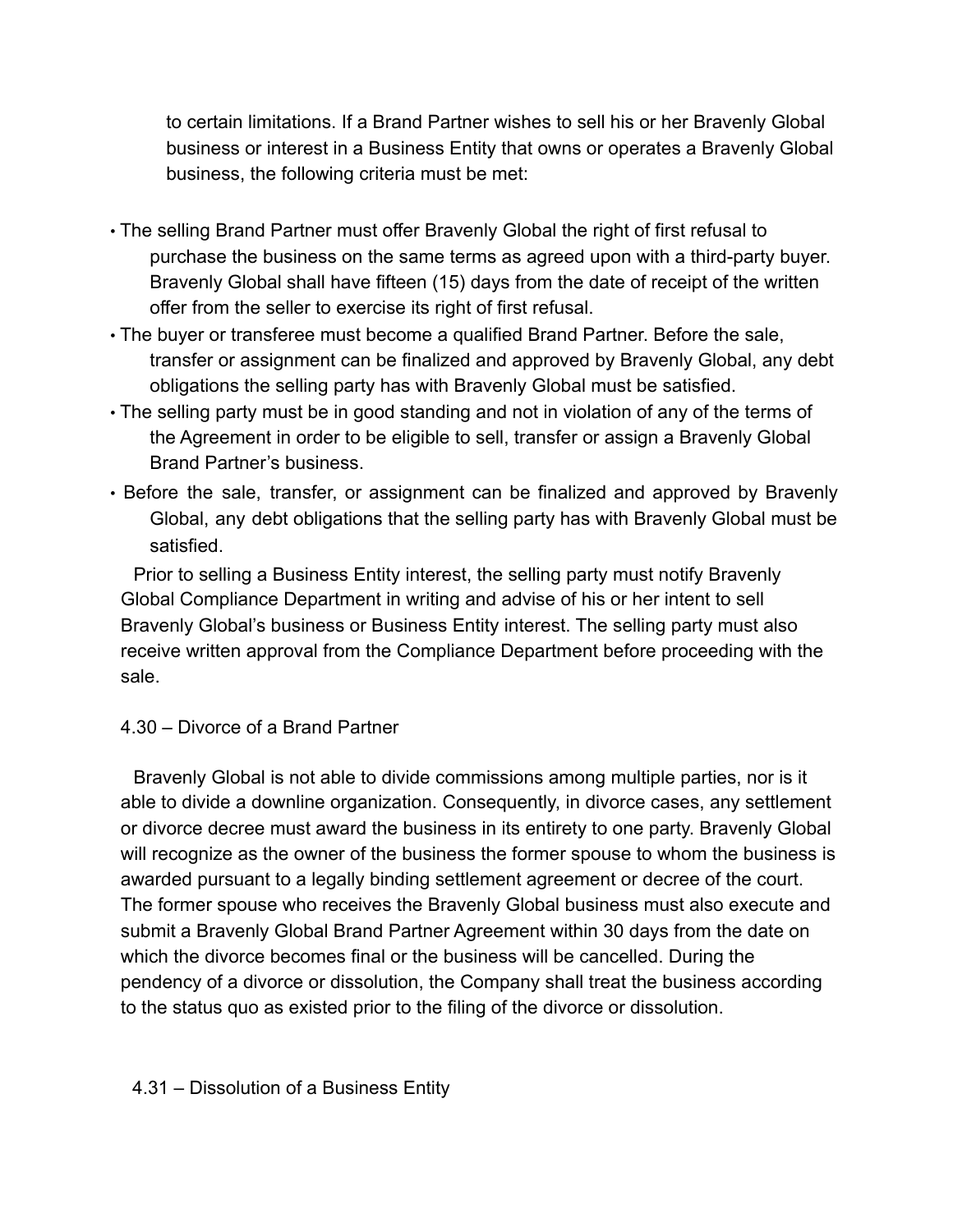If a Business Entity that operates a Bravenly Global business dissolves, the owners of the Business Entity must instruct the Company on the identity of the proper party who is to receive the business. The Bravenly Global business must be awarded to a single individual or entity that was previously recognized by the Company as an owner of the Business Entity; the Company cannot divide the business among multiple parties or issue separate commission payments. The recipient of the Bravenly Global business must also execute and submit a Bravenly Global Brand Partner Agreement to the Company within 30 days from the date of the dissolution of the business entity or the Agreement will be cancelled. If the business entity wishes to sell or transfer its Bravenly Global business to an individual or entity who was not previously recognized by the Company as an owner of the business entity, it must do so pursuant to Section 4.29.

4.32 – Transfer Upon Death of a Brand Partner

Upon the death of a Brand Partner, the Brand Partner's Bravenly Global business may be passed to his/her heirs. Prior to such transfer, the beneficiary of the business must provide Bravenly Global with certified letters testamentary or letters of administration and written instructions of the executor of the estate, or an order of the court, that provides direction on the proper disposition of the business. The beneficiary must also execute and submit to the Company a Bravenly Global Brand Partner Agreement within 30 days from the date on which the business is transferred by the estate to the beneficiary or the business will be cancelled. Because Bravenly Global cannot divide commissions among multiple beneficiaries or transferees, the beneficiaries or transferees must form a business entity (corporation, LLC, partnership, etc.) and submit a Bravenly Global Brand Partner Agreement in the name of the business entity. Upon the completion of these requirements, Bravenly Global will transfer the business and issue commissions to the individual beneficiary or business entity.

# 4.33 – Sponsoring

All active Brand Partners in good standing have the right to sponsor and enroll others into Bravenly Global. Each prospective Brand Partner has the ultimate right to choose his or her own sponsor. If two Brand Partners claim to be the sponsor of the same new Brand Partner, The Company shall regard the first application received by The Company as controlling.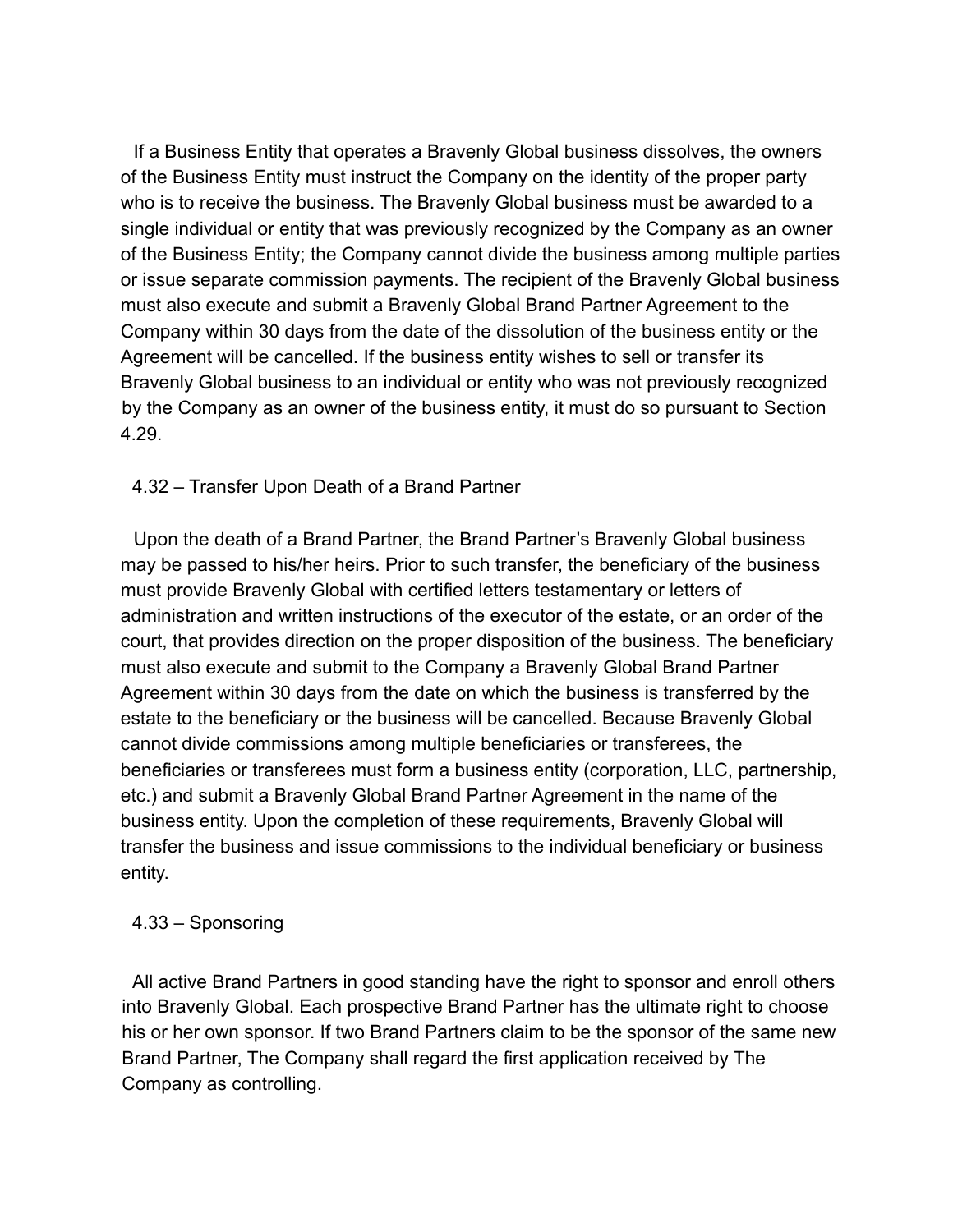The applicant must personally review and agree to the Brand Partner Application and Agreement, Bravenly Global's Policies and Procedures, and the Bravenly Global Compensation Plan. The Sponsor may not fill out the Application and Agreement on behalf of the applicant and agree to these materials on behalf of the applicant.

# 4.34 – Telemarketing

The Federal Trade Commission and the Federal Communications Commission each have laws that restrict telemarketing practices. Both federal agencies (as well as a number of states) have "do not call" regulations as part of their telemarketing laws. While you may not consider yourself a "telemarketer" in the traditional sense of the word, these regulations broadly define the term "telemarketer" and "telemarketing" so that your inadvertent action of calling someone whose telephone number is listed on the federal "do not call" registry could cause you to violate the law. Moreover, these regulations must not be taken lightly, as they carry significant penalties (up to \$11,000.00 per violation).

Therefore, Brand Partners must not engage in telemarketing relative to the operation of their Bravenly Global businesses. The term "telemarketing" means the placing of one or more telephone calls to an individual or entity to induce the purchase of a Bravenly Global product or service, or to recruit them for the Bravenly Global opportunity. "Cold calls" made to prospective customers or Brand Partners that promote either Bravenly Global's products or services or the Bravenly Global opportunity constitute telemarketing and are prohibited. However, a telephone call(s) placed to a prospective customer or Brand Partner (a "prospect") is permissible under the following situations:

• If the Brand Partner has an established business relationship with the prospect. An "established business relationship" is a relationship between a Brand Partner and a prospect based on the prospect's purchase, rental or lease of goods or services from the Brand Partner, or a financial transaction between the prospect and the Brand Partner, within the 18 months immediately preceding the date of a telephone call to induce the prospect's purchase of a product or service.

• The prospect's personal inquiry or application regarding a product or service offered by the Brand Partner within the 3 months immediately preceding the date of such a call.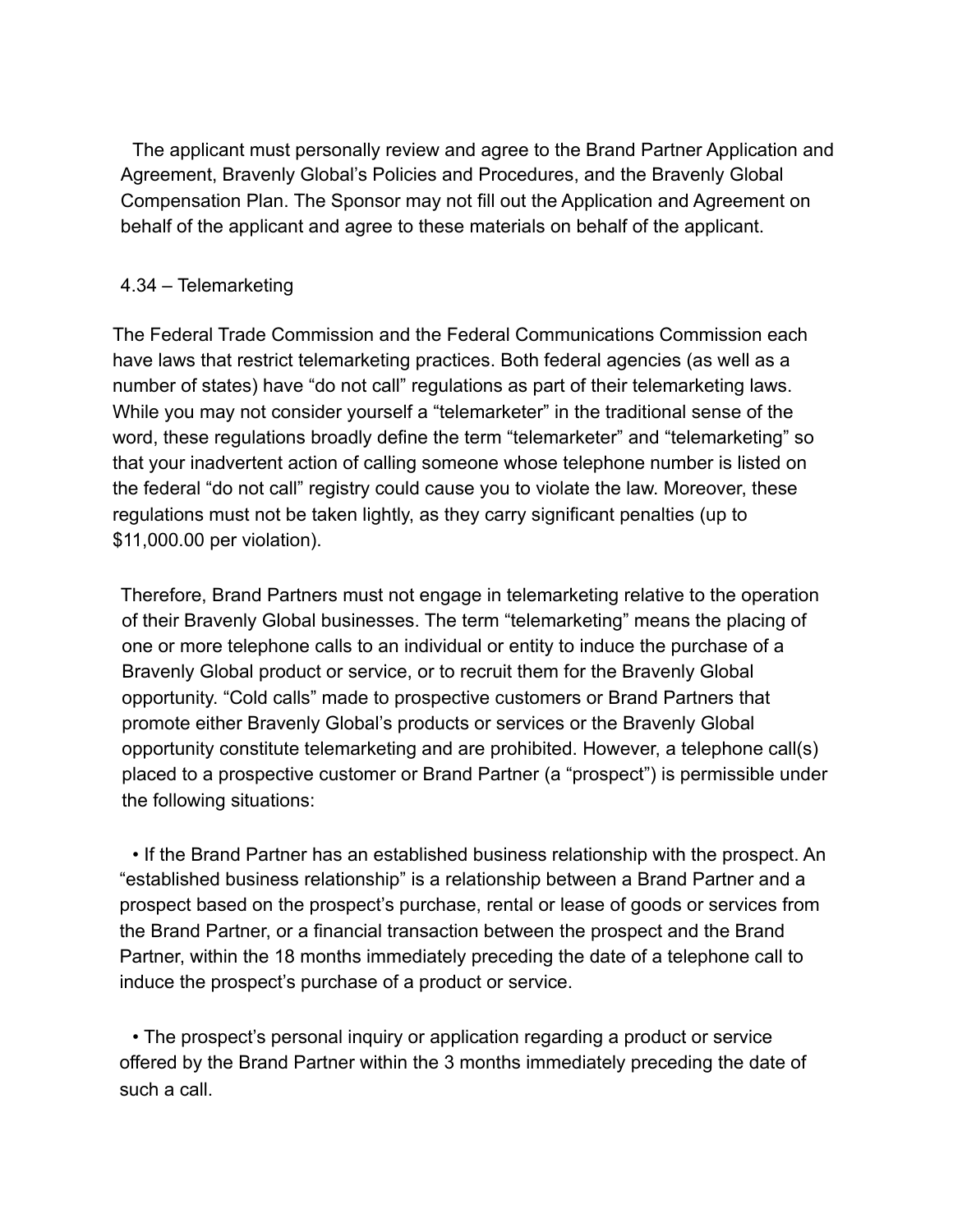• If the Brand Partner receives written and signed permission from the prospect authorizing the Brand Partner to call. The authorization must specify the telephone number(s) that the Brand Partner is authorized to call.

• You may call family members, personal friends and acquaintances. An "acquaintance" is someone with whom you have at least a recent first-hand relationship (i.e., you have recently personally met him or her). Bear in mind, however, that if you make a habit of "card collecting" with everyone you meet and subsequently calling them, the FTC may consider this a form of telemarketing that is not subject to this exemption. Thus, if you engage in calling "acquaintances," you must make such calls on an occasional basis only and not make this a routine practice.

In addition, Brand Partners shall not use automatic telephone dialing systems relative to the operation of their Bravenly Global businesses. The term "automatic telephone dialing system" means equipment which has the capacity to (a) store or produce telephone numbers to be called using a random or sequential number generator and (b) to dial such numbers.

# SECTION 5 – RESPONSIBILITIES OF BRAND PARTNERS

#### 5.1 – Change of Address or Telephone

To ensure timely delivery of products, support materials and commission checks, it is critically important that Bravenly Global's files are current. Brand Partners planning to move should update their new address and telephone numbers in their back office. In the alternative, Brand Partners may email Bravenly Global at customer service email provided on the website. To guarantee proper delivery, a two- weeks advance notice to Bravenly Global is recommended on all changes.

# 5.2 – Continuing Development Obligations

# 5.2.1 – Ongoing Training

Any Brand Partner who sponsors another Brand Partner into Bravenly Global must perform a bona fide assistance and training function to ensure that his or her Downline is properly operating his or her Bravenly Global business. Brand Partners must have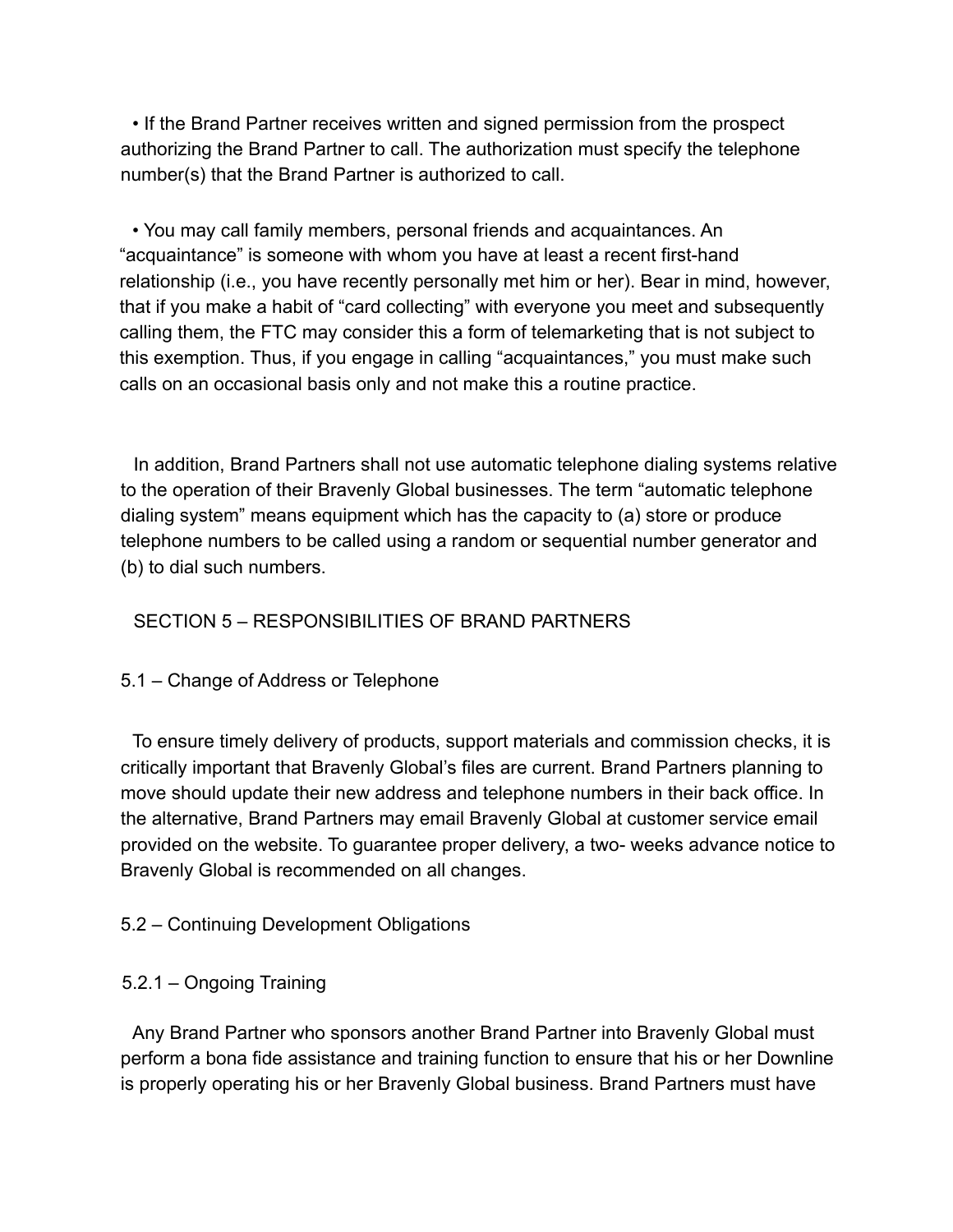ongoing contact and communication with the Brand Partners in their Downline Organizations. Examples of such contact and communication may include, but are not limited to, newsletters, written correspondence, personal meetings, telephone contact, voice mail, electronic mail and the accompaniment of Downline Brand Partners to Bravenly Global meetings, training sessions, and other functions. Upline Brand Partners are also responsible to motivate and train new Brand Partners in Bravenly Global product knowledge, effective sales techniques, the Bravenly Global Compensation Plan and compliance with Company Policies and Procedures. Communication with and the training of Downline Brand Partners must not, however, violate Section 4.2 (regarding the development of Brand Partners-produced sales aids and promotional materials). Brand Partners cannot charge for training.

Upon request, every Brand Partner should be able to provide documented evidence to Bravenly Global of his or her ongoing fulfillment of the responsibilities of a sponsor.

# 5.2.2 – Increased Training Responsibilities

As Brand Partners progress through the various levels of leadership, they will become more experienced in sales techniques, product knowledge and understanding of the Bravenly Global program. They will be called upon to share this knowledge with lesser-experienced Brand Partners within their organization.

#### 5.2.3 – Ongoing Sales Responsibilities

Regardless of their level of achievement, Brand Partners have an ongoing obligation to continue to personally promote sales through the generation of new ambassadors and through servicing their existing ambassadors.

#### 5.3 – Non-disparagement

Bravenly Global wants to provide its Brand Partners with the best products, compensation plan and service in the industry. Accordingly, we value your constructive criticisms and comments. All such comments should be submitted in writing to the Bravenly Global corporate offices. While Bravenly Global welcomes constructive input, negative comments and remarks made in the field by Brand Partners about the Company, its products or Compensation Plan serve no purpose other than to sour the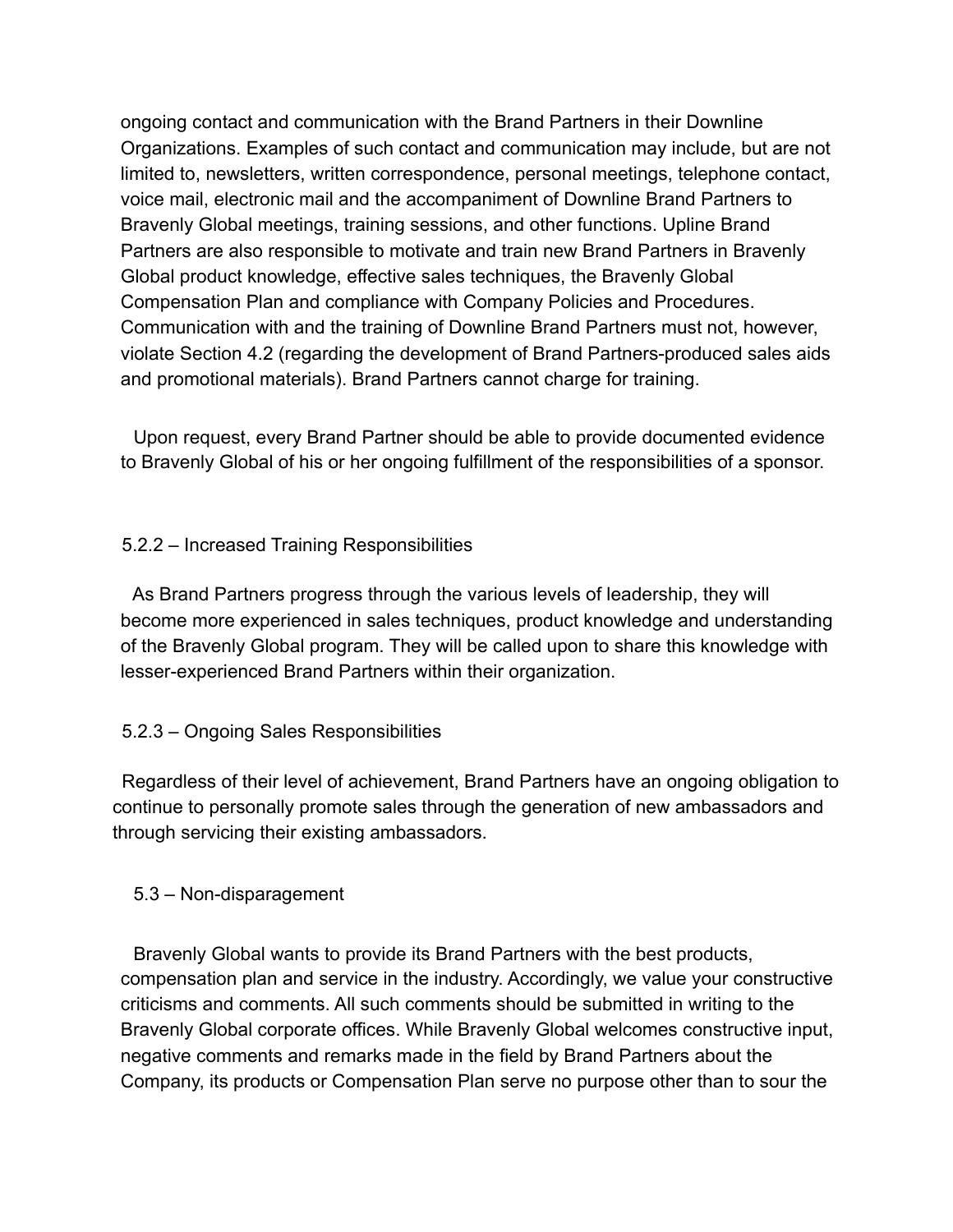enthusiasm of other Bravenly Global Brand Partners. For this reason, and to set the proper example for their Downline, Brand Partners must not disparage, demean or make negative remarks about Bravenly Global, other Bravenly Global Brand Partners, Bravenly Global's services, the Compensation Plan or Bravenly Global's directors, officers or employees.

# 5.4 – Providing Documentation to Applicants

Brand Partners must provide the most current version of the Policies and Procedures and the Compensation Plan to individuals whom they are sponsoring to become Brand Partners before the applicant signs a Brand Partner Agreement. Additional copies of Policies and Procedures can be found on the Bravenly Global website at bravenlyglobal.com, or in your business center under the forms section.

# 5.5 – Handling Personal Information

If a Brand Partner receives Personal Information from or about prospective Brand Partners or customers, it is the Brand Partner's responsibility to maintain its security. Brand Partners should shred or irreversibly delete the Personal Information of others once they no longer need it. Personal Information is information that identifies, or permits a person to contact, an individual. It includes a customer's, potential customers, Brand Partners and prospective Brand Partners' name, address, email address, phone number, credit card information, social security or tax identification number and other information associated with these details.

# 5.6 – Reporting Policy Violations

Brand Partners observing a policy violation by another Brand Partner should submit a written report of the violation directly to the attention of the Bravenly Global Compliance Department. Details of the incident(s), such as dates, number of occurrences, persons involved and any supporting documentation, should be included in the report.

# SECTION 6 – SALES REQUIREMENTS

# 6.1 – Product Sales

The Bravenly Global Compensation Plan is based upon the sale of Bravenly Global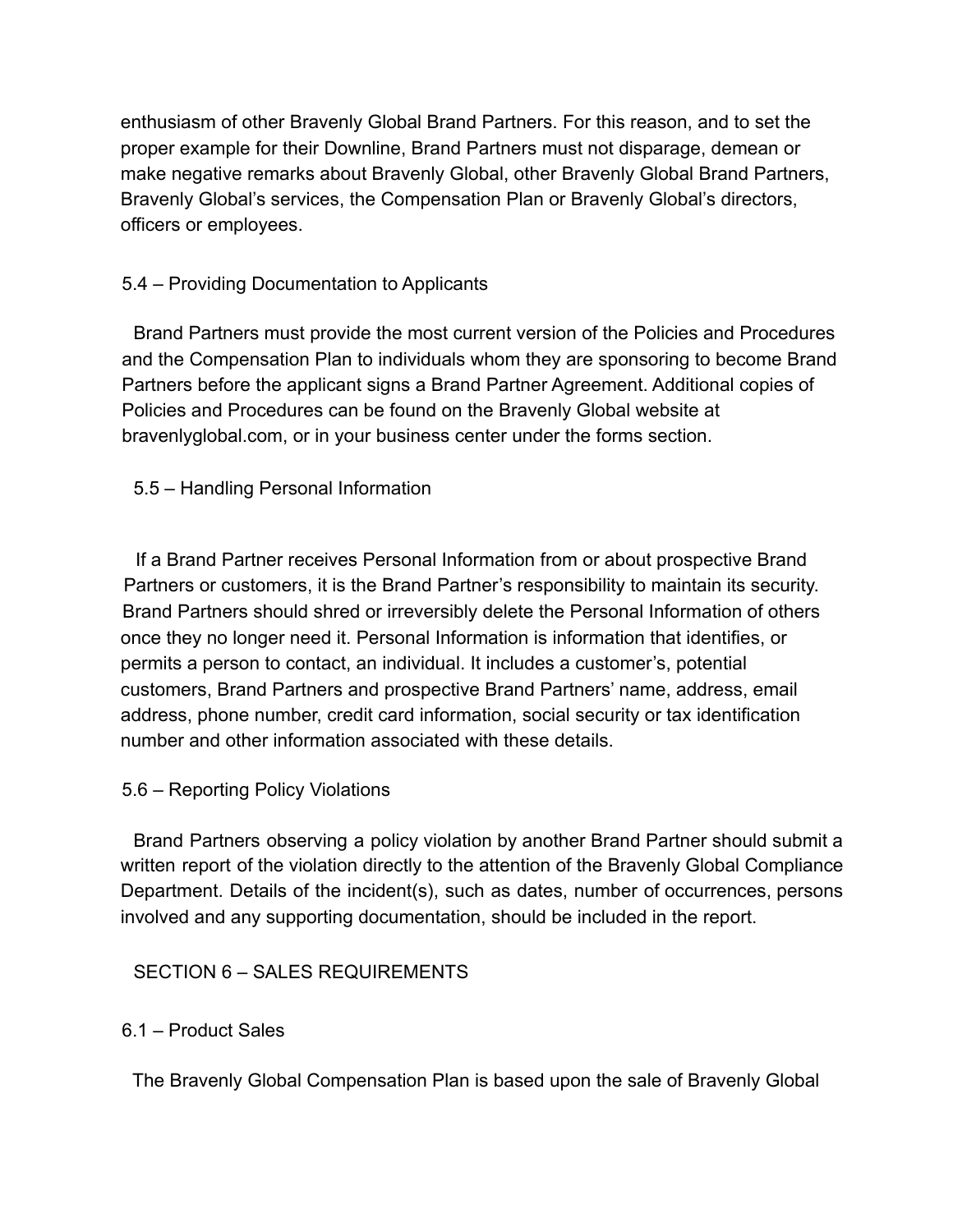products and services to end user consumers. Brand Partners must fulfill personal and Downline organization sales requirements (as well as meet other responsibilities set forth in the Agreement) to be eligible for bonuses, commissions, and advancement to higher levels of achievement. In addition, Brand Partners must comply with the following two requirements in order to be eligible for the receipt of bonuses and commissions:

• At least 51% of a Brand Partner's total monthly personal sales volume must be sold to personal retail customers or Ambassadors.

#### 6.2 – Retail Sales

Bravenly Global wants to ensure that prices for its products and services are not destabilized when sold through a retailing environment. Therefore, Products sold in a retail environment will be subject to a minimum advertised retail price. The minimum advertised price of Bravenly Global's products is listed on the Bravenly Global website. Any Brand Partner who knowingly fails to adhere to these minimum advertised price policies will be subject to termination.

Brand Partners shall only be permitted to sell Bravenly products in an appointment based business, but not in any stores or other commercial outlets or venues. Brand Partner shall not sell Bravenly Global products through websites including Amazon, eBay, Facebook, or any other online platform.

Notwithstanding the foregoing, Brand Partners may display and sell Bravenly Global products at professional trade shows.

#### 6.3 – Sales Receipts

Brand Partners must provide their retail customers that purchase merchandise directly from the Brand Partner with **two copies** of an official Bravenly Global sales receipt at the time of the sale and advise them of the three day right to rescind the transaction, which is set forth on the receipt. Brand Partners must maintain all retail sales receipts for a period of two years and furnish them to Bravenly Global at the Company's request. Sales receipts can be downloaded in PDF format from the Bravenly Global BackOffice. Retail customers who purchase from a Brand Partner's replicated website need not be provided with a sales receipt as the receipt will automatically be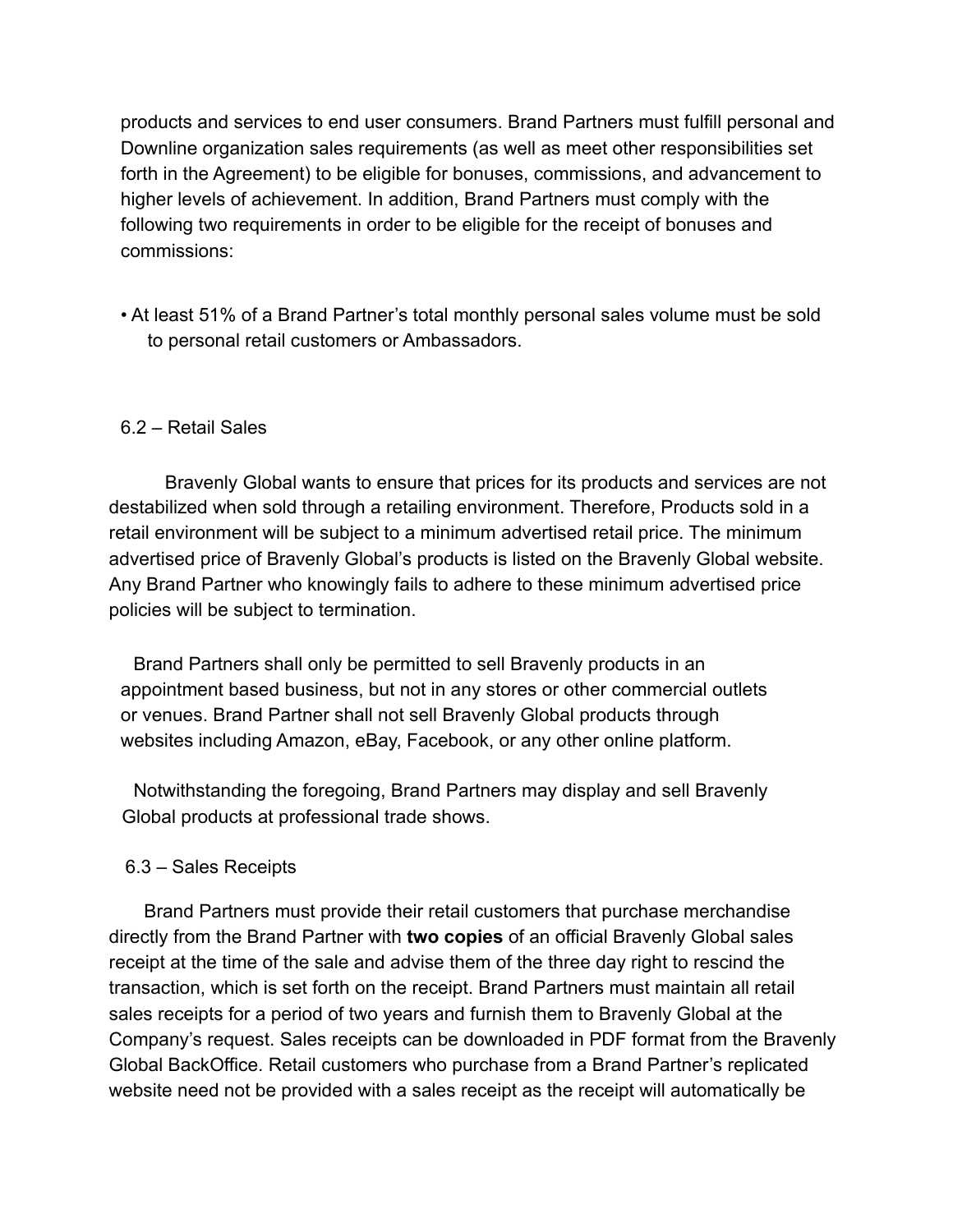sent to the customer by the Company via email at the time the order is placed

6.4 – Restrictions on Third Party Use of Credit & Debit Cards and Financial Account Access

Brand Promoters shall not permit other Brand Partners, prospective Brand Partners, Ambassadors, or prospective Ambassadors to use his or her credit or debit card, or permit debits to their financial accounts, to enroll or to make purchases from the Company. Nor shall any Brand Partner use his or her credit card, debit card, or permit debits to his or her bank account to pay for the enrollment of another Brand Partner or to make purchases of Bravenly Global products or services on behalf of another Brand Partner or Ambassador**.**

#### 6.5 – Territory Restrictions

There are no exclusive territories granted to anyone. No franchise fees are required.

SECTION 7 – BONUSES AND COMMISSIONS

7.1 – Bonus and Commission Qualifications

A Brand Partner must be active and in compliance with the Agreement and these policies to qualify for bonuses and commissions. So long as a Brand Partner complies with the terms of the Agreement and these policies, Bravenly Global shall pay commissions to such Brand Partner in accordance with the Compensation Plan. The minimum amount for which Bravenly Global will issue a commission payment is \$20.00. If a Brand Partner's bonuses and commissions do not equal or exceed \$20.00, the Company will accrue the commissions and bonuses until they total \$20.00. Payment will be issued once \$20.00 has been accrued.

Notwithstanding the foregoing, all commissions, bonuses, or other compensation owed a Brand Partner, regardless of the amount accrued, will be paid at the last pay period of the year or upon the termination of a Brand Partner's Brand Partner Agreement.

7.2 – Commission Payments and Promotions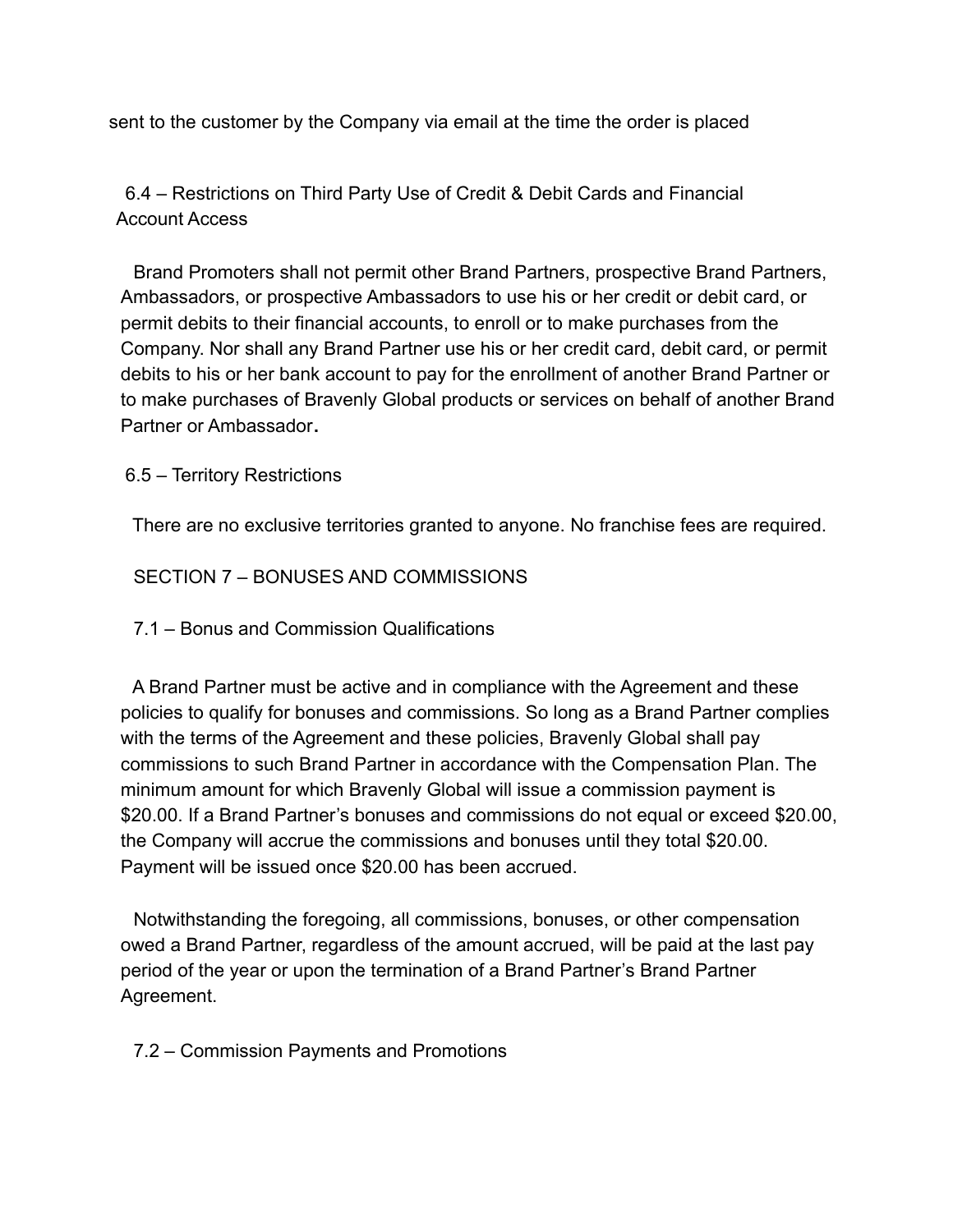#### 7.2.1 – Payments, Calculations, and Bonuses

Commissions will be paid in accordance with the Compensation Plan. Commissions will be calculated according to the level for which a Brand Partner actually satisfied all of the requirements according to the Compensation Plan rather than the highest rank or title achieved. Commission reports will be provided to Brand Partners on-line, via web access.

#### 7.2.2 – Promotions

Promotions are determined based on business organization and sales activity for each applicable period.

7.3 – Adjustment to Bonuses and Commissions

Brand Partners receive bonuses and commissions based on the actual sales of products to end consumers. Compensation stemming from product sales is fully earned when the applicable return, repurchase, and chargeback periods applicable to

product sales have all expired. When a product is returned to the Company for a refund, the bonuses and commissions attributable to the refunded service(s) will be deducted in the month in which the refund is given, and continuing every pay period thereafter until the commission is recovered from the Brand Partners who received bonuses and commissions on the sales of the refunded service(s).

Bravenly Global reserves the right to withhold or reduce any Brand Partner's compensation as it deems necessary to comply with any garnishment or court order directing Bravenly Global to retain, hold, or redirect such compensation to a third party.

7.4 – Reissued Commissions

There shall be a \$50.00 charge for reissuing a paper check. These charges shall be deducted from the balance owed to the Brand Partner.

There shall be a \$10.00 charge for reissuing expired commissions, due to not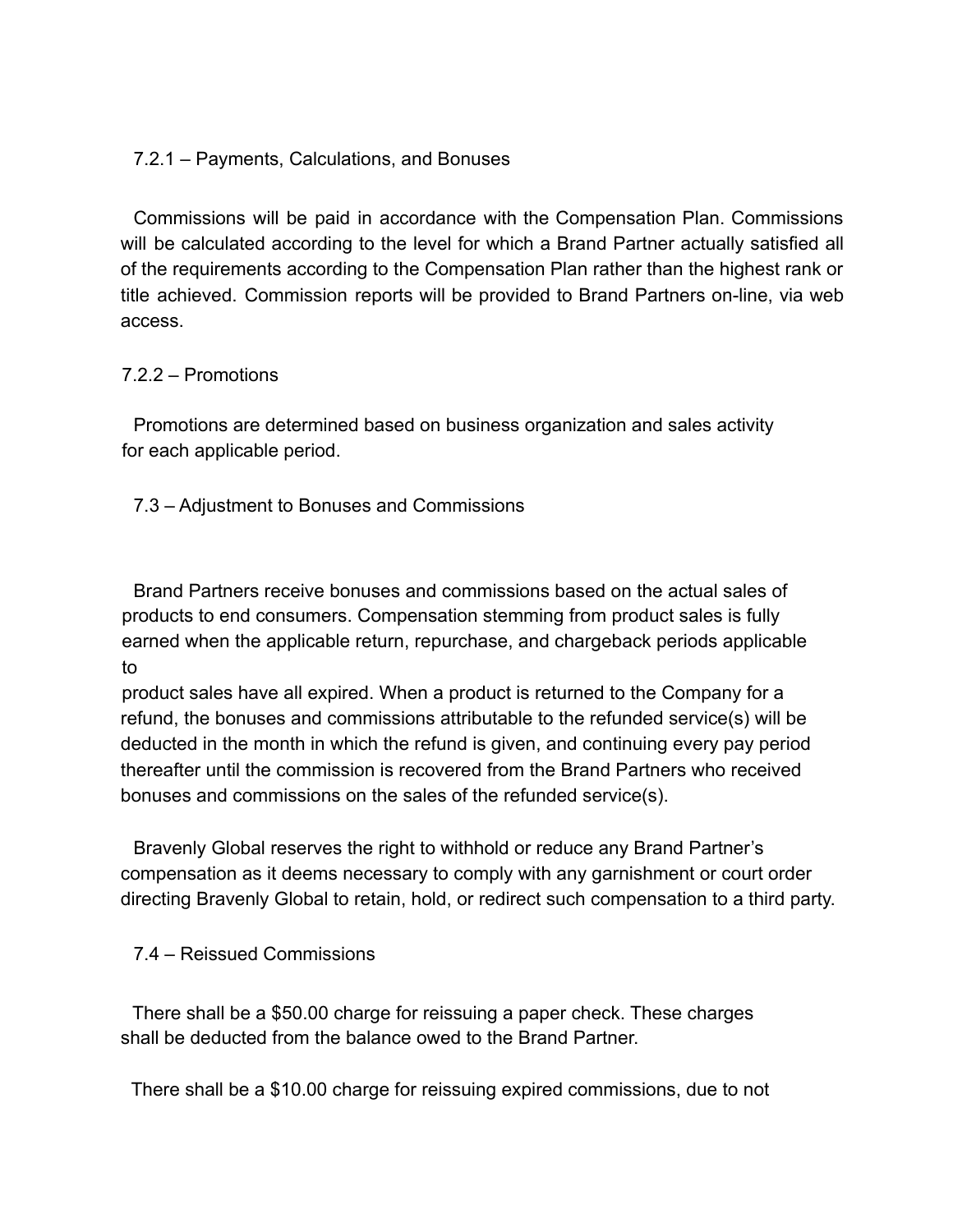accepting the payments within the 30-day pay period.

#### 7.5 – Reports

All information provided by Bravenly Global in Downline Activity Reports, including but not limited to personal and group sales volume (or any part thereof), and Downline sponsoring activity is believed to be accurate and reliable. Nevertheless, due to various factors, including the inherent possibility of human and mechanical error; the accuracy, completeness and timeliness of orders; denial of credit card and electronic check payments; returned products; and credit card and electronic check chargebacks, the information is not guaranteed by Bravenly Global or any persons creating or transmitting the information. All personal and group sales volume information is provided "as is" without warranties, expressed or implied, or representations of any kind whatsoever. In particular, but without limitation, there shall be no warranties of merchantability, fitness for a particular use or non-infringement.

To the fullest extent permissible under applicable law, Bravenly Global and/or other persons creating or transmitting the information will in no event be liable to any Brand Partner or anyone else for any direct, indirect, consequential, incidental, special or punitive damages that arise out of the use of or access to personal and group sales volume information (including but not limited to lost profits, bonuses, or commissions, loss of opportunity and damages that may result from inaccuracy, incompleteness, inconvenience, delay or loss of the use of the information), even if Bravenly Global or other persons creating or transmitting the information shall have been advised of the possibility of such damages. To the fullest extent permitted by law, Bravenly Global or other persons creating or transmitting the information shall have no responsibility or liability to you or anyone else under any tort, contract, negligence, strict liability, products liability or other theory with respect to any subject matter of this agreement or terms and conditions related thereto.

Access to and use of Bravenly Global's online reporting services and your reliance upon such information is at your own risk. All such information is provided to you "as is." If you are dissatisfied with the accuracy or quality of the information, your sole and exclusive remedy is to discontinue use of and access to Bravenly Global's online reporting services and your reliance upon the information.

#### SECTION 8 – RETURNS AND SALES AIDS REPURCHASE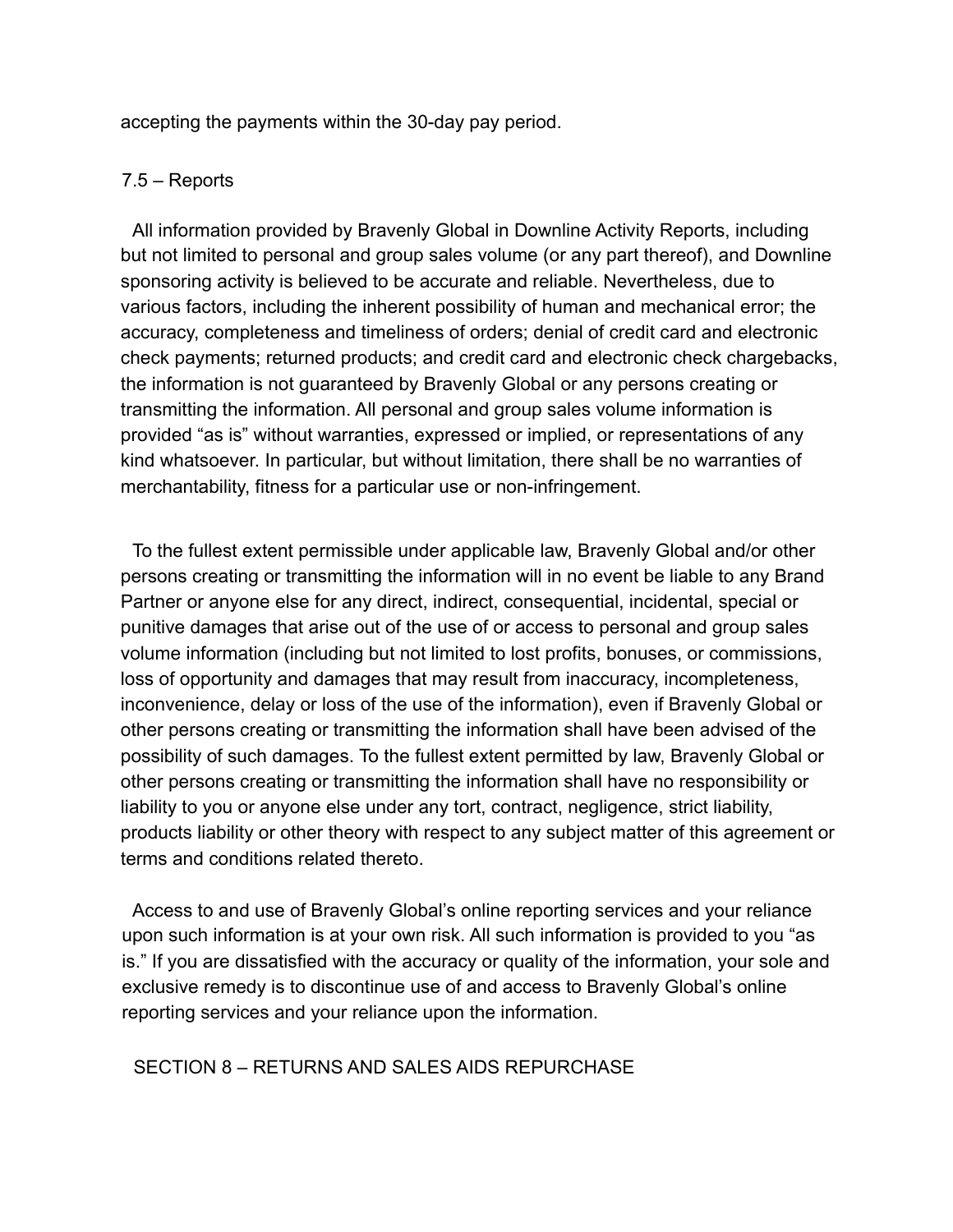#### 8.1 – Satisfaction Promise/Product Return Policy

The following applies to purchases of Bravenly Global products by customers and by Brand Partners for their own personal use:

If a Bravenly Global product that you purchase for your own personal use does not meet your expectations, you may contact the Customer Service Department at 1-800-537-5301 or support@bravenlyglobal.com within 45 days of the date of purchase to request a replacement, exchange, or refund, subject to the following rules and to receive a RRF (Return Request Form). A RRF must be in hand at time of return. Bravenly Global must have the return physically in possession by day 45 for the satisfaction guarantee.

- Replacement Due to Manufacturer's Defect or Missing Item. If you request a replacement item due to a manufacturer's defect or a missing item, the replacement item will be shipped to you at no cost to you as long as the item is shipped to the same address as the original item. Additional charges may apply if you request that the exchange or replacement item is shipped to a different address.
- Exchange Not Due to Manufacturer's Defect or Missing Item. If you wish to exchange an item for another item and the original item is not defective, you will be responsible for the payment of any differences in product prices as well as shipping costs to return the original item to us. In addition, you will be charged the shipping costs to send the exchange item to you. No exchange will be made for products that are not in good and resalable condition, not in their original packaging, or that were otherwise designated by us at the time of sale as non returnable, discontinued, or seasonal.
- Refund Not Due to Manufacturer's Defect or Missing Item. If you wish to receive a refund for a product under this policy, we may require you to return the item to us. In that event, you will be responsible for the payment of any shipping costs to return the original item to us. Upon our timely receipt of the returned item (if required) a refund of the purchase price (less shipping costs) will be issued to you. Items designated by us at the time of sale as non returnable, discontinued, or seasonal are not eligible for a refund under this policy. **Nor are business supplies, Sales Tools, or Starter Kits.** A ten percent (10%) restocking fee shall be charged for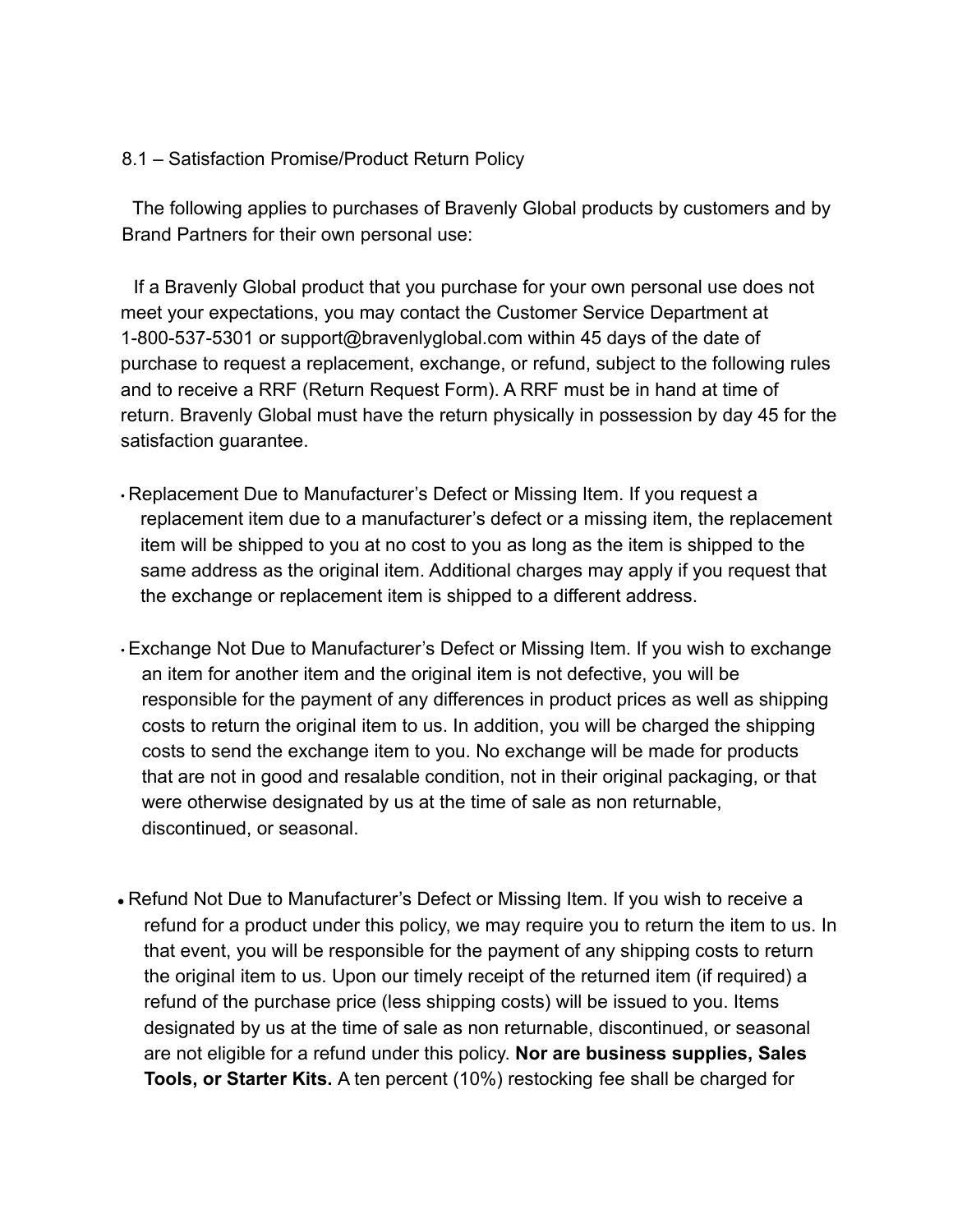authorized returns. The refund amount shall therefore be ninety percent (90%) of the original purchase price.

- Sales Receipt Required. If you do not have your original sales receipt, we reserve the right to refuse to honor your product replacement, exchange, or refund request.
- Product Credit. We reserve the right to issue product credit to you in lieu of your replacement, exchange, or refund request at our discretion if the conditions set forth in this Product Return Policy are not met by you. If you return an item that was purchased using product credit, upon approval, the credit will be reissued. The original product credit expiration date will be extended by 15 days.
- Questions. If you have any questions about product returns, discrepancies, backordered items or anything else concerning these Product Return Policies, please contact the Customer Service Department at 1-800-537-5301 or support@bravenlyglobal.com.
- 8.2 -Return of Merchandise and Sales Aids by Brand Partners Upon Cancellation or Termination of the Brand Partner Agreement

• Within 30 days from the cancellation or termination of a Brand Partner's Agreement, the Brand Partner may return products and Sales Tools that he or she personally purchased from Bravenly Global during the 12-month period preceding the date of cancellation or termination for a refund so long as the goods are in currently marketable condition. (The one-year limitation shall not apply to residents of Georgia, Louisiana, Maryland, Massachusetts and Wyoming and Puerto Rico). Upon the Company's timely receipt of returned goods and confirmation that they are in currently marketable condition, the Brand Partner will be reimbursed 90% of the net cost of the original purchase price(s). Shipping and handling charges will not be refunded. If the purchases were made through a credit card, the refund will be credited back to the same account. Goods are in "currently marketable condition" if they are unopened and unused and packaging and labeling has not been altered or damaged. Merchandise that is clearly identified at the time of sale as non-returnable, closeout, discontinued, or as a seasonal item, or which has passed it commercially reasonably usable or shelf-life, is not in currently marketable condition. Back-Office and Replicated website fees are not refundable except as may be required under applicable state law.

# 8.3 – Montana Residents

A Montana resident may cancel his or her Brand Partner Agreement within 15 days from the date of enrollment and may return his or her sales kit within such time and is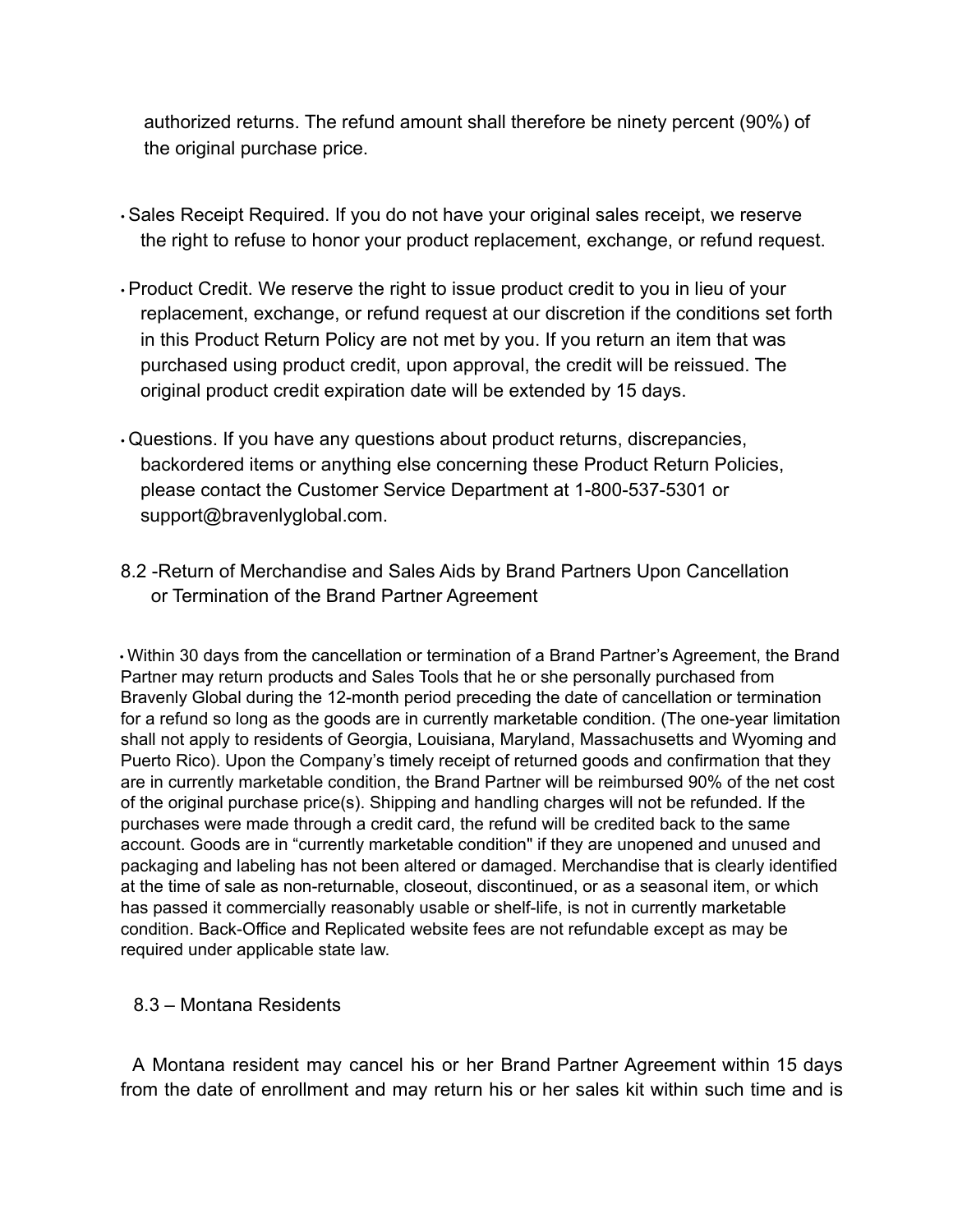entitled to a full refund for the sales kit and for any other consideration he/she paid within such time period to participate in the program.

# 8.4 – Louisiana, Massachusetts, and Wyoming Residents

If a resident of Georgia, Louisiana, Massachusetts, or Wyoming cancels the Brand Partner Agreement, upon receipt of a written request from such canceling Brand Partner, Bravenly Global will refund 90% of the costs incurred by such canceling Brand Partner to participate in the program during the one year period immediately preceding the date of the cancellation.

# 8.5 – Maryland Residents

A Brand Partner who resides in Maryland may cancel the contract for any reason within 3 months after the date of receipt of goods or services first ordered; upon cancellation, the Company shall repurchase the goods; and the repurchase price shall be at least 90% of the original price paid by the Brand Partner.

# 8.6 – Puerto Rico Residents

A Puerto Rico resident may cancel this Agreement at any time within 90 days from the date of enrollment, or at any time upon showing the Company's noncompliance with any of the essential obligations of the distribution contract or any act or omission by the Company adversely affecting the interests of the cancelling Brand Partner in the development of the market of the properties or services. Such cancellation must be sent to the Company in writing and sent via registered mail. If a Puerto Rico resident cancels under these conditions, the Company shall: (a) Reacquire the total of the products that he/she purchased from the Company which are in his/her possession and in good condition at a price of not less than ninety percent (90%) of their original net cost; (b) Return to the cancelling Brand Partner not less than ninety percent (90%) of the original net cost of any services that he/she acquired from the Company; (c) Return 90% of any sum paid by the cancelling Brand Partner for the purpose of participating in the business.

# 8.7 – Other Purchase Cancellation Rights

Customers, Ambassadors, and newly enrolled Brand Partners have three business days within which to cancel their initial purchase and obtain a full refund. Residents of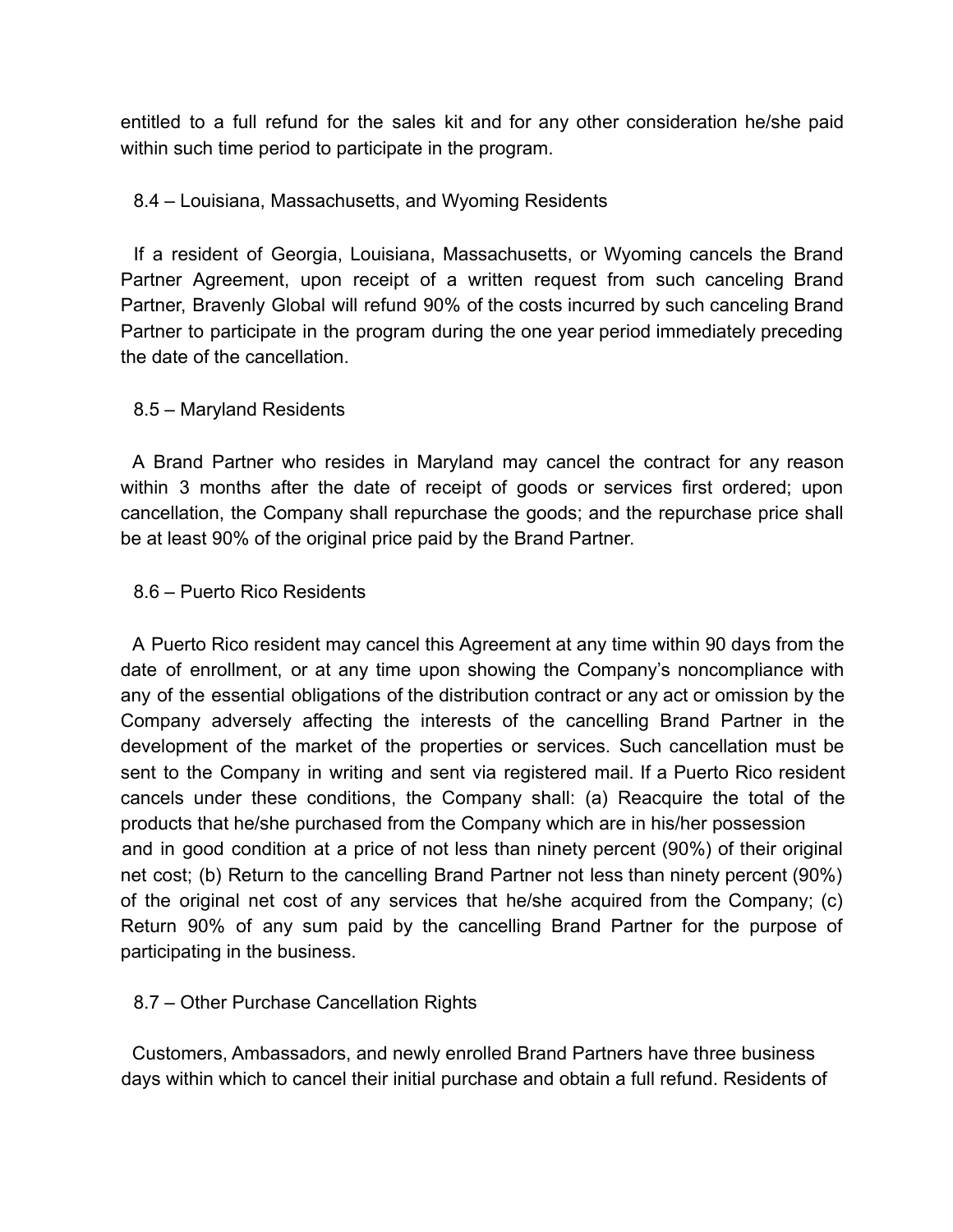Alaska have five business days and residents of North Dakota age 65 and over have 15 days to cancel and receive a full refund. An explanation of these rights is contained on the sales receipt.

# SECTION 9 – DISPUTE RESOLUTION AND DISCIPLINARY PROCEEDINGS

# 9.1 – Disciplinary Sanctions

Violation of the Agreement, these Policies and Procedures, violation of any common law duty, including but not limited to any applicable duty of loyalty, any illegal, fraudulent, deceptive or unethical business conduct, or any act or omission by a Brand Partner that, in the sole discretion of the Company may damage its reputation or goodwill (such damaging act or omission need not be related to the Brand Partner's Bravenly Global business), may result, at Bravenly Global's discretion, in one or more of the following corrective measures:

• Issuance of a written warning or admonition;

• Requiring the Brand Partner to take immediate corrective measures; • Imposition of a fine, which may be withheld from bonus and commission checks;

• Loss of rights to one or more bonus and commission checks;

- The withholding from a Brand Partner of all or part of the Brand Partner's bonuses and commissions during the period that Bravenly Global is investigating any conduct allegedly in violation of the Agreement. If a Brand Partner's business is canceled for disciplinary reasons, the Brand Partner will not be entitled to recover any commissions withheld during the investigation period;
- Suspension of the individual's Brand Partner Agreement for one or more pay periods;
- Involuntary termination of the offender's Brand Partner Agreement; and/or
- Any other measure expressly allowed within any provision of the Agreement or that Bravenly Global deems practicable to implement and appropriate to equitably resolve injuries caused partially or exclusively by the Brand Partner's policy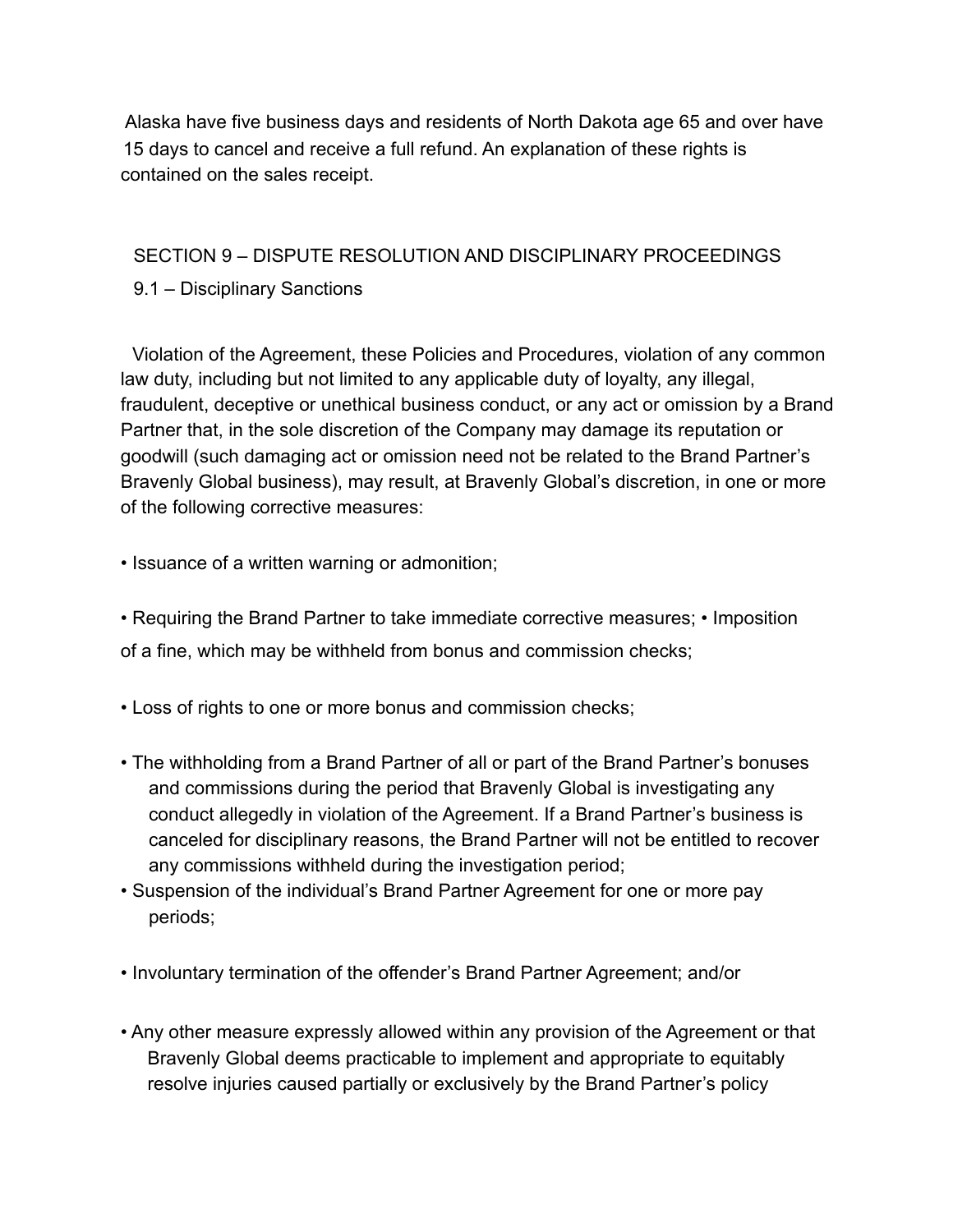violation or contractual breach.

In situations deemed appropriate by Bravenly Global, the Company may institute legal proceedings for monetary and/or equitable relief.

# 9.2 – Grievances and Complaints

When a Brand Partner has a grievance or complaint with another Brand Partner regarding any practice or conduct in relationship to their respective Bravenly Global businesses, the complaining Brand Partner should first report the problem to his or her sponsor, who should review the matter and try to resolve it with the other party's Upline sponsor. If the matter cannot be resolved, it must be reported in writing to the Company. The Company will review the facts and determine if a policy violation has occurred and take appropriate action.

#### 9.3 – Mediation

For claims and disputes seeking \$10,000.00 or more that arise from or relate to the Agreement, prior to filing arbitration as set forth below, the parties shall meet in good faith and attempt to resolve such dispute through confidential non-binding mediation. One individual who is mutually acceptable to the parties shall be appointed as mediator. If the parties cannot agree on a mediator, the complaining party shall request a mediator be appointed by the American Arbitration Association ("AAA"). The mediation shall occur within 60 days from the date on which the mediator is appointed. The mediator's fees and costs, as well as the costs of holding and conducting the mediation, shall be divided equally between the parties. Each party shall pay its portion of the anticipated shared fees and costs at least 10 days in advance of the mediation. Each party shall pay its own attorney's fees, costs, and individual expenses. Mediation shall be held in Seminole, Florida and shall last no more than two business days.

# 9.4 – Arbitration

**Except as otherwise provided in the Agreement, any controversy or claim arising out of or relating to the Agreement, or the breach thereof, shall be settled through confidential arbitration. The Parties waive all rights to trial by jury or to any court. This arbitration provision applies to claims that were not successfully resolved through the foregoing mediation process as well as claims for less than**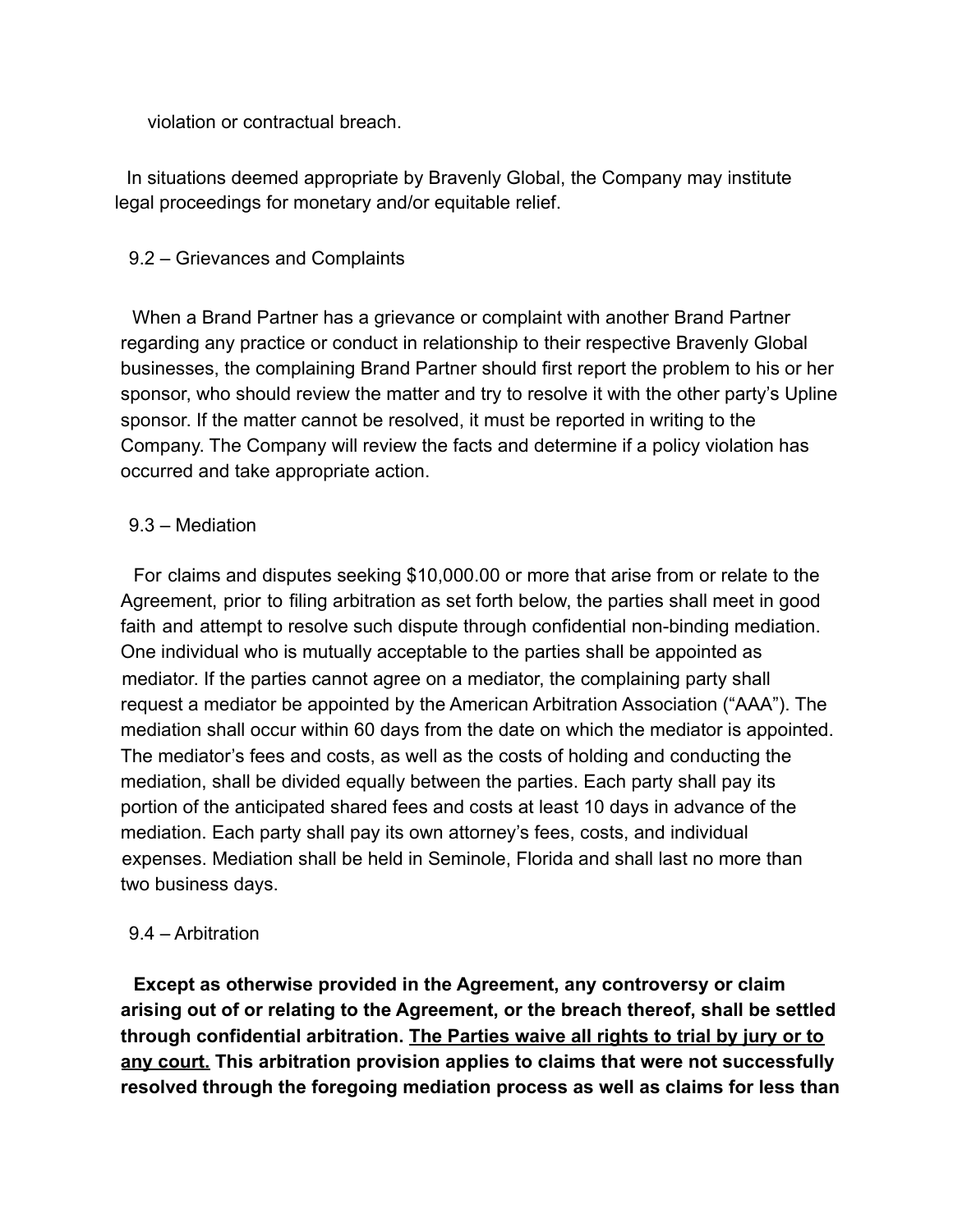**\$10,000.00 not subject to the mediation requirement. The arbitration shall be filed with, and administered by, the American Arbitration Association ("AAA") in accordance with the AAA's Commercial Arbitration Rules and Mediation Procedures which are available on the AAA's website at www.adr.org. Copies of the AAA's** *Commercial Arbitration Rules and Mediation Procedures* **will also be emailed to Brand Partners upon request to Bravenly Global's Customer Service Department. Notwithstanding the rules of the AAA, unless otherwise stipulated by the parties, the following shall apply to all Arbitration actions:**

- **The Federal Rules of Evidence shall apply in all cases;**
- **The parties shall be entitled to all discovery rights permitted by the Federal Rules of Civil Procedure;**
- **The parties shall be entitled to bring motions under Rules 12 and/or 56 of the Federal Rules of Civil Procedure;**
- **The Federal Arbitration Act shall govern all matters relating to arbitration. The law of the State of Florida, without regard to principles of conflicts of laws, shall govern all other matters relating to or arising from the Agreement.**
- **The arbitration hearing shall commence no later than 365 days from the date on which the arbitrator is appointed, and shall last no more than five business days;**

• **The parties shall be allotted equal time to present their respective cases; and** • **The arbitration shall be brought on an individual basis and not as part of a class or consolidated action.**

**All arbitration proceedings shall be held in Seminole, Florida. There shall be one arbitrator selected from the panel that the AAA provides. Each party to the arbitration shall be responsible for its own costs and expenses of arbitration, including legal and filing fees. The decision of the arbitrator shall be final and binding on the parties and may, if necessary, be reduced to a judgment in any court to which the parties have consented to jurisdiction as set forth in the Agreement. This agreement to arbitrate shall survive the cancellation or termination of the Agreement.**

**The parties and the arbitrator shall maintain the confidentiality of the arbitration proceedings and shall not disclose to third parties:**

• **The substance of, or basis for, the controversy, dispute, or claim;** • **The**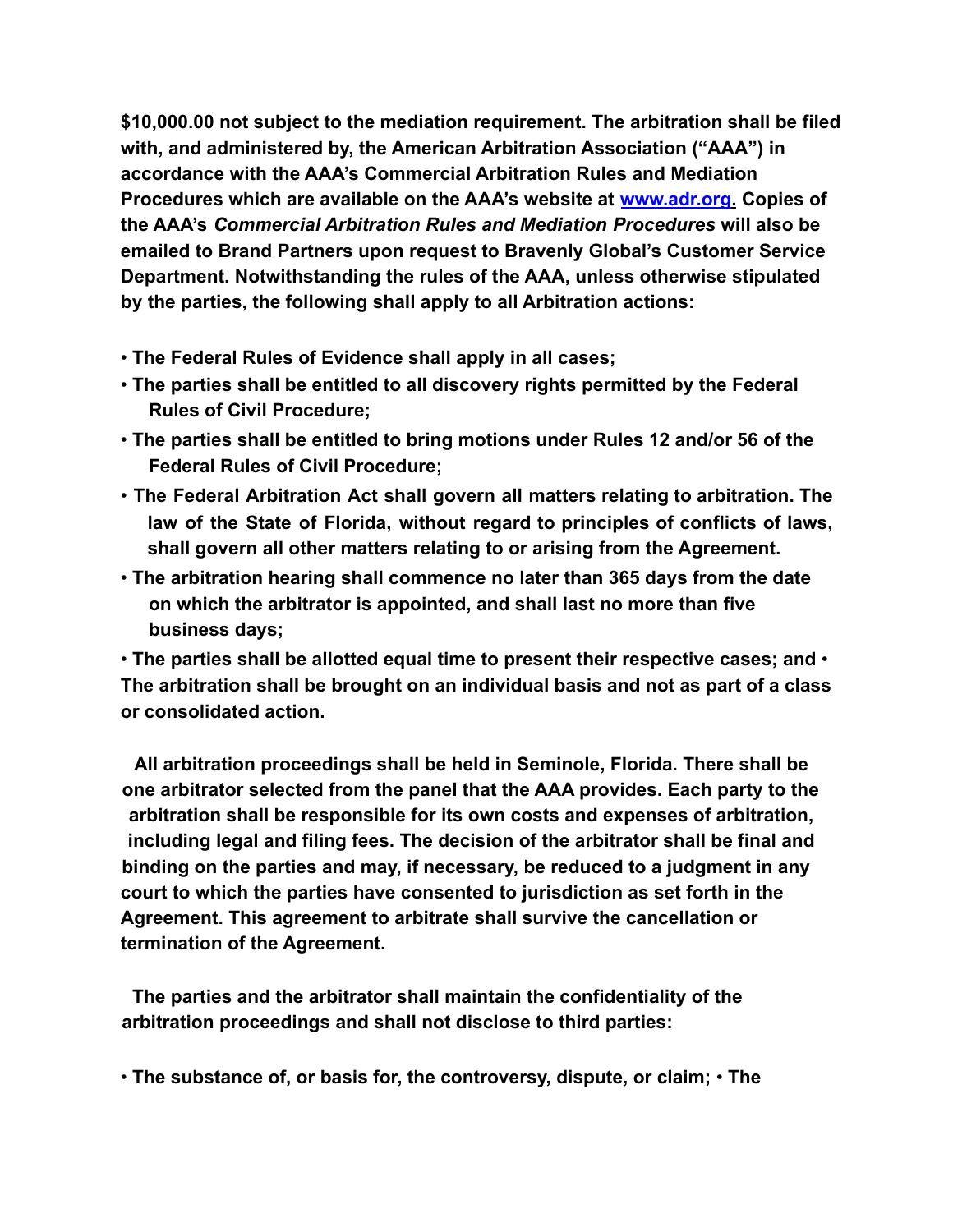**substance or content of any settlement offer or settlement discussions or offers associated with the dispute;**

- **The pleadings, or the content of any pleadings, or exhibits thereto, filed in any arbitration proceeding;**
- **The content of any testimony or other evidence presented at an arbitration hearing or obtained through discovery in arbitration;**
- **The terms or amount of any arbitration award; or**
- **The rulings of the arbitrator on the procedural and/or substantive issues involved in the case.**

**Notwithstanding the foregoing, nothing in the Agreement shall prevent either party from applying to and obtaining from any court to which the parties have consented to jurisdiction as set forth in the Agreement a temporary restraining order, preliminary or permanent injunction, or other equitable relief to safeguard and protect its intellectual property rights, trade secrets, and/or confidential information, including but not limited to enforcement of its rights under the Nonsolicitation provisions of the Agreement.**

**Any violation of the confidentiality requirements of these this arbitration provision by a party, his/her counsel, or an agent of a party, shall cause irreparable harm to the non-disclosing party. Damages to the non-disclosing party shall be very real, but shall be difficult to quantify. Therefore, if a party, his/her counsel, or an agent of the party violates the non-disclosure provisions of these Policies, or files an action in any public forum (except an action for equitable relief as is permitted in these Policies), the non-disclosing party shall be entitled to liquidated damages in the sum of \$25,000.00 for each violation. The non-disclosing party shall also be entitled to a rebuttable presumption that the disclosure was done with malice and with the intention to harm the reputation and business of the non-disclosing party, and the non-disclosing party may petition the Arbitrator for exemplary damages for the misconduct of the disclosing party. Notwithstanding the foregoing, it shall not be a violation of the confidentiality provisions of this Arbitration policy for a party to show evidentiary documents and/or materials to bona fide witnesses to the case, or to discuss claims and facts involved in the case, with bona fide witnesses, for purposes of developing evidence and testimony for the case or for purposes of rebutting the claims and allegations of a party.**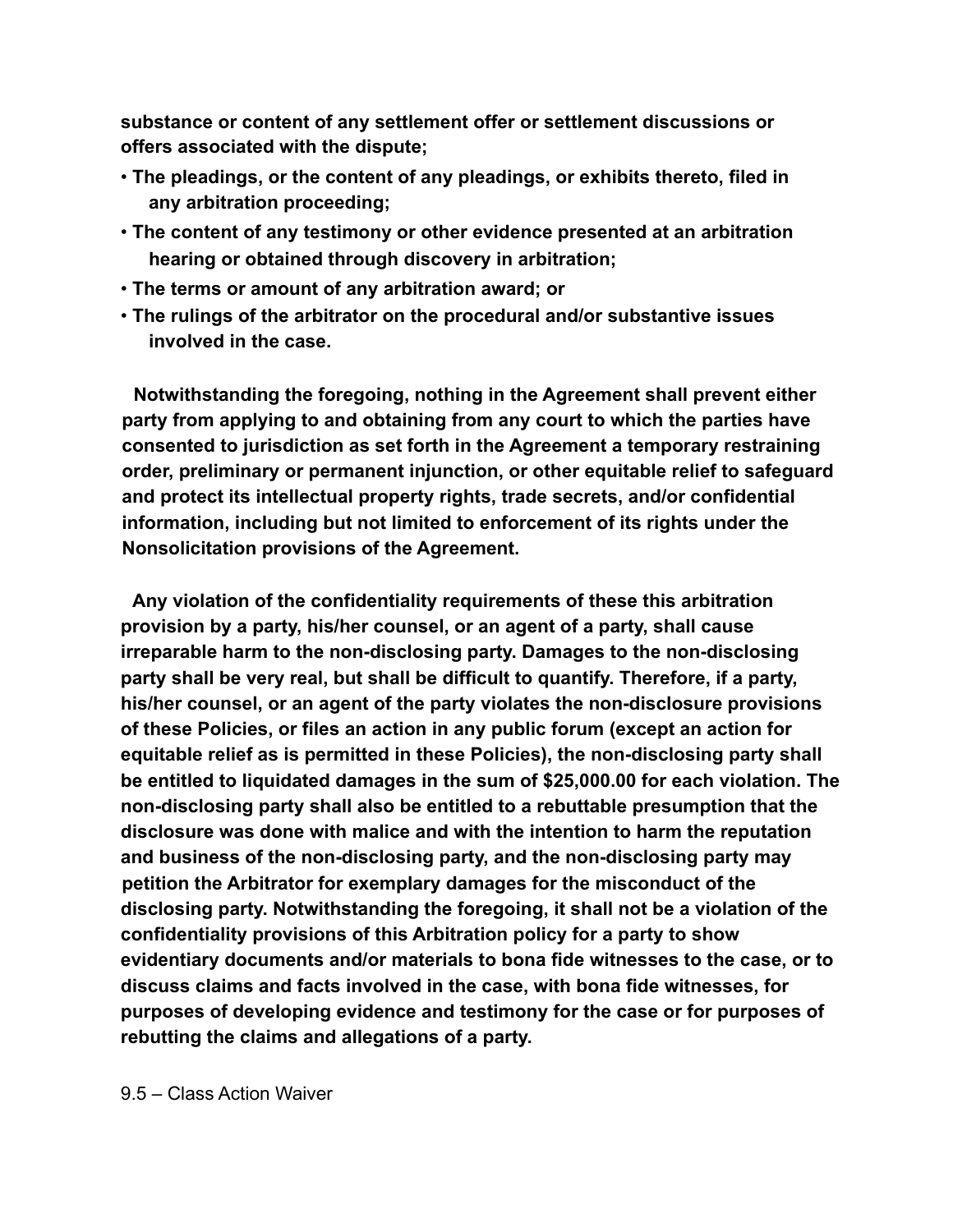**Any action brought by a Brand Partner shall be brought on an individual basis, and not on behalf of a class or on a consolidated basis. Brand Partners waive all rights to bring an action against Bravenly Global, its officers, owners, directors, employees and agents as a class or consolidated action.**

#### 9.6 – Governing Law, Jurisdiction and Venue

Jurisdiction and venue of any matter not subject to arbitration shall reside in Pinellas County, State of Florida, or the United States District Court for the Middle District of Florida. The Federal Arbitration Act shall govern all matters relating to arbitration. The law of the State of Florida shall govern all other matters relating to or arising from the Agreement.

9.6.1 – Louisiana Residents: Notwithstanding the foregoing, Louisiana residents may bring an action against the Company with jurisdiction and venue as provided by Louisiana law.

#### 9.7 – Damage Waiver

**In any action arising from or relating to the Agreement, the parties waive all claims for incidental and/or consequential damages, even if the other party has been apprised of the likelihood of such damage. The parties further waive all claims to exemplary and punitive damages. Notwithstanding the foregoing, this Damage Limitation shall not apply to claims alleging the breach of the nonsolicitation or confidentiality provisions contained in these Policies and nor shall it restrict or limit a party's right to recover liquidated damages as set forth in these Policies and Procedures.**

#### 9.8 – Indemnification

Each Brand Partner agrees to indemnify Bravenly Global for any and all costs, expenses, consumer reimbursements, fines, sanctions, damages, settlements or payments of any other nature that Bravenly Global incurs resulting from or relating to any act or omission by the Brand Partner that is illegal, fraudulent, deceptive, negligent, unethical, or in violation of the Agreement. Bravenly Global may elect to exercise its indemnification rights through withholding any compensation due the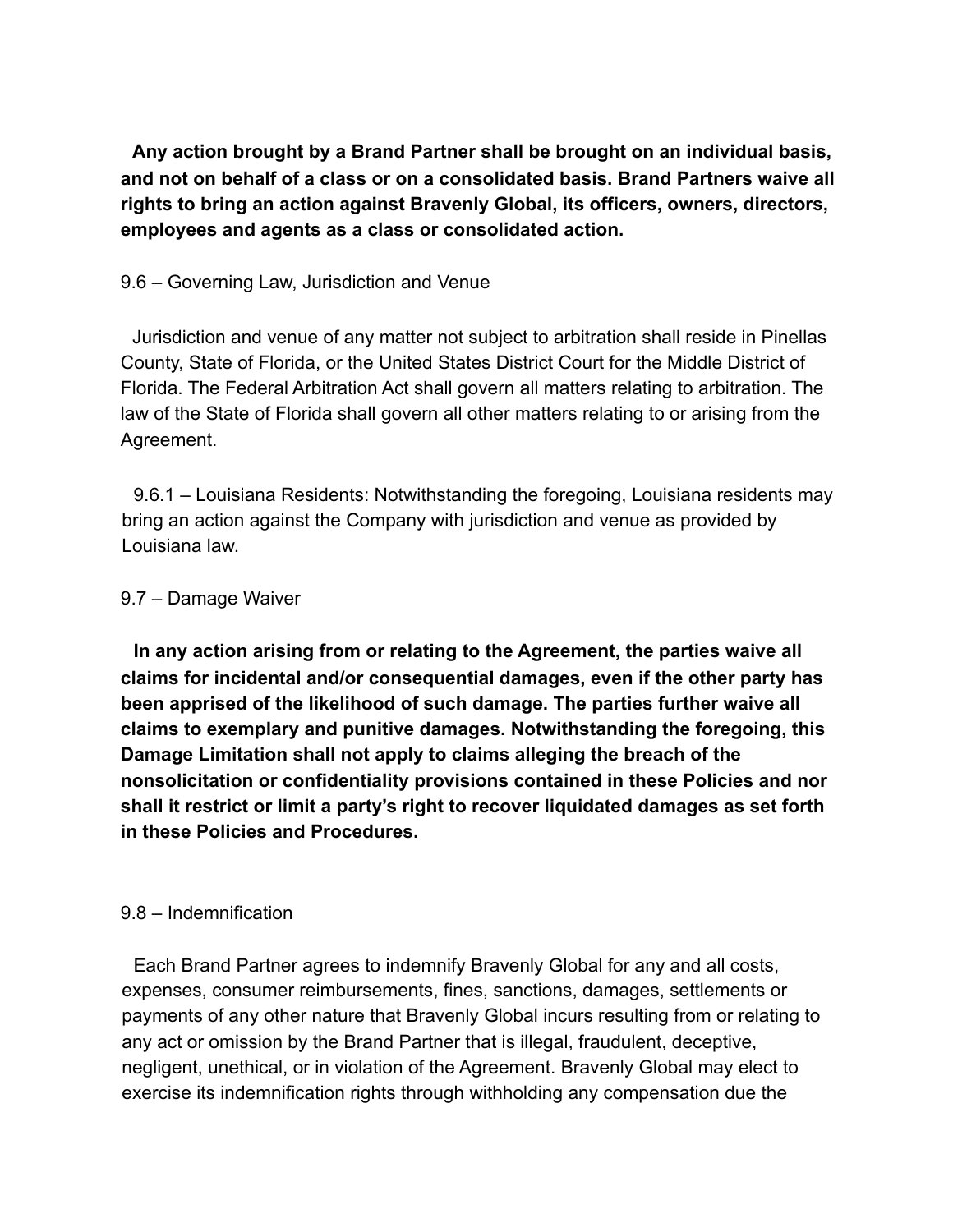Brand Partner. This right of setoff shall not constitute Bravenly Global's exclusive means of recovering or collecting funds due Bravenly Global pursuant to its right to indemnification.

#### 9.9 – Damages for Wrongful Termination

In any case which arises from or relates to the wrongful termination of a Brand Partner's Agreement and/or independent business, the parties agree that damages will be extremely difficult to ascertain. Therefore, the parties stipulate that if the involuntary termination of a Brand Partner's Agreement and/or loss of their independent business is proven and held to be wrongful under any theory of law, Brand Partner's sole remedy shall be liquidated damages calculated as follows:

- For Brand Partners earning up to \$10,000.00 in the 12 calendar months prior to termination, liquidated damages shall be in the amount of his/her gross compensation that he/she earned pursuant to the Bravenly Global Compensation Plan in the twelve (12) months immediately preceding the termination.
- For Brand Partners earning between \$10,000.01 and \$20,000.00 during the 12 calendar months prior to termination, liquidated damages shall be in the amount of his/her gross compensation that he/she earned pursuant to the Bravenly Global Compensation Plan in the twenty-four (24) months immediately preceding the termination.
- For Brand Partners earning more than \$20,000.00 in the 12 calendar months prior to termination, liquidated damages shall be in the amount of his/her gross compensation that he/she earned pursuant to the Bravenly Global Compensation Plan in the thirty-six (36) months immediately preceding the termination.

# SECTION 10 – INACTIVITY AND CANCELLATION

# 10.1 – Effect of Cancellation

So long as a Brand Partner remains active and complies with the terms of the Brand Partner Agreement and these Policies and Procedures, Bravenly Global shall pay commissions to such Brand Partner in accordance with the Compensation Plan. A Brand Partner's bonuses and commissions constitute the entire consideration for the Brand Partner's efforts in generating sales and all activities related to generating sales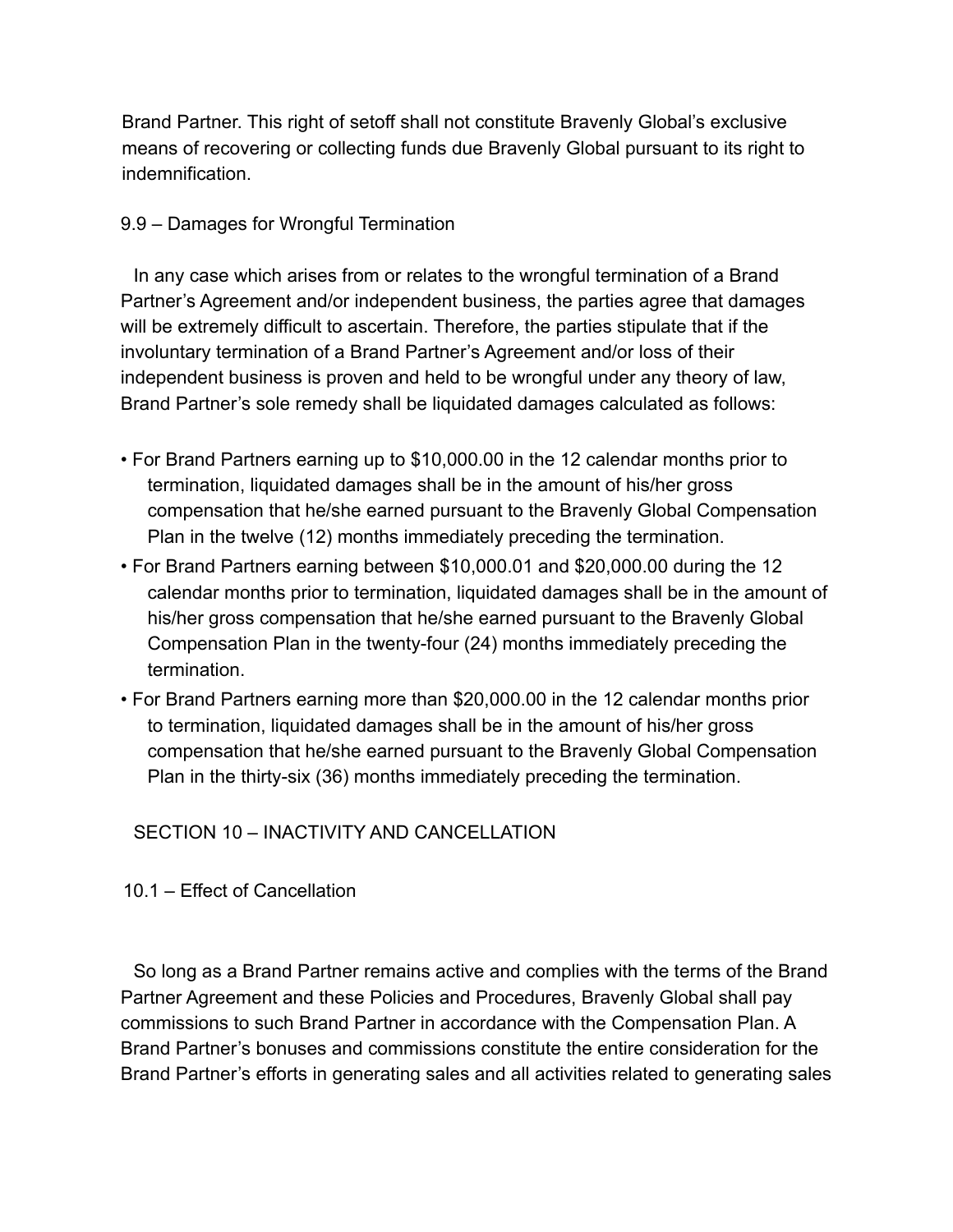(including building a Downline Organization). Following an Brand Partner's termination for inactivity, or voluntary or involuntary termination of his or her Brand Partner Agreement (all of these methods are collectively referred to as "termination"), the former Brand Partner shall have no right, title, claim or interest to the marketing organization that he or she operated, or any commission or bonus from the sales generated by the organization. A Brand Partner whose business is terminated will lose all rights as a Brand Partner. This includes the right to sell Bravenly Global products and services and the right to receive future commissions, bonuses or other income resulting from the sales and other activities of the Brand Partner's former Downline sales organization. In the event of termination, The Brand Partner agrees to waive all rights they may have, including but not limited to property rights, to their former Downline organization and to any bonuses, commissions or other remuneration derived from the sales and other activities of his or her former Downline organization.

Following a Brand Partner's termination of his or her Brand Partner Agreement, the former Brand Partner shall not hold himself or herself out as a Bravenly Global Brand Partner. A Brand Partner whose Brand Partner Agreement is terminated shall receive commissions and bonuses only for the last full pay period he or she was active prior to cancellation (less any amounts withheld during an investigation preceding an involuntary termination).

#### 10.2 – Involuntary Termination

A Brand Partner's violation of any of the terms of the Agreement, including any amendments that may be made by Bravenly Global in its sole discretion, may result in any of the sanctions listed in Section 9.1, including the involuntary termination of his or her Brand Partner Agreement. Cancellation shall be effective on the date on which written notice is mailed, emailed, faxed or delivered to an express courier to the Brand Partner's last known address (or fax number), or to his or her attorney, or when the Brand Partner receives actual notice of termination, whichever occurs first.

Bravenly Global reserves the right to terminate all Brand Partner Agreements upon thirty (30) days written notice in the event that it elects to: (1) cease business operations; (2) dissolve as a corporate entity; or (3) terminate distribution of its products via direct selling.

#### 10.3 – Voluntary Termination